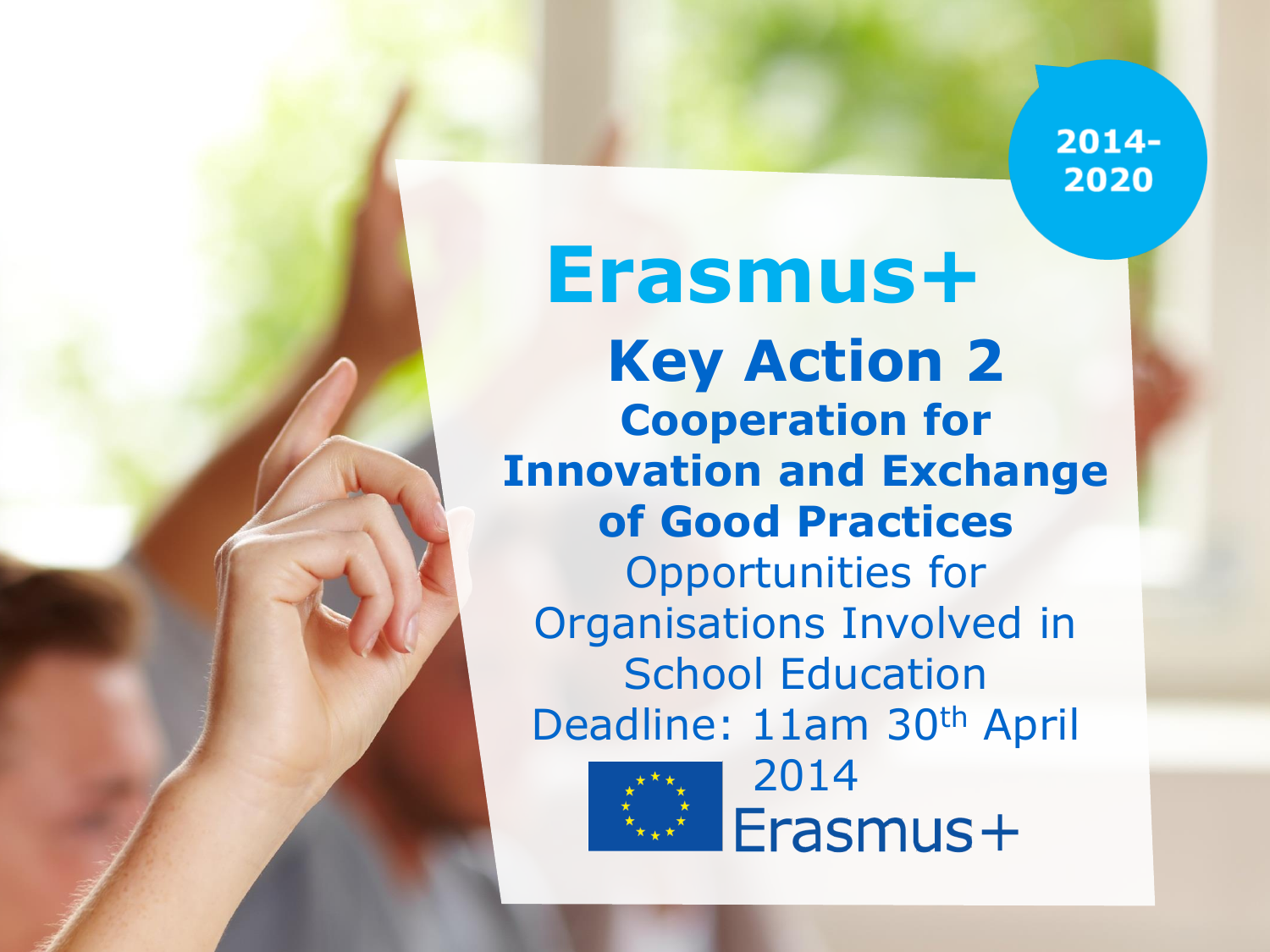# **Agenda**

- Introduction to Erasmus+ and Key Action 2
- Erasmus + Policy Priorities
- Policy Priorities in the field of school education
- Who can apply
- Cross Sectoral Strategic Partnerships
- Cooperation between regional/local authorities
- How applications are assessed
- The application Form Sections A-G
- Budget Section H of the Application form
- Resources
- Contact



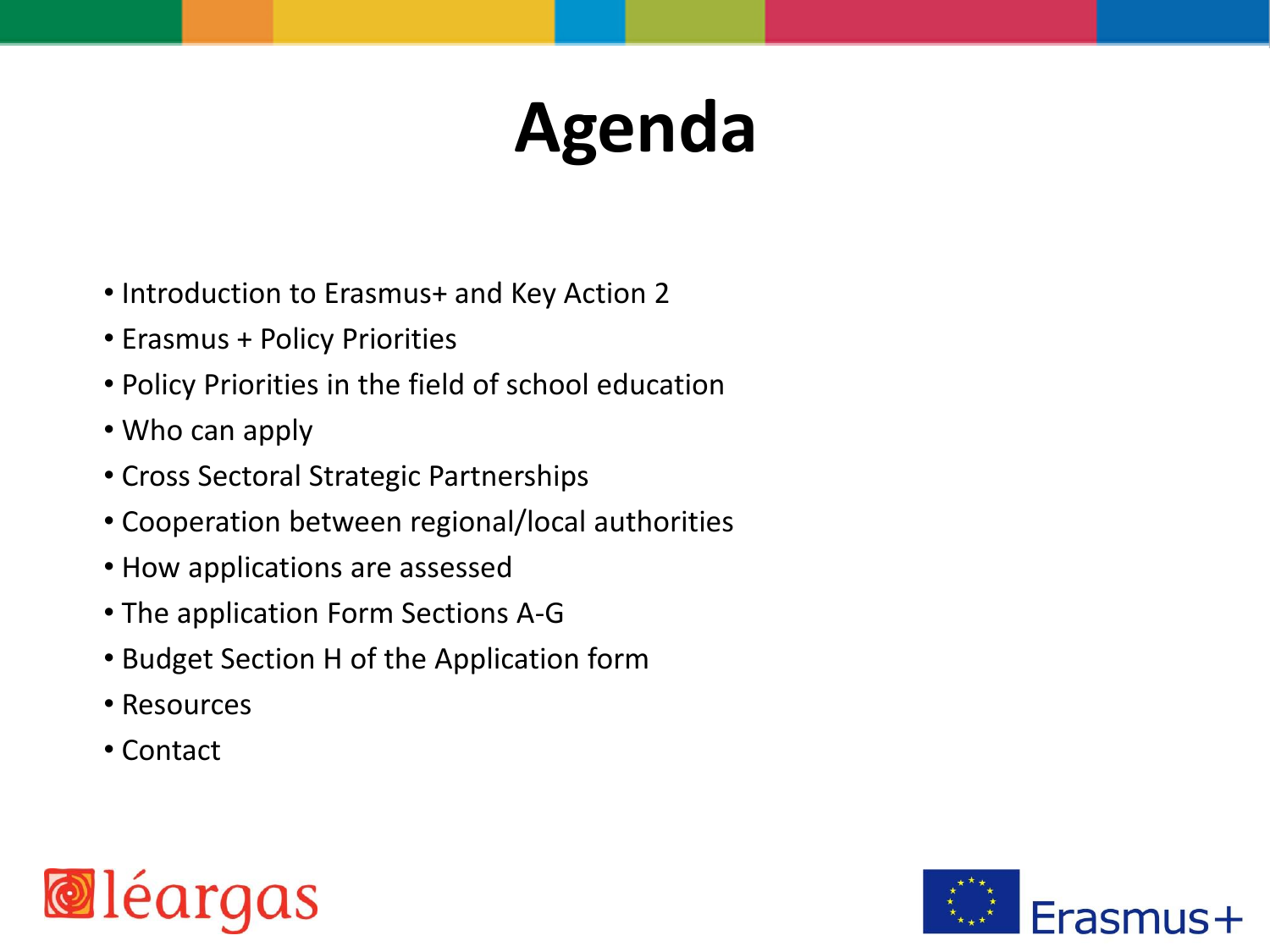2007 - 2013



The new programme is for organisations across all sectors actively involved in delivering formal and non-formal education and training, youth and sport activities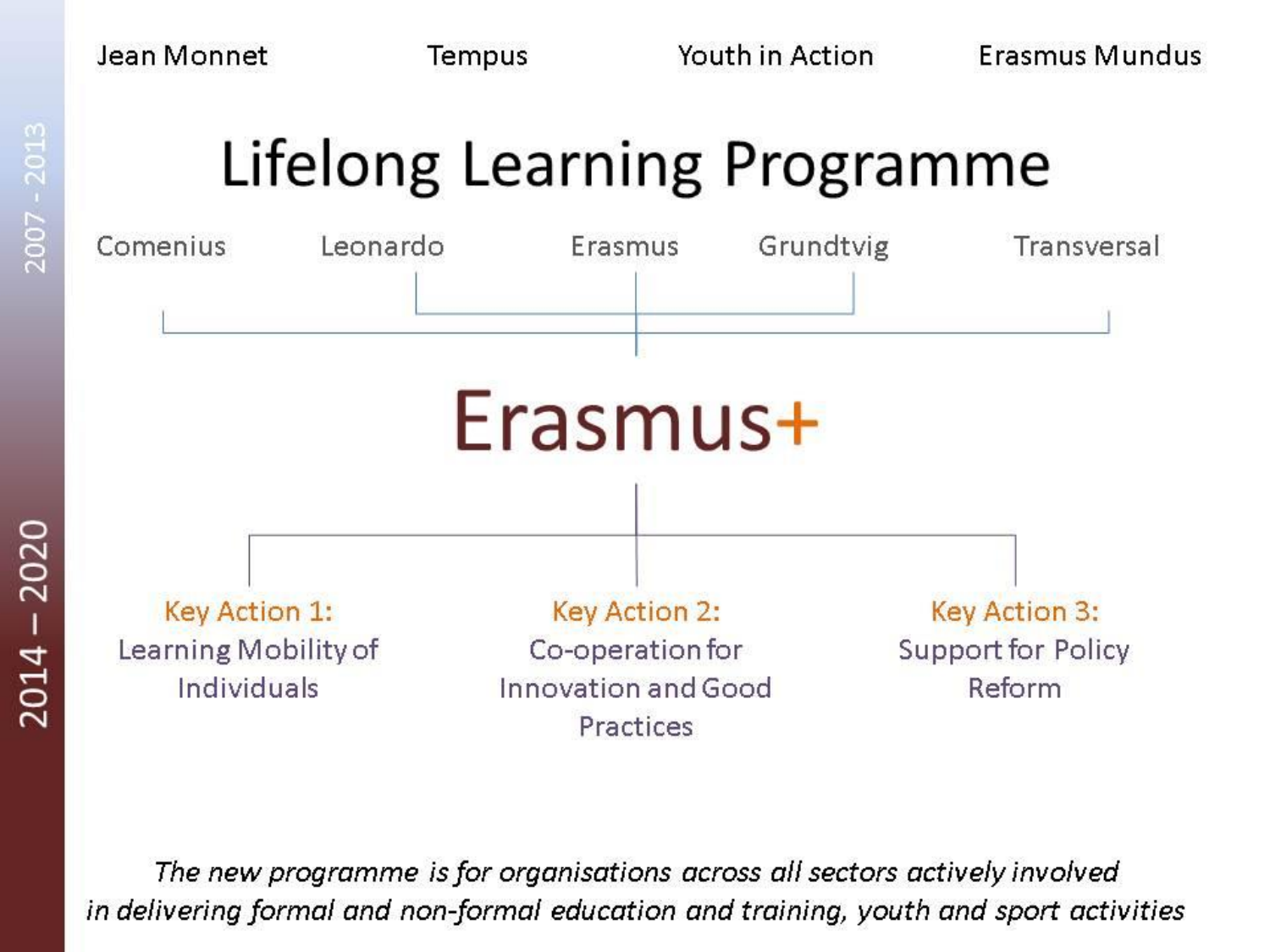### **Programme Countries**

The following countries can take part fully in all the Actions of the Erasmus+ programme:

|                       | Member States of the European Union $(EU)^1$ |                    |                        |
|-----------------------|----------------------------------------------|--------------------|------------------------|
| Austria               | Estonia                                      | <b>Italy</b>       | Portugal               |
| <b>Belgium</b>        | Finland                                      | Latvia             | Romania                |
| <b>Bulgaria</b>       | France                                       | Lithuania          | <b>Slovak Republic</b> |
| Croatia               | Germany                                      | Luxembourg         | Slovenia               |
| Cyprus                | Greece                                       | Malta              | Spain                  |
| <b>Czech Republic</b> | Hungary                                      | <b>Netherlands</b> | Sweden                 |
| <b>Denmark</b>        | Ireland                                      | Poland             | United Kingdom         |

|                                       | <b>Non-EU Programme Countries</b> |          |
|---------------------------------------|-----------------------------------|----------|
| Former Yugoslav Republic of Macedonia | Norway                            |          |
| Iceland                               | Switzerland                       |          |
| Liechtenstein                         | <b>Turkey</b>                     |          |
| léargas                               |                                   | Erasmus+ |

 $\odot$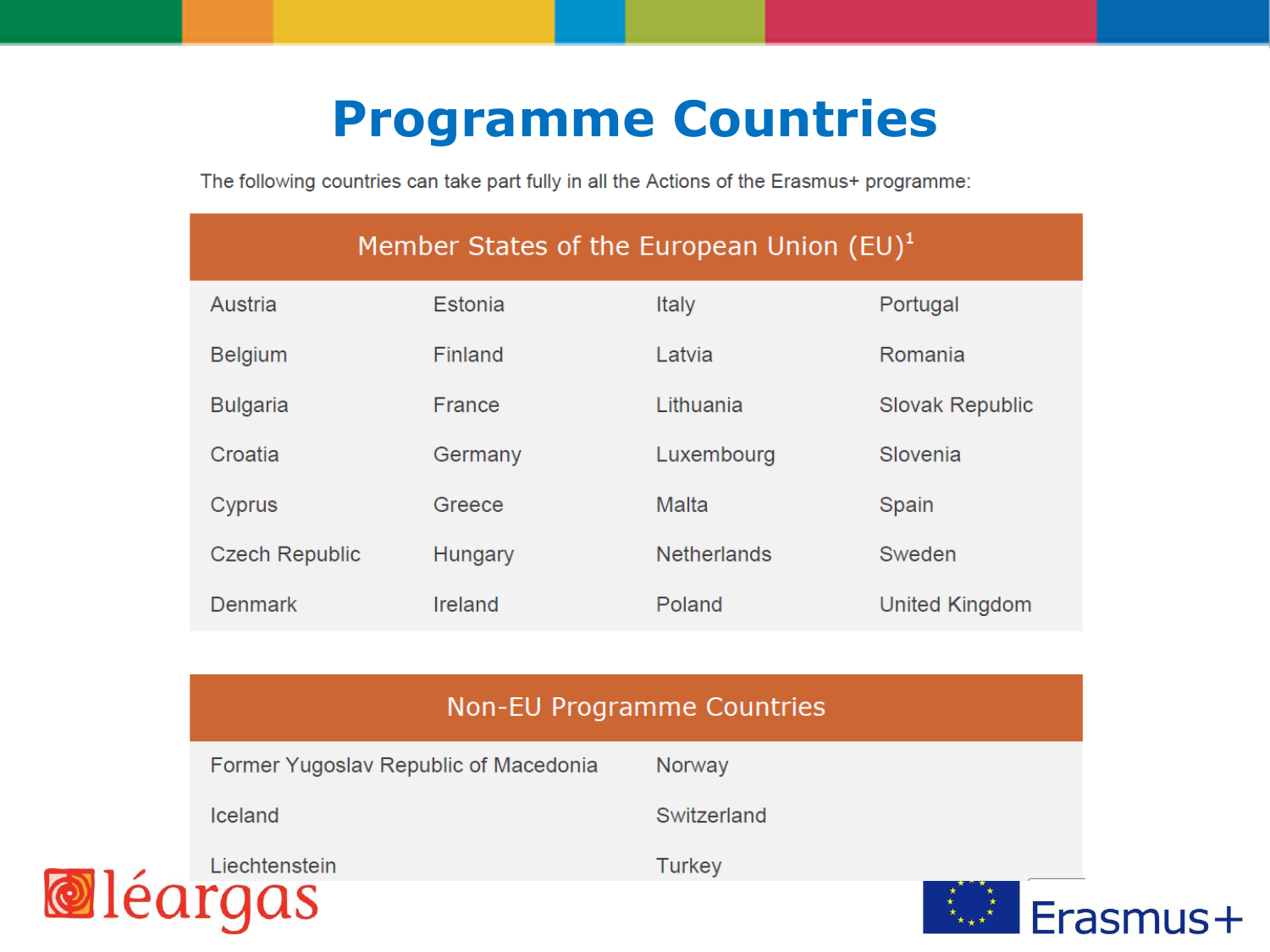#### $\frac{1}{2}$ **Streamlined Approach:**

- An integrated, more accessible programme
- A renewed focus on skills for employment
- New opportunities for modernising teaching and learning
- New partnerships between education and world of work
- A closer link to and stronger impact on policy



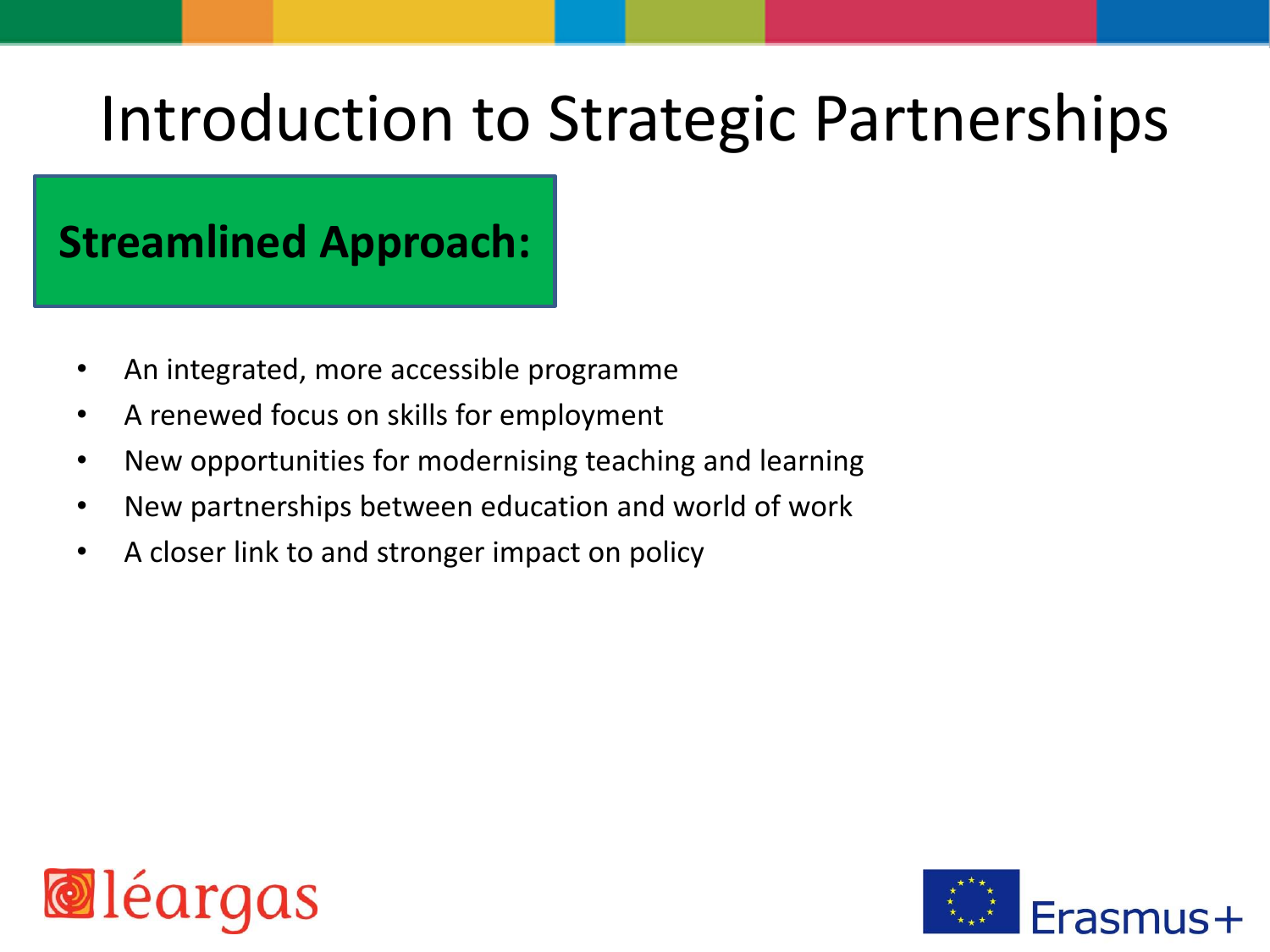#### **Building on LLP:**

**Building on the Lifelong Learning Programme:**

- Partnerships (including Regio)
- Multilateral Projects and networks
- Transfer/development of Innovation



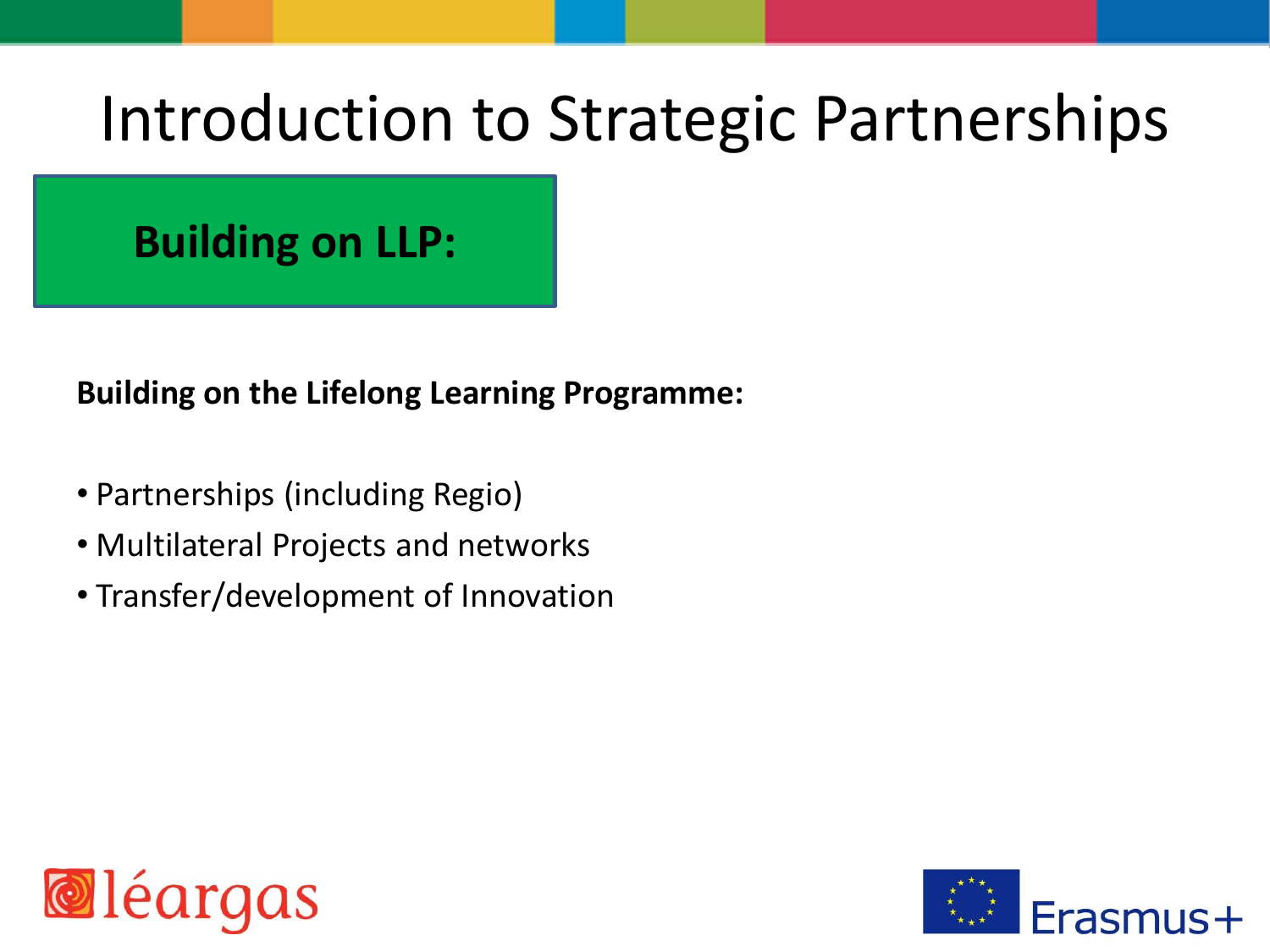### **What is a strategic partnership?**

- Strategic partnerships are relevant to the five fields of education and training (school education, VET, adult education, youth and higher education)
- They are a flexible way of organisations working with partners from different countries
- They focus on sharing, developing and transferring innovative practices in education, training and youth provision between participating countries



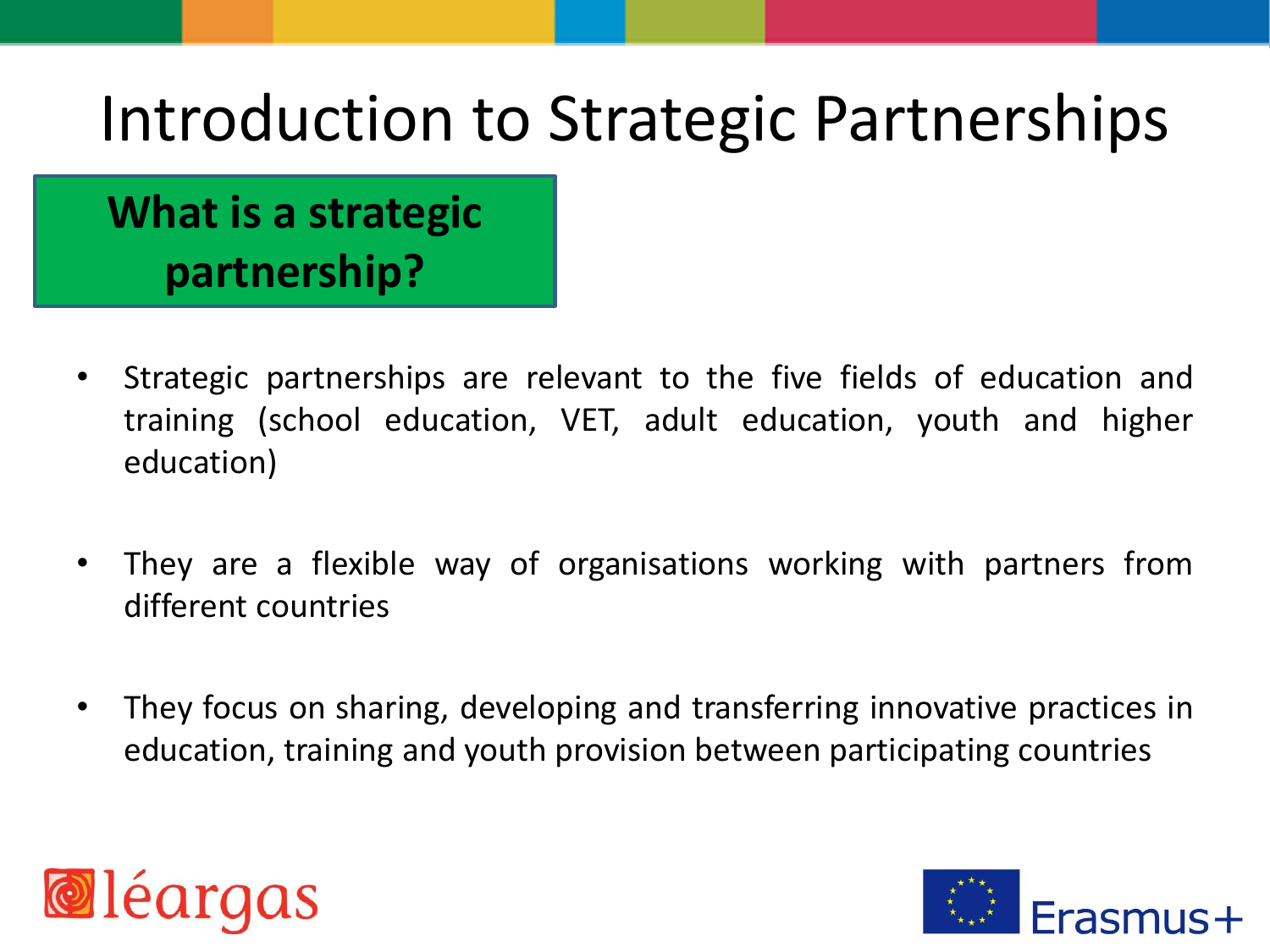**What are the aims of a strategic partnership?**

#### **Aims:**

- Quality and innovation
- Co-operation, networking and peer learning
- Development of skills and competences
- Entrepreneurship including social entrepreneurship
- Equality and inclusive education



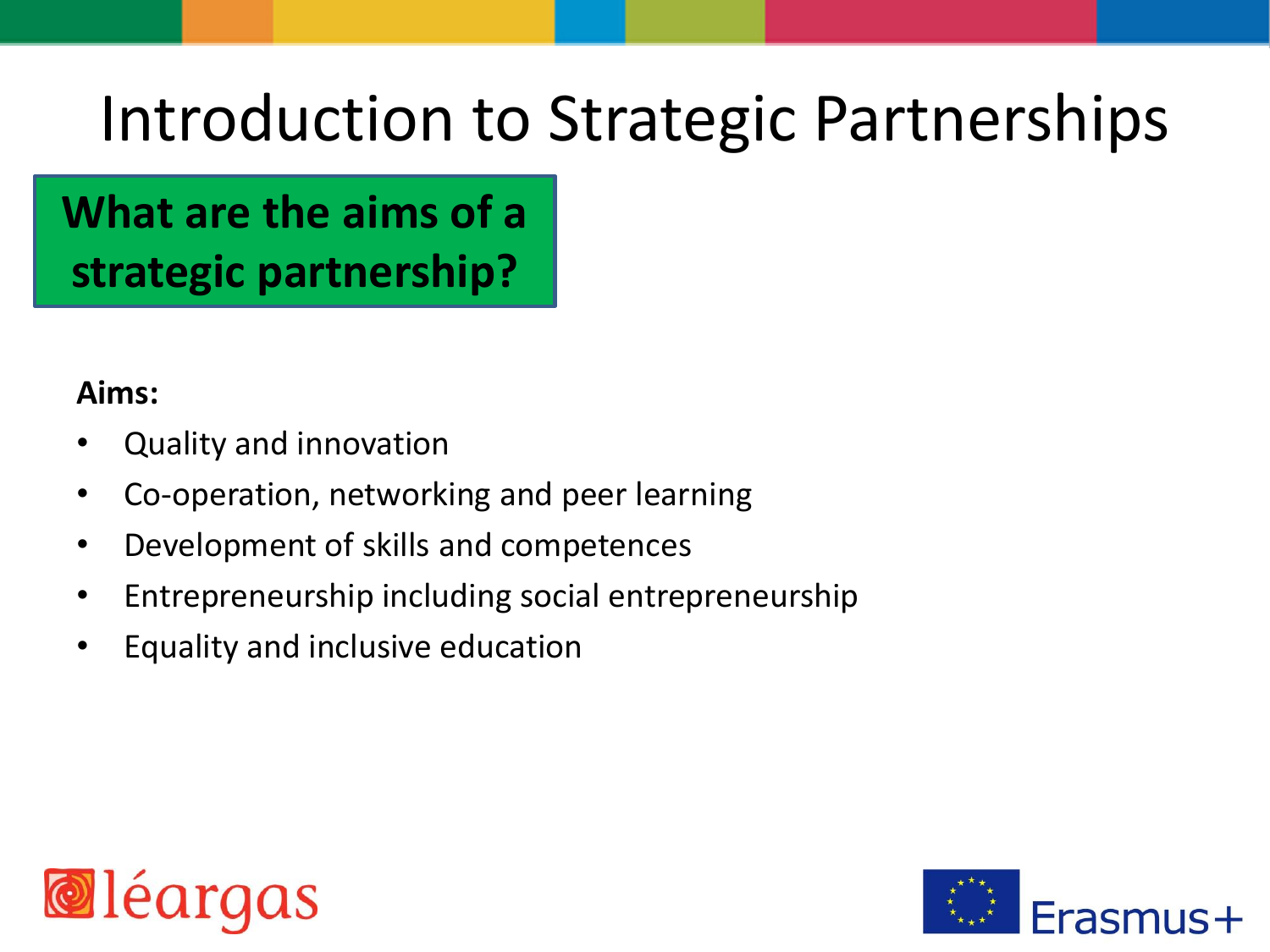**Approach to meeting the aims**

• By addressing policy objectives, challenges and needs of a specific field (School, VET, adult education, youth, higher education)

• By promoting cross-sectoral cooperation i.e. relevant to more than one field



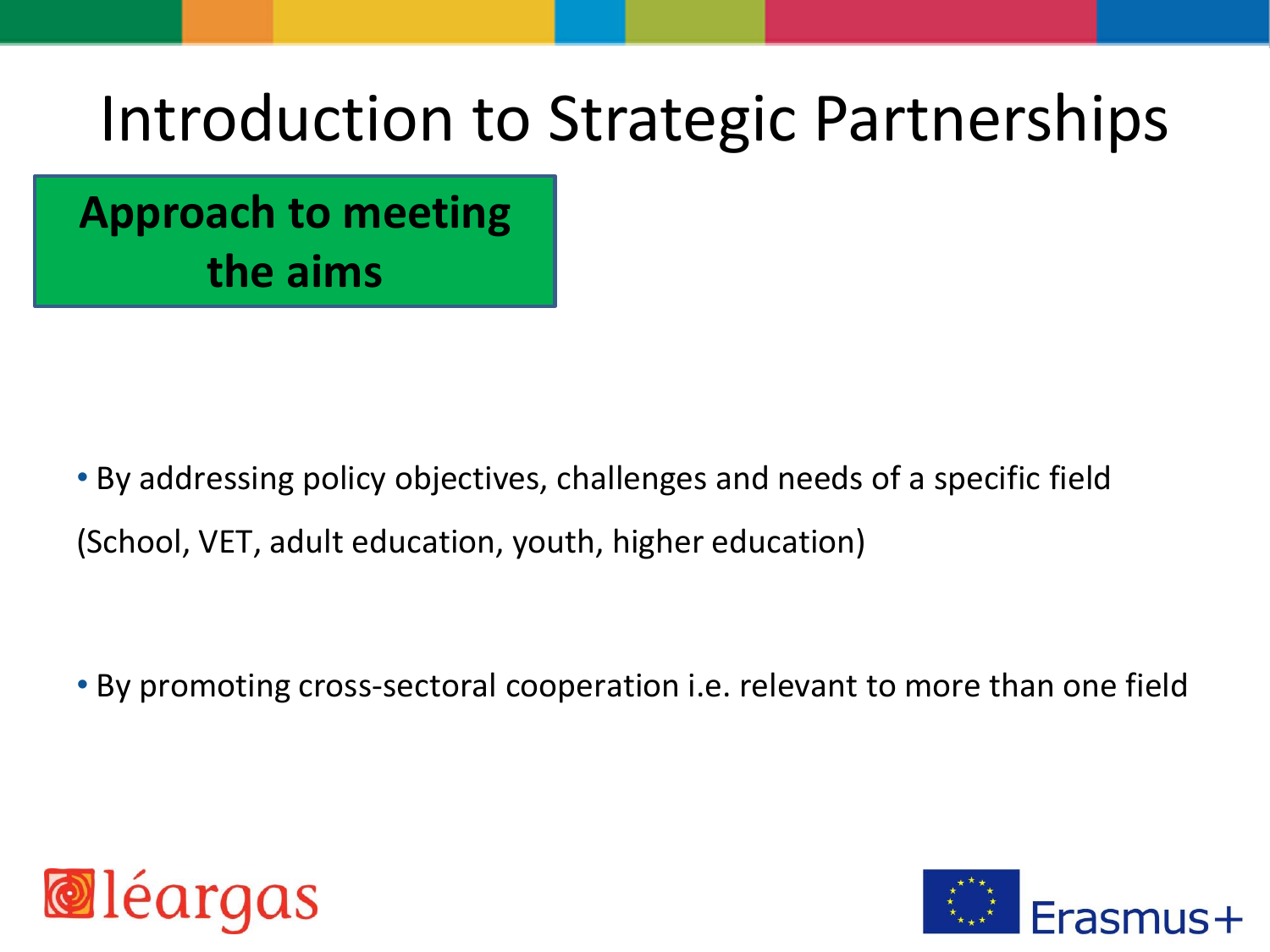### **The policy priorities of Erasmus +**

- Developing basic and transversal skills, such as entrepreneurship, digital skills and multilingualism, using innovative approaches and developing appropriate assessment methods based on learning outcomes;
- Enhancing ICT uptake in teaching and learning, through the support of learning and access to open educational resources (OER) in education & training fields, supporting ICT based teaching and assessment practices;



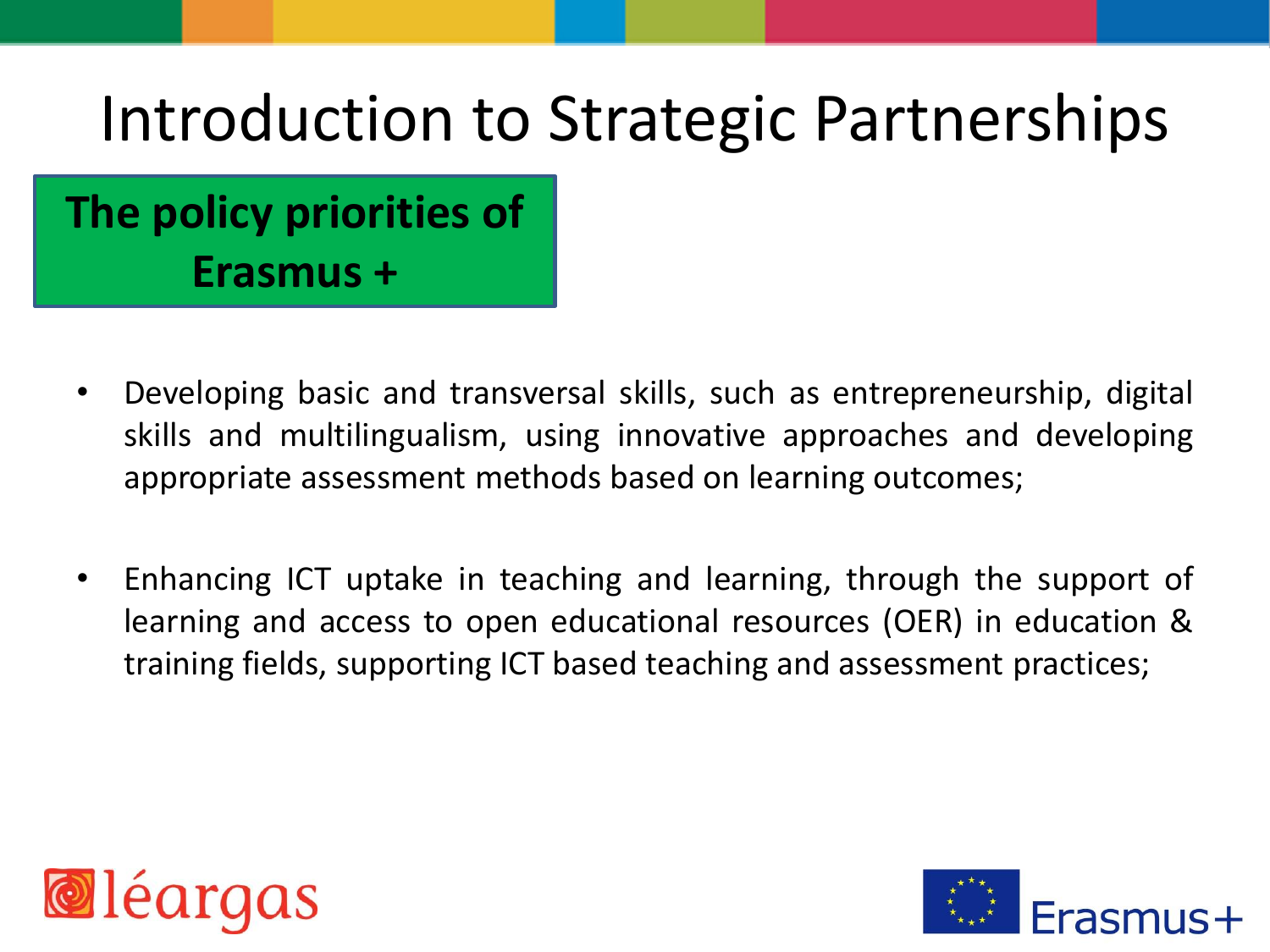**The policy priorities of Erasmus +**

- Promoting stronger coherence between different EU and national transparency & recognition tools, so as to ensure that skills and qualifications can be easily recognised across borders;
- Supporting the adjustment of funding and investment in education and training to new needs and the development of improved funding approaches for skills development through partnerships, cost sharing and stimulating debate of efficient sustainable investment in education & training at European and national level involving all stakeholders.



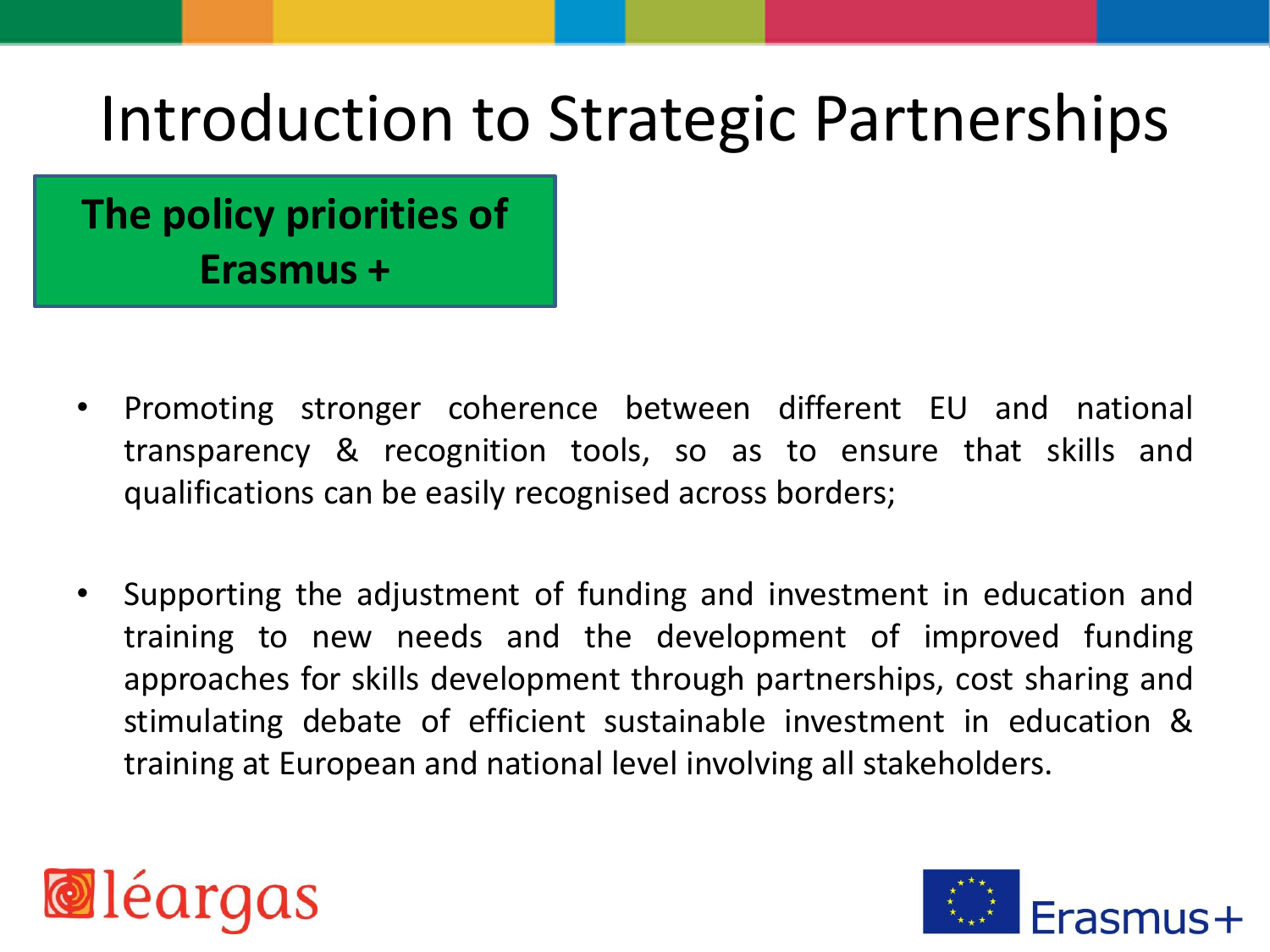#### **The policy priorities for School Education**

- Improving the attainment of young people, particularly those at risk of **early school leaving**
- Improving the attainment of young people with low **basic skills in numeracy, literacy and science**
- Developing high quality and accessible **Early Childhood Education and Care** services
- Revising and strengthening the professional profile of **the teaching professions**



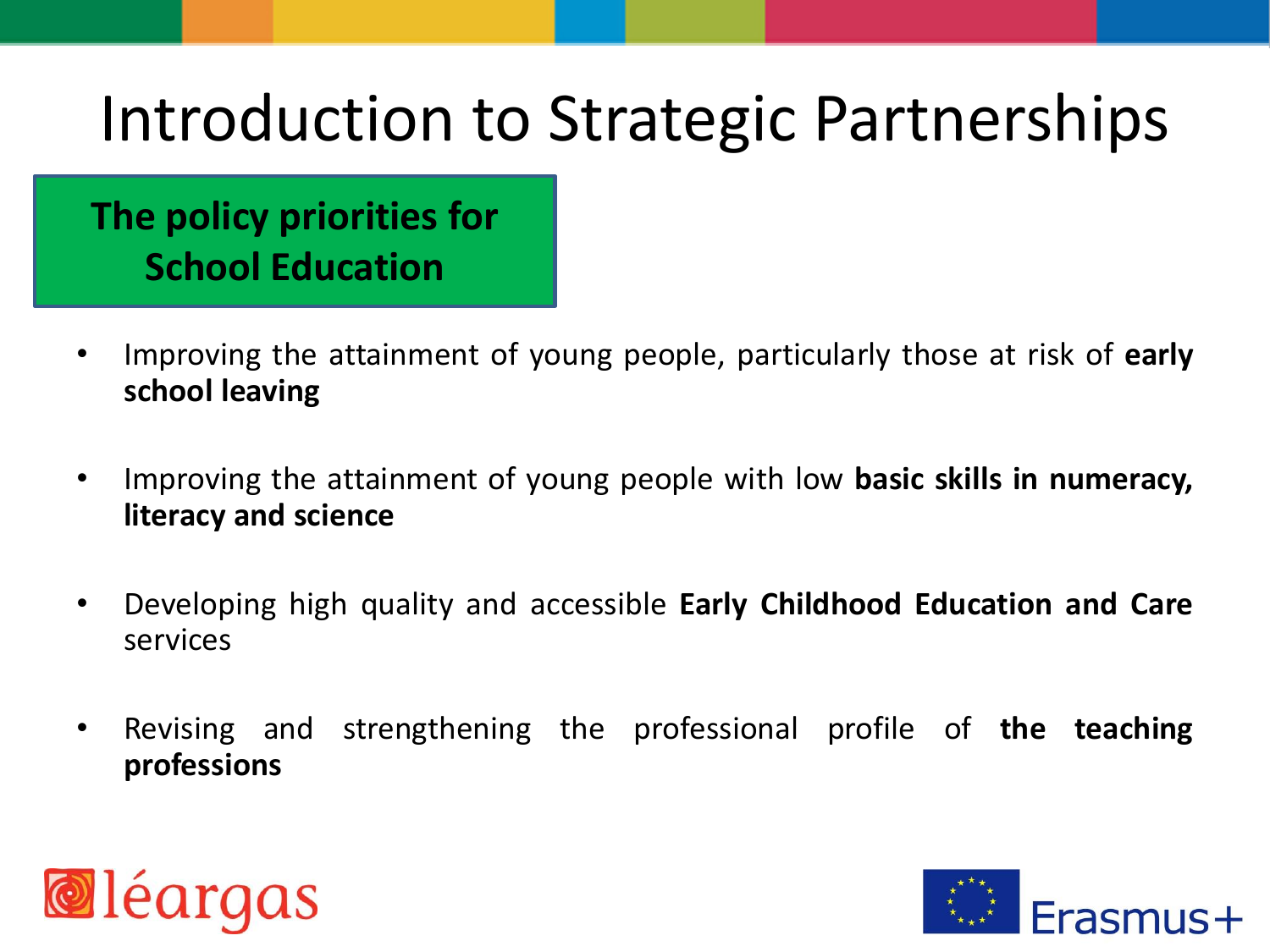#### **Who can apply?**

**A participating organisation can be any public or private organisation established in a programme country, for example**:

- a school/institute/educational centre (at any level, from pre-school to upper secondary education, and including vocational education and adult education);
- a non-profit organisation, association, NGO;
- a public or private, a small, medium or large enterprise (including social
- enterprises);
- a public body at local, regional or national level;
- a social partner or other representative of working life, including chambers of commerce, industry, craft/professional associations and trade unions;
- a research institute;



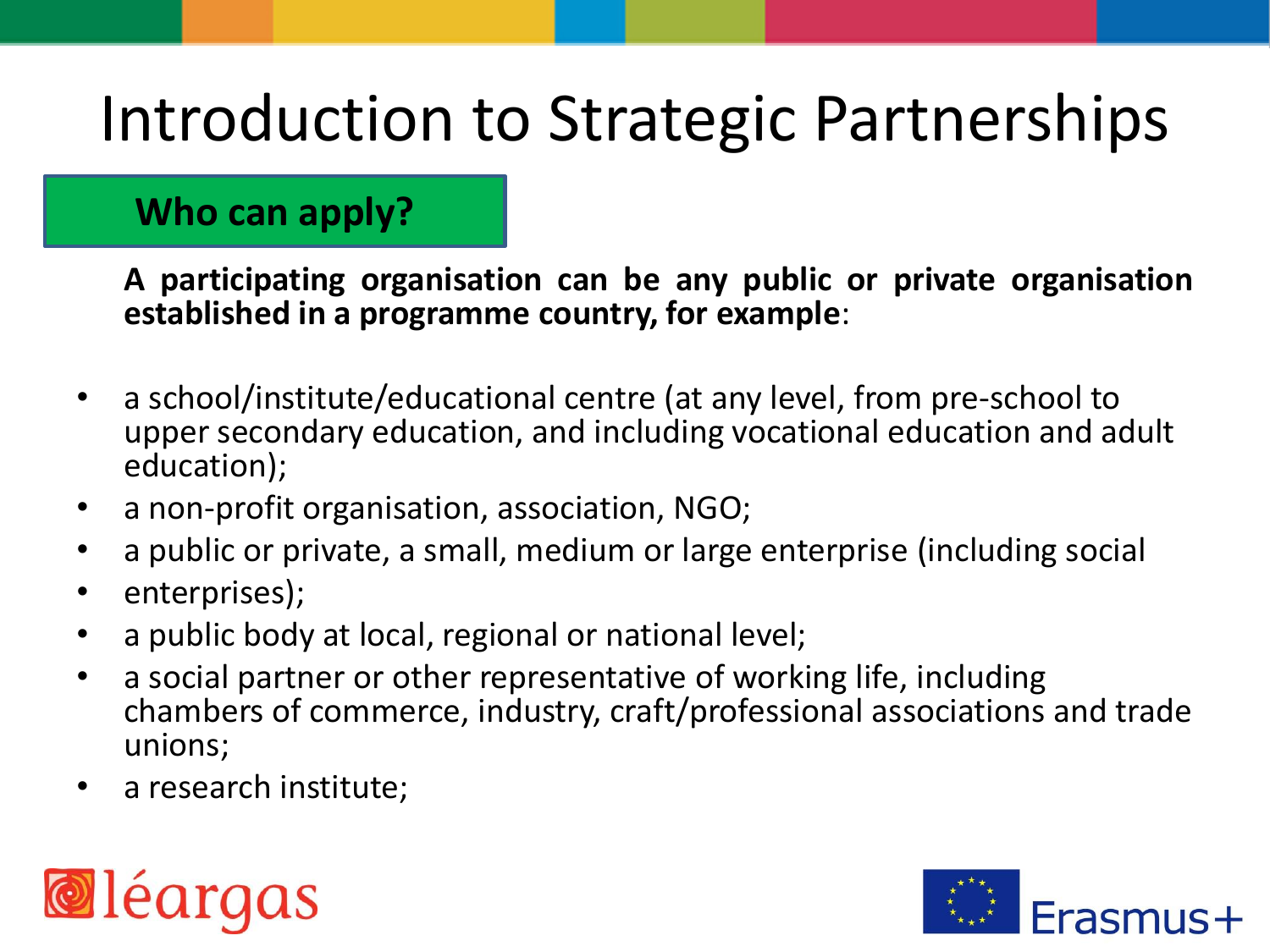• a foundation;

**Who can apply?**

- an inter-company training centre;
- enterprises providing shared training (collaborative training);
- a cultural organisation, library, museum;
- a body providing career guidance, professional counselling and information services;
- a body validating knowledge, skills and competences acquired through non-formal and informal learning;
- a European Youth NGO;
- a group of young people active in youth work but not necessarily in the context of a youth organisation



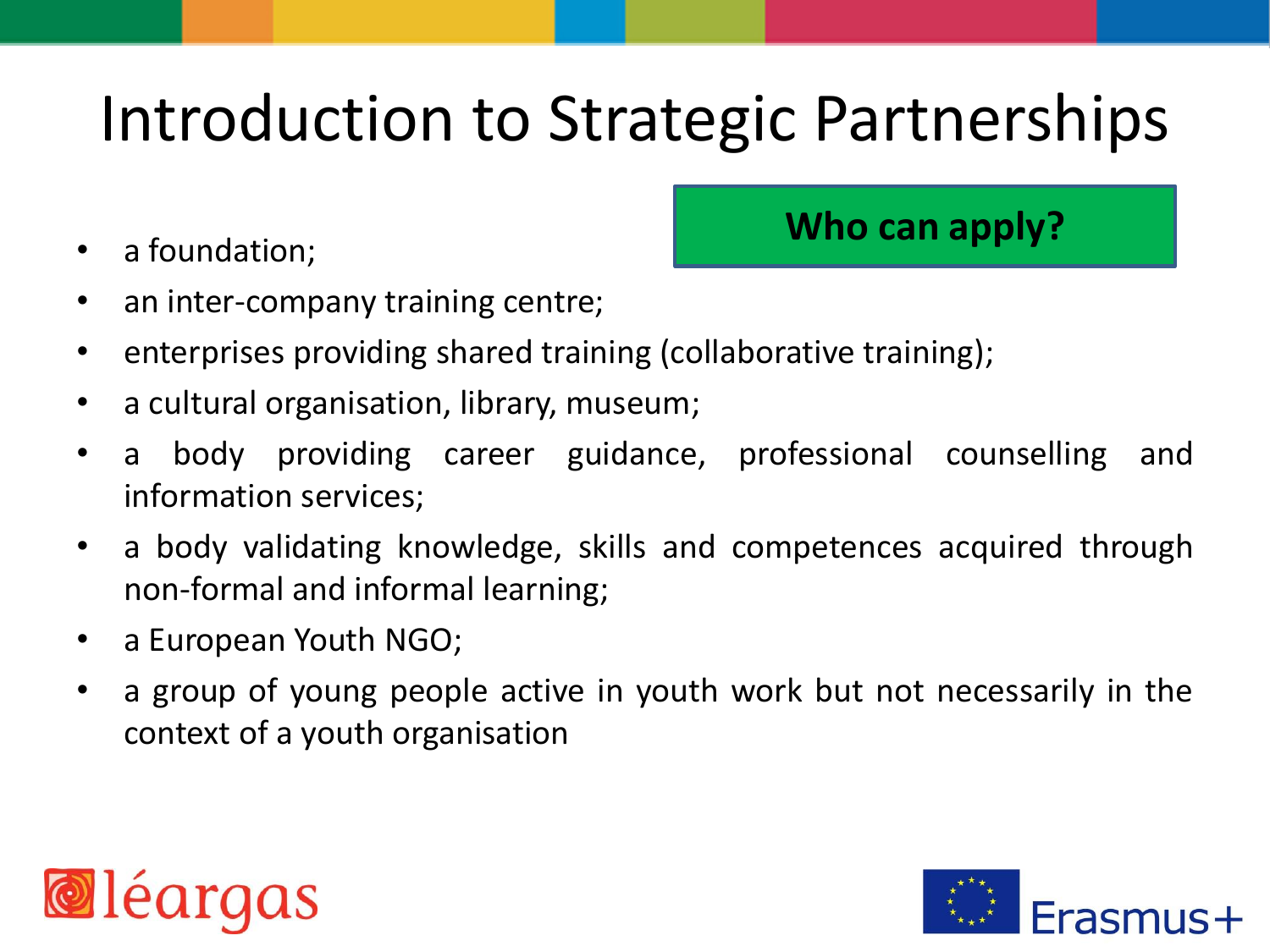#### **What activities are supported?**

- activities that strengthen the cooperation between organisations with a view to establishing **exchanges of practices;**
- activities that promote the development, testing and/or implementation of **innovative practices in the field** of education, training and youth;
- activities that facilitate the **recognition and validation of knowledge, skills and competences acquired** through formal, non-formal and informal learning;.
- activities of **cooperation between regional authorities to promote the development of education, training** and youth systems and their integration in actions of local and regional development;
- transnational initiatives fostering entrepreneurial mind-sets and skills, to encourage **active citizenship and entrepreneurship (including social entrepreneurship).**



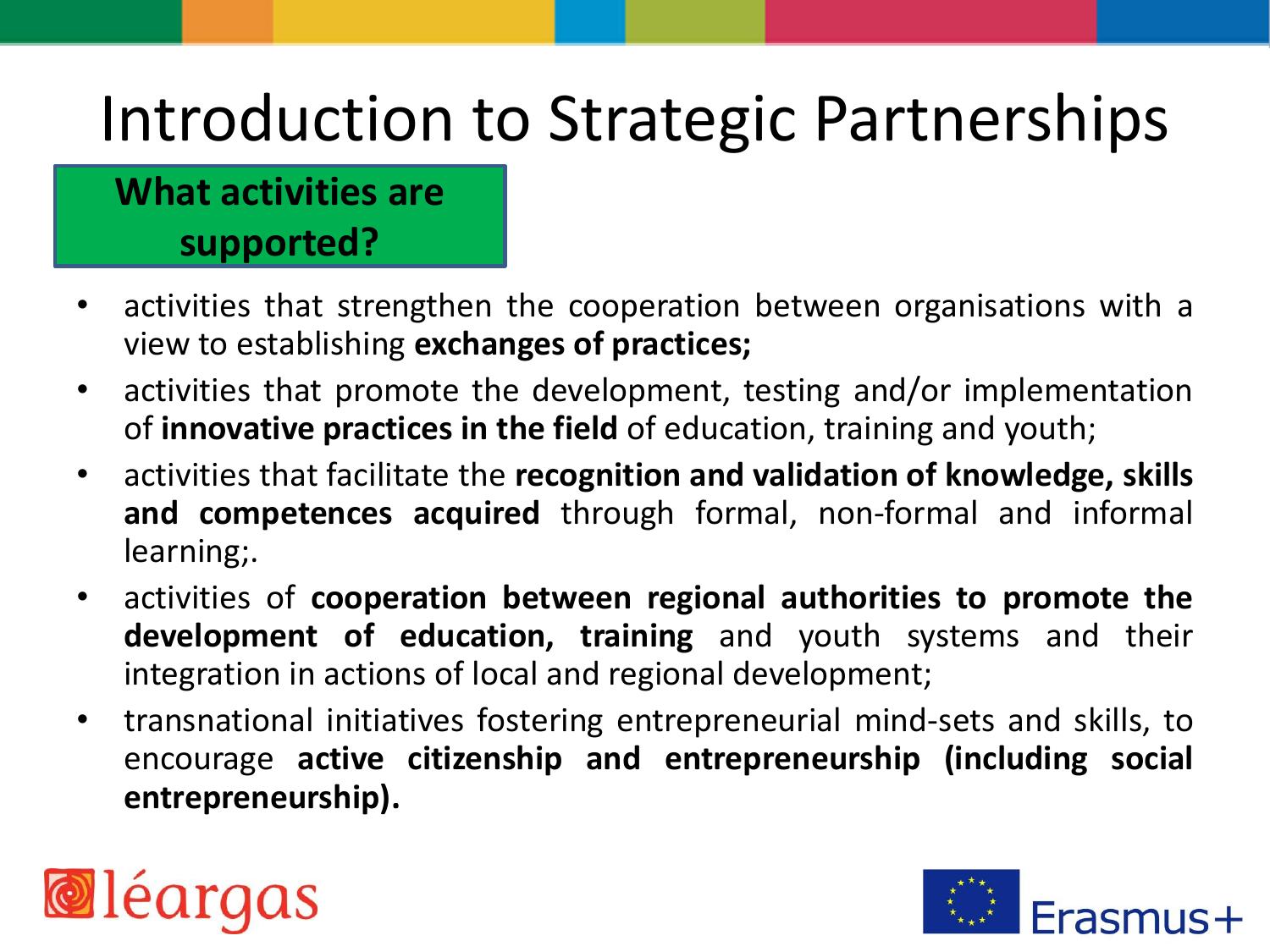#### **Duration and Deadline**

- Projects are of 2 or 3 years duration
- They may range from fairly simple cooperation projects between small scale organisations to rather sophisticated and large-scale projects focusing on the development and exchange of innovative outputs.
- Deadline: 11am 30th April 2014 with 1st September 2014 start date



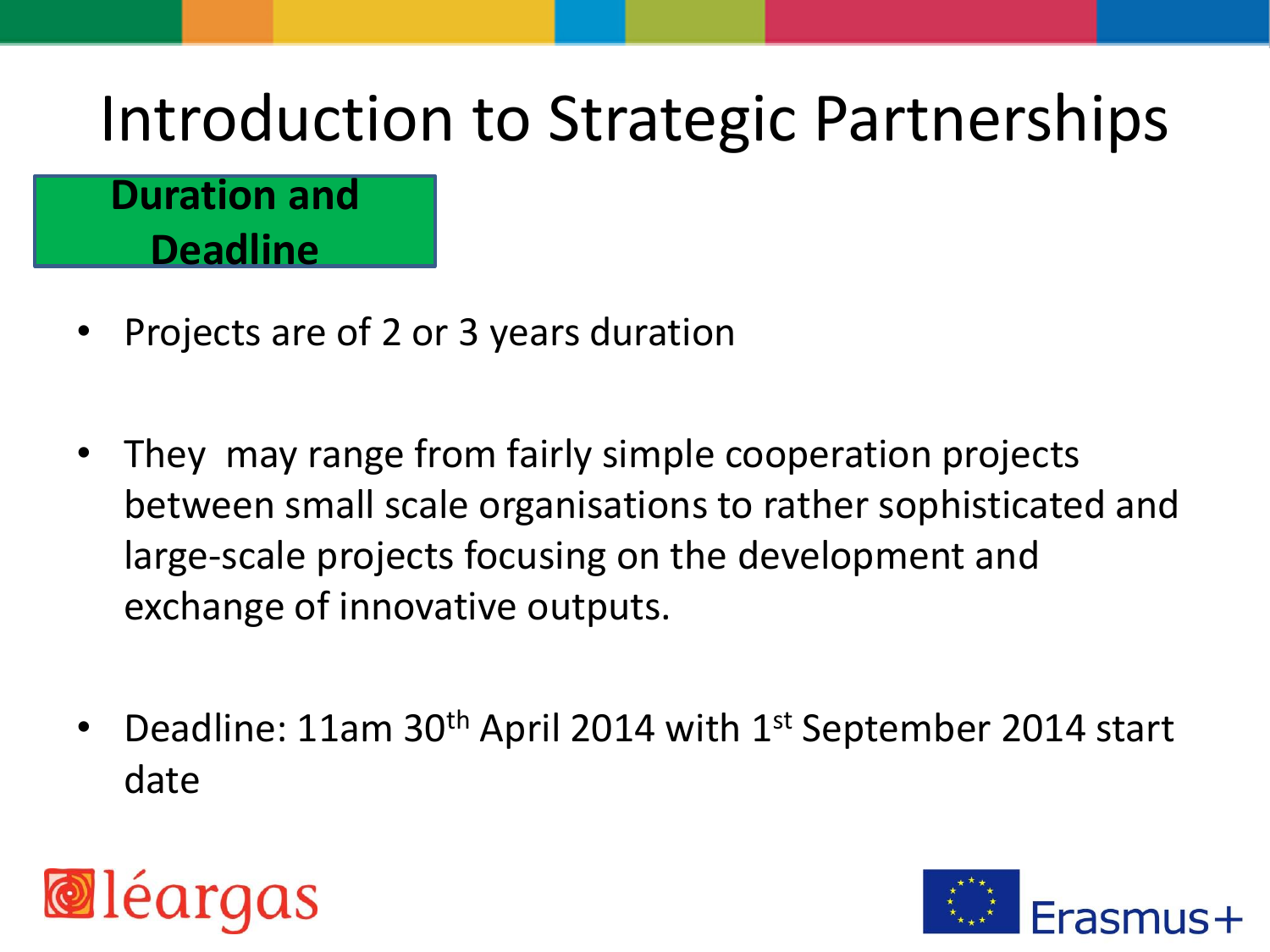#### **What are Cross Sectoral Partnerships?**

- Cooperation between organisations from different fields addressing more than one field
- Strategic Partnerships in more than one field must demonstrate how their activities will improve provision across the selected fields
- Minimum of 3 organisations from 3 programme countries
- Cross sectoral partnerships must obey the eligibility criteria and quality criteria for the given fields
- Cross sectoral partnerships are assessed on the basis of the field identified on page 1 of the application form - Which field is mostly represented in this application?



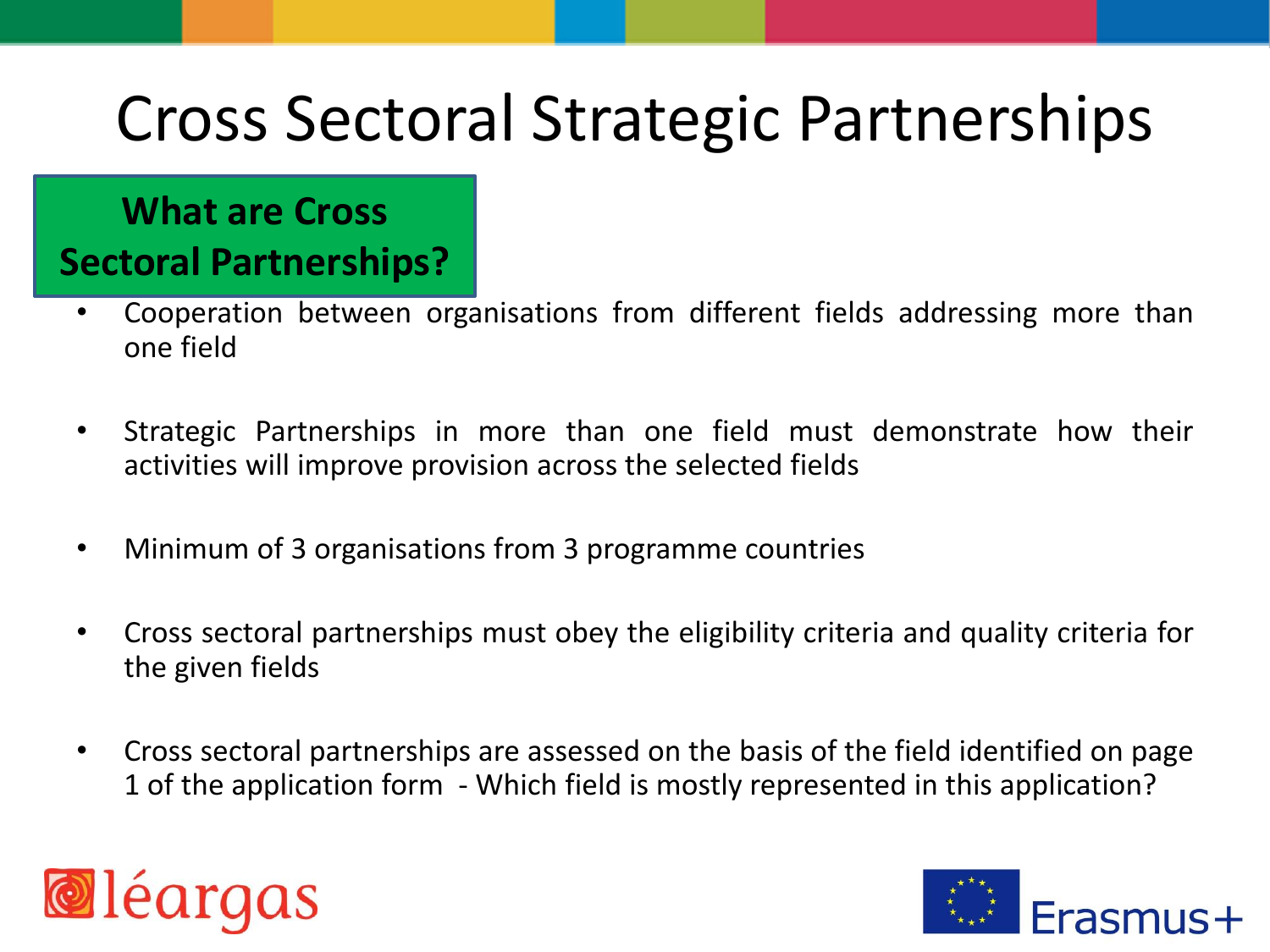#### **Types of Activities could include:**

- Curricula, courses, joint study programmes
- Learning, teaching, training and the development of materials and methods
- Project-based collaboration, peer learning, workshops, research and analysis
- Capacity building and networking
- Information, guidance, coaching and counselling activities
- Improvement of qualifications frameworks, credit transfer, and quality assurance
- Training, teaching and learning activities for higher education, vocational education and training, school education, adult education and/or youth



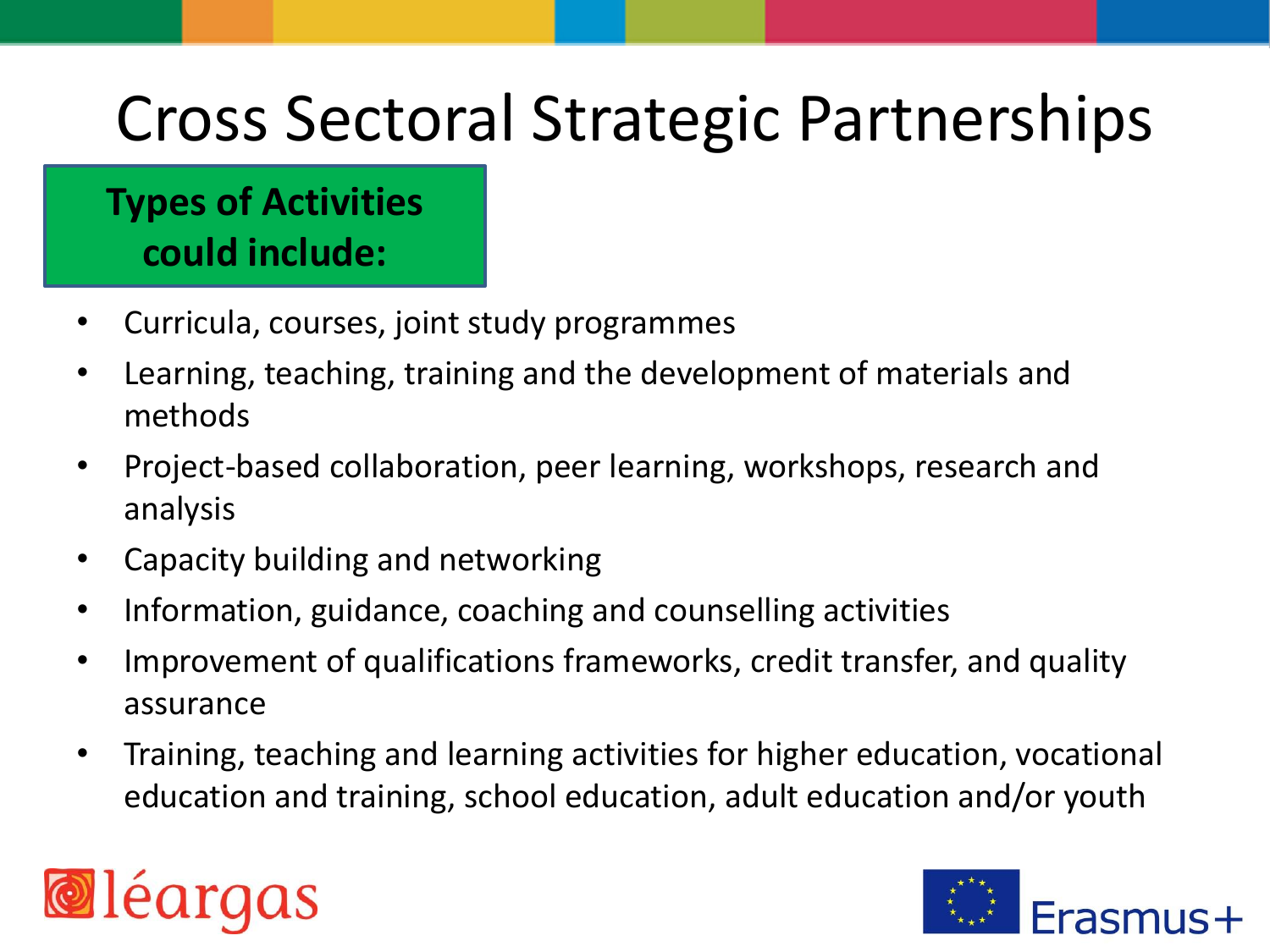**Activities in the field of school education:**

> Each field has typologies of activities that are particularly meaningful to achieve the policy objectives in the field of school education (PG 241), they are:

- Develop, test, adapt and adopt/implement innovative practices
- Exchange experiences and good practice, carry out peer learning activities and workshops
- Carry out joint research, surveys, studies and analyses
- Facilitate recognition and certification of skills and competences at national level by referencing them to European and national Qualification Frameworks and using EU validation instruments



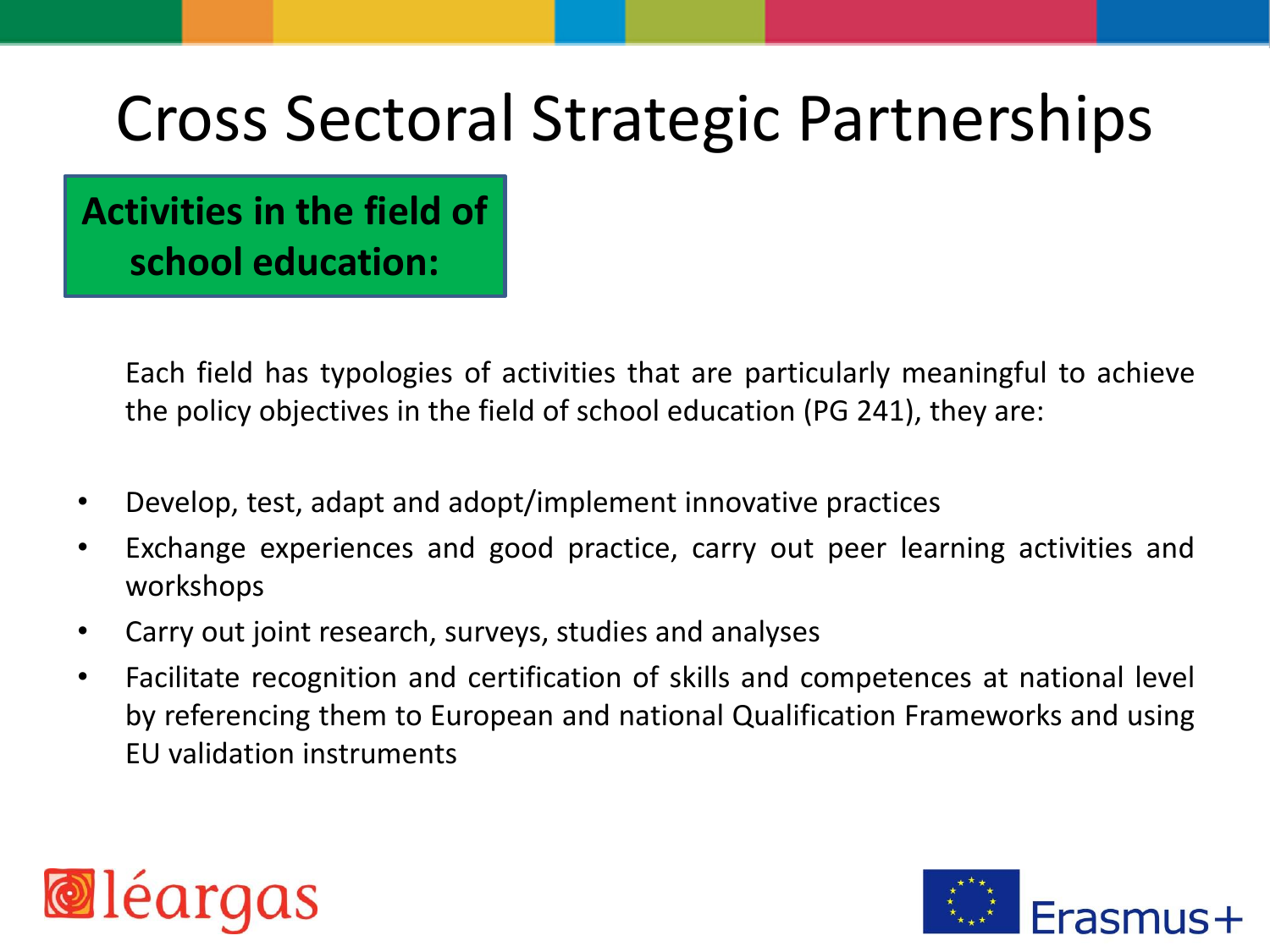#### **Example:**

• A cross sectoral Strategic Partnership aiming to support families where more than one language is spoken, by developing language resources for children to show them the benefits of having two or more languages, both in terms of its intrinsic value and in view of concrete use they can make of it. This project addresses all stakeholders who work with bilingual families so that they can disseminate the project resources to them. Partners include a university, a school, an NGO, a parents association, a library and an association of adult learning institutions.



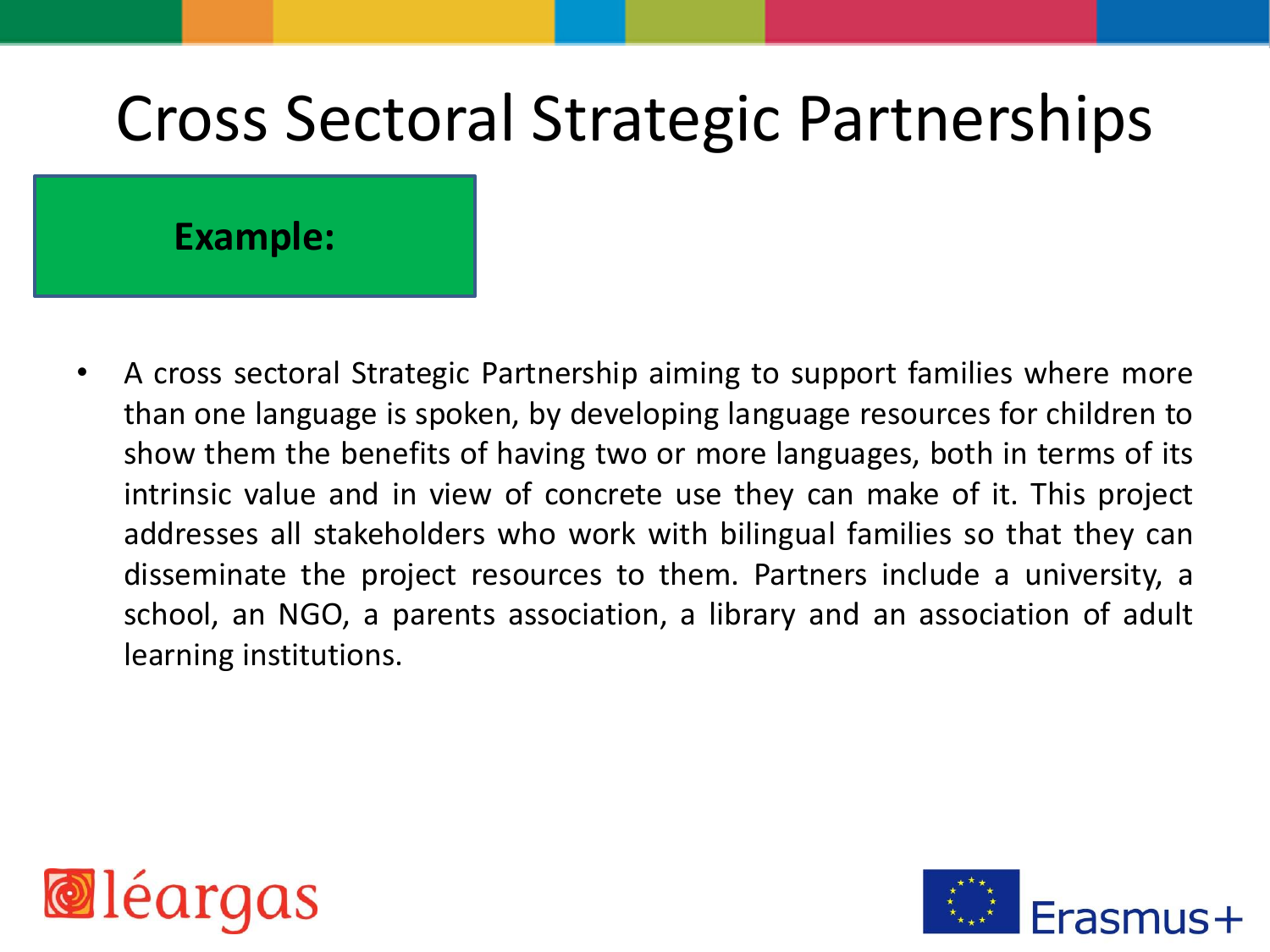**Local/Regional Authorities**

• These projects involve a **minimum of two programme countries**. In each country the partnership must include at least:

local/regional authority

one school and

one local organisation involved in another field of education, training, youth or the labour market

• The list of authorities for Ireland are available: [http://www.leargas.ie/programme\\_about.php?prog\\_code=7128](http://www.leargas.ie/programme_about.php?prog_code=7128)



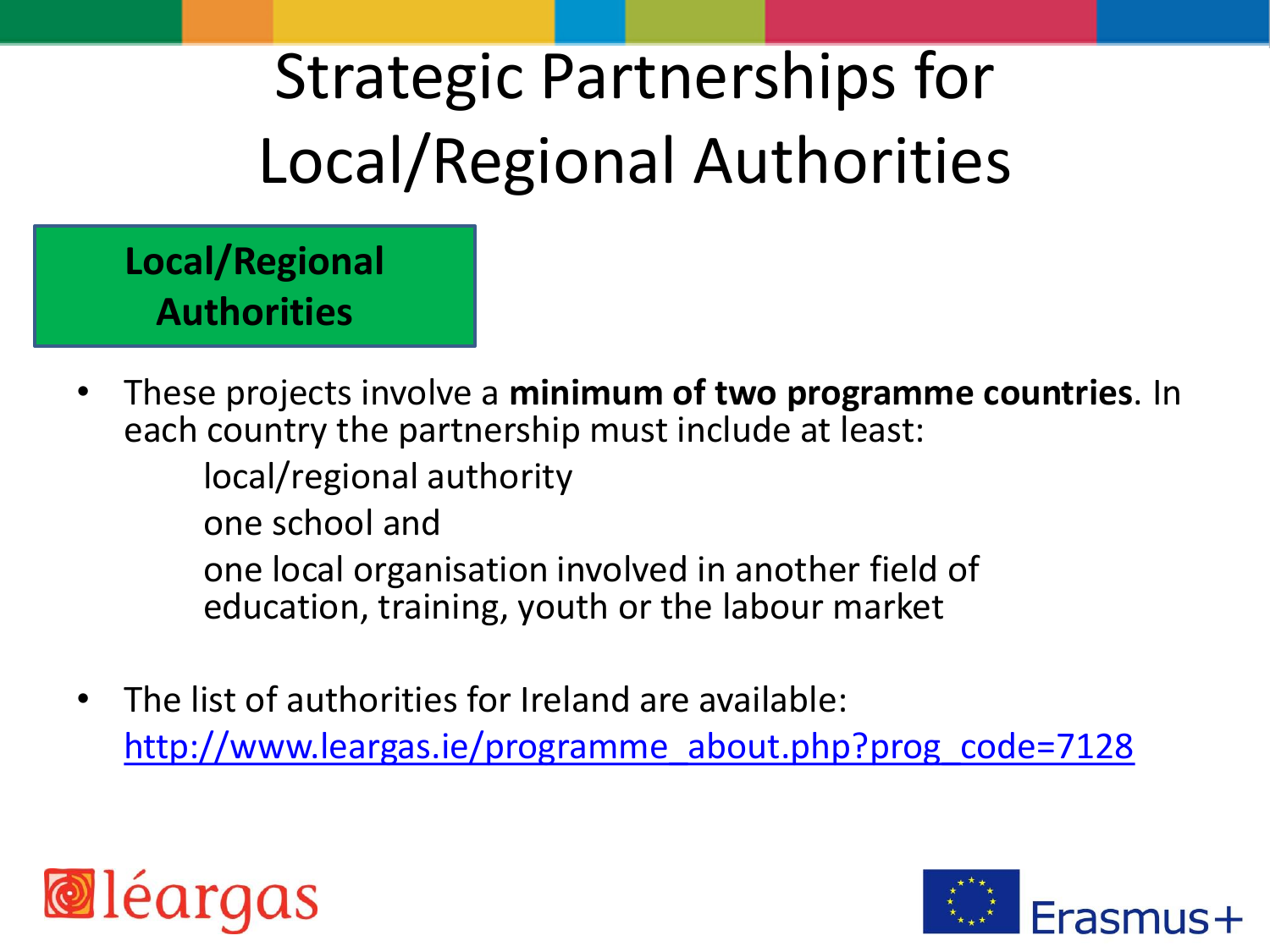- Association of Community and Comprehensive Schools
- Association of Secondary Teachers, Ireland (ASTI)
- Association of Teachers'/Education Centres in Ireland
- Association of Trustees of Catholic Schools
- Catholic Primary School Management Association
- Catholic Schools Partnership (CSP)
- Church of Ireland Board of Education
- Conference of Heads of Irish Colleges of Education
- Council of Management of Catholic Secondary Schools (CMCSS)
- Early Childhood Ireland
- Edmund Rice Schools Trust (ERST)
- Educate Together
- Education and Training Boards
- Education Centres
- Foras Pátrúnachta na Scoileanna Lán-Ghaeilge Teoranta
- GAELSCOILEANNA TEO
- Irish Federation of University Teachers (IFUT)
- Irish National Teachers' Organisation (INTO)
- Irish Primary Principals Network (IPPN)
- John Scottus Educational Trust Ld
- Joint Managerial Body (JMB)
- Lifeways Ireland Ltd Patron for two Steiner schools
- Model schools Minister is the Patron
- National Association of Boards of Management in Special Education
- National Association of Principals & Deputy Principals (NAPD)
- National Parents Council Primary
- National Parents Council Post Primary
- Teachers' Union of Ireland
- The Islamic Foundation of Ireland
- Catholic Education, an Irish Schools Trust CEIST
- Professional Development Service for Teachers (PDST)
- The Jewish Education Authorities
- National Council for Special Education (NCSE)
- National Behaviour Support Service (NBSS)
- Education Welfare Services, Child and Family Agency
- The National Council for Curriculum and Assessment (NCCA)
- The Teaching Council
- National Education Psychology Service (NEPS)
- Education Research Centre (ERC)
- An Chomhairle um Oideachas Gaeltachta & Gaelscolaíochta (COGG)



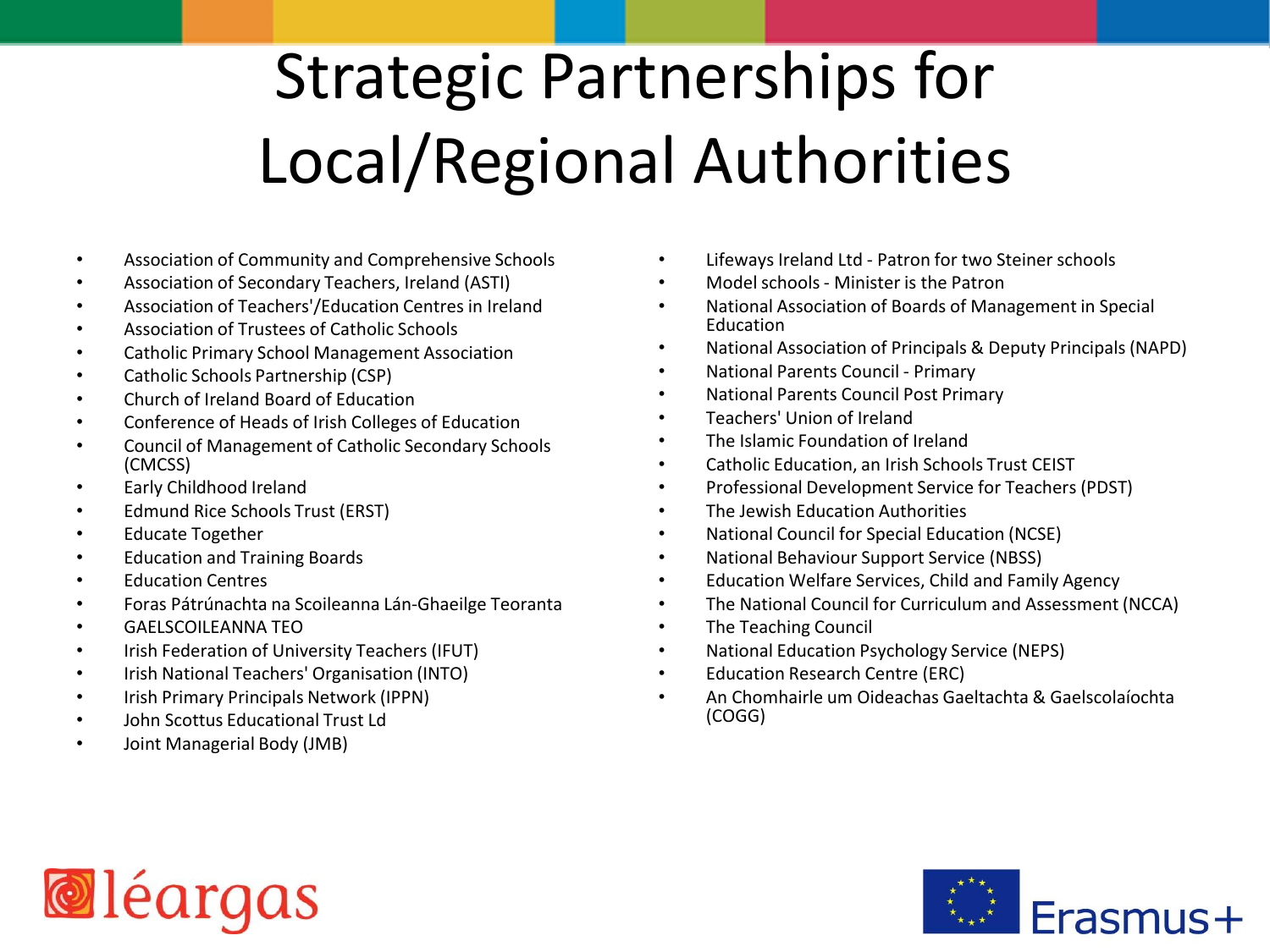



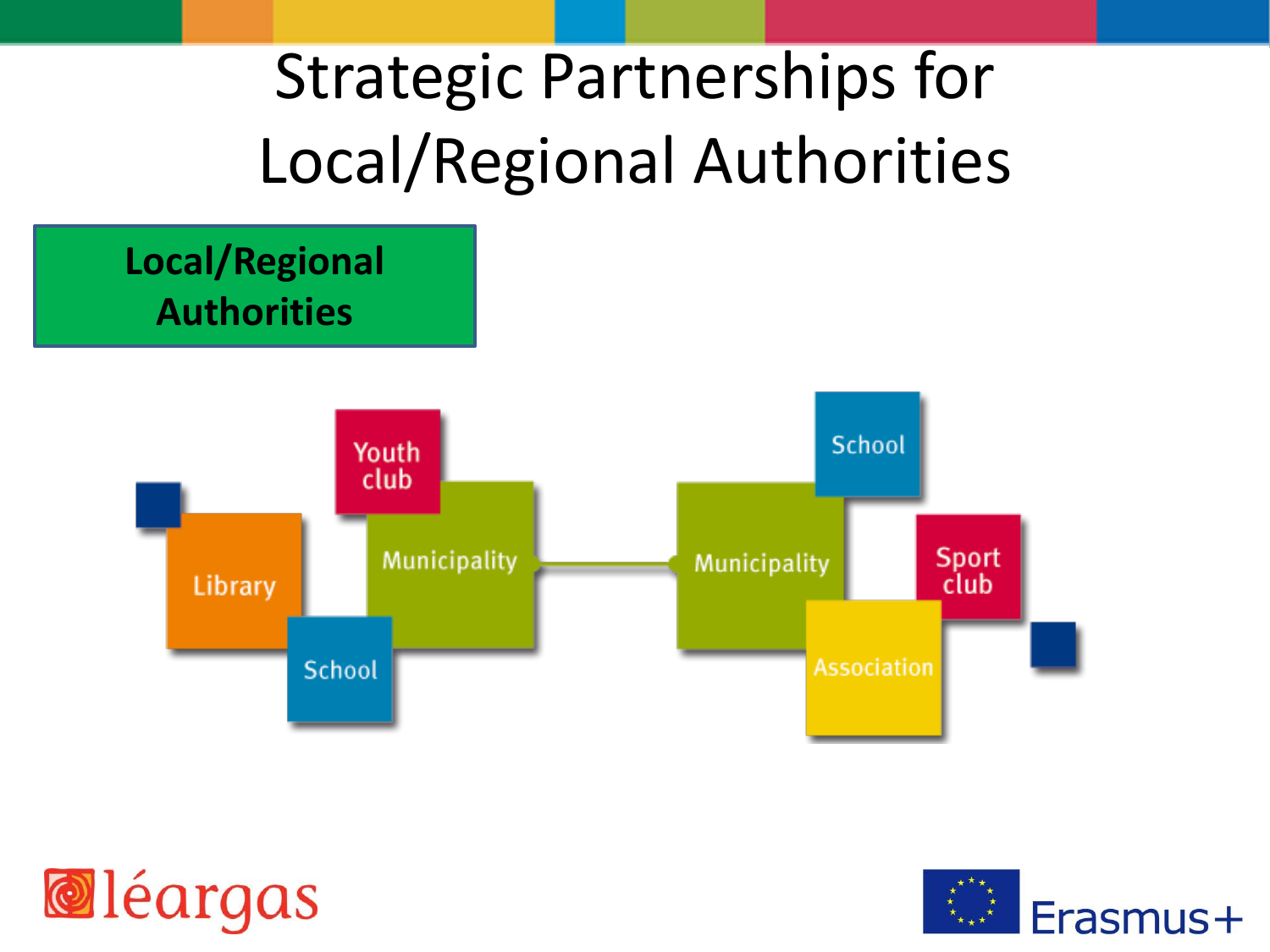#### **Activities**

Cooperation could include:

- Develop, test, adapt and adopt/implement innovative practices
- Exchange experiences and good practice, carry out peer learning activities and workshops
- Carry out joint research, surveys, studies and analyses
- Facilitate recognition and certification of skills and competences at national level by referencing them to European and national Qualification Frameworks and using EU validation instruments
- **Cross sectoral regional partnerships are encouraged**



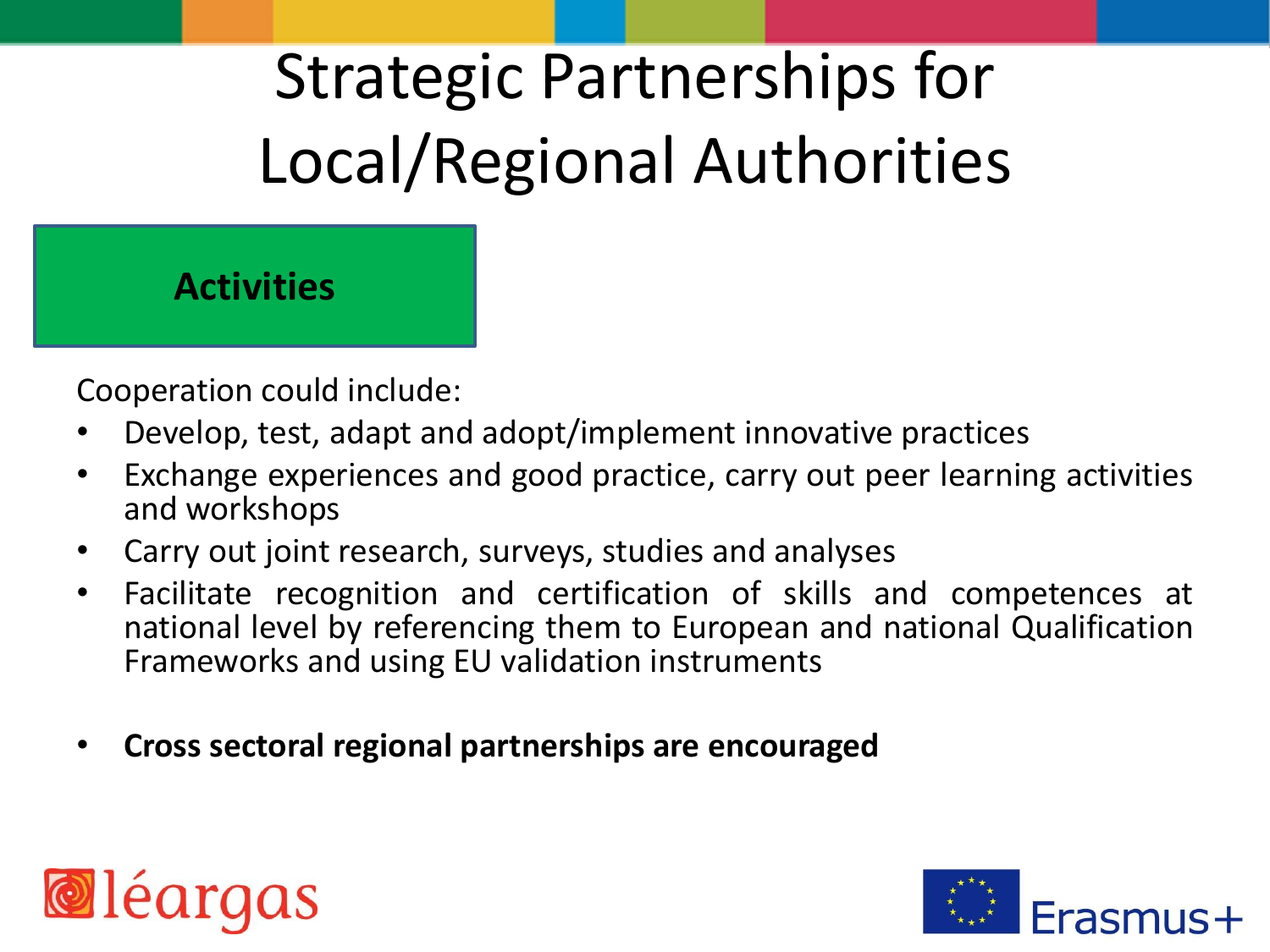**Example:** 

- Clare Family Learning Project RoFal Roma Families Learning <http://www.rofalproject.com/>
- To increase the integration of a minority community (Roma) in the education and schooling of their children
- To promote cooperative activities between local and regional authorities in partner countries using the following themes:
- To support families to help their children learn
- To increase parent and child interaction time on literacy based activities
- To support parents own literacy and numeracy needs



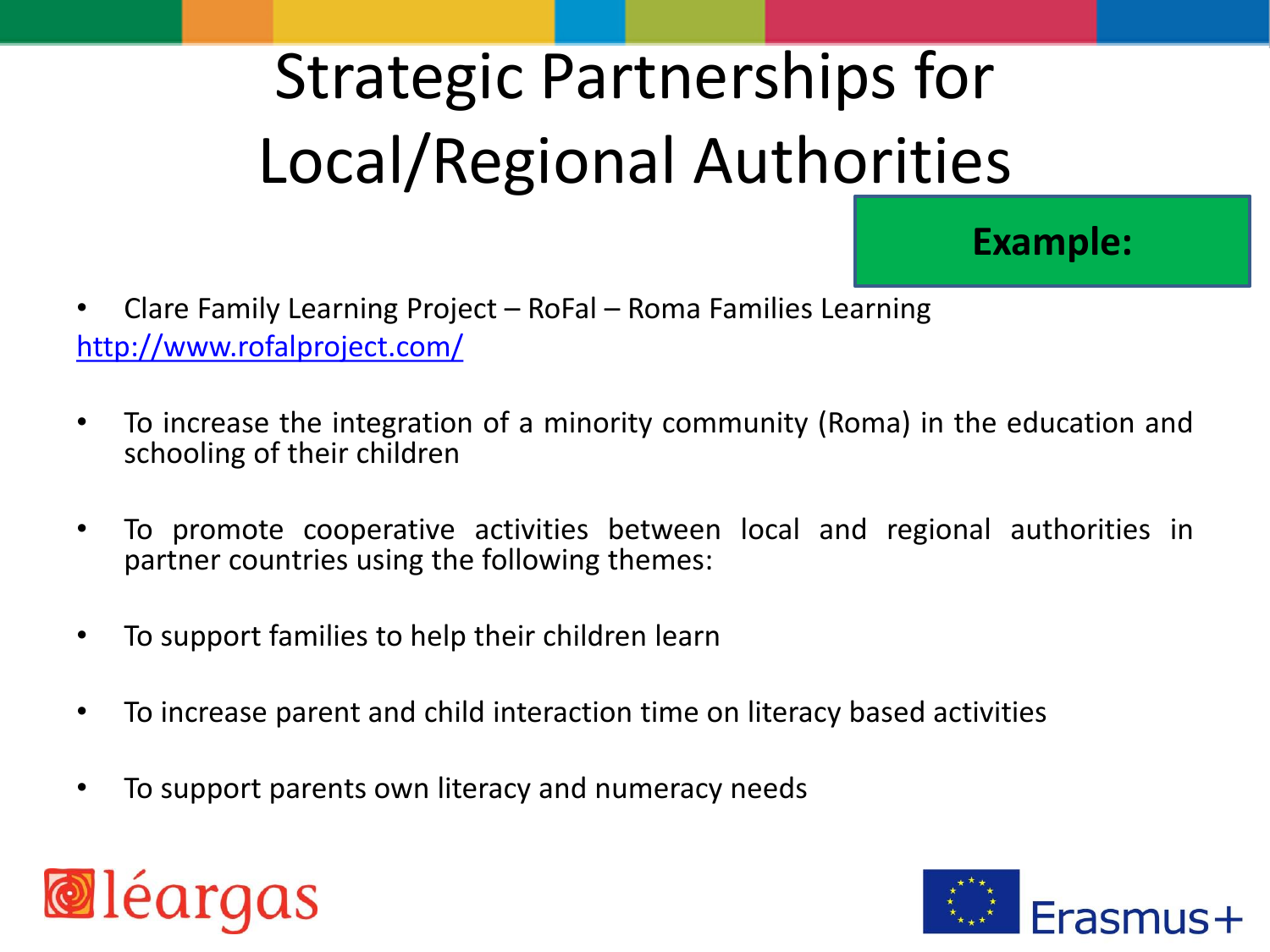#### **Example:**

- CLIP School Completion Programme, Co Waterford <http://reading-buddies.com/sites/reading-buddies/>
- A reading buddy is a parent, or a volunteer from a business or wider community who gives their time to help children develop their reading skills. Usually a reading buddy will be paired up with one child who will read to them for up to 20 minutes.
- A reading buddy works with a child for a minimum of a term so that they can develop a good relationship. Reading buddies are role models, their ultimate aim being to develop within the children a love of reading, increase the children's confidence and self esteem and to leave the children with a real sense of achievement.
- Partnership: SCP, ETB, 2 schools, and the library



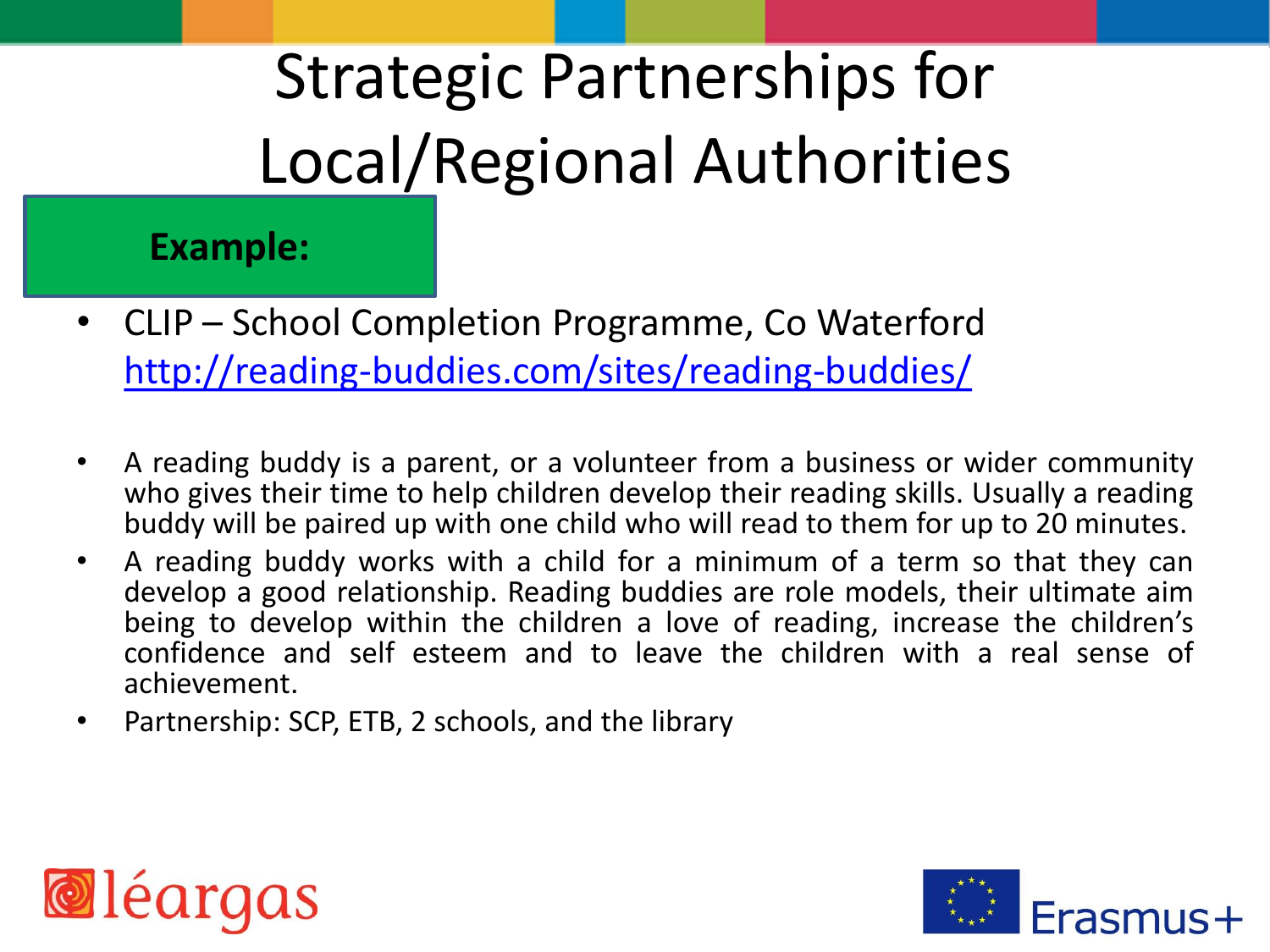### How to Apply for a Strategic Partnership

- All organisations mentioned in the application form must obtain a PIC, instructions can be found [http://www.leargas.ie/media/Quick%20PIC%20presentation%20KA1%20030314.pdf](http://www.leargas.ie/media/Quick PIC presentation KA1 030314.pdf)
- Register your organisation for a PIC
- All applications are made online
- Ensure you have the latest version of Adobe Reader installed (Version 10) or above
- Hard copies or emailed versions will not be accepted
- The coordinating organisation applies to their National Agency
- The same partner consortium can only submit one project
- Download the application form using save as
- Download the Timetable of Activities complete and attach as an annexe to the application form
- Download the Partner Mandate Template and attach as an annexe to the application form
- Agree to the European Commission Privacy Statement
- Submit your application online no later than Closing date 11am 30<sup>th</sup> April 2014



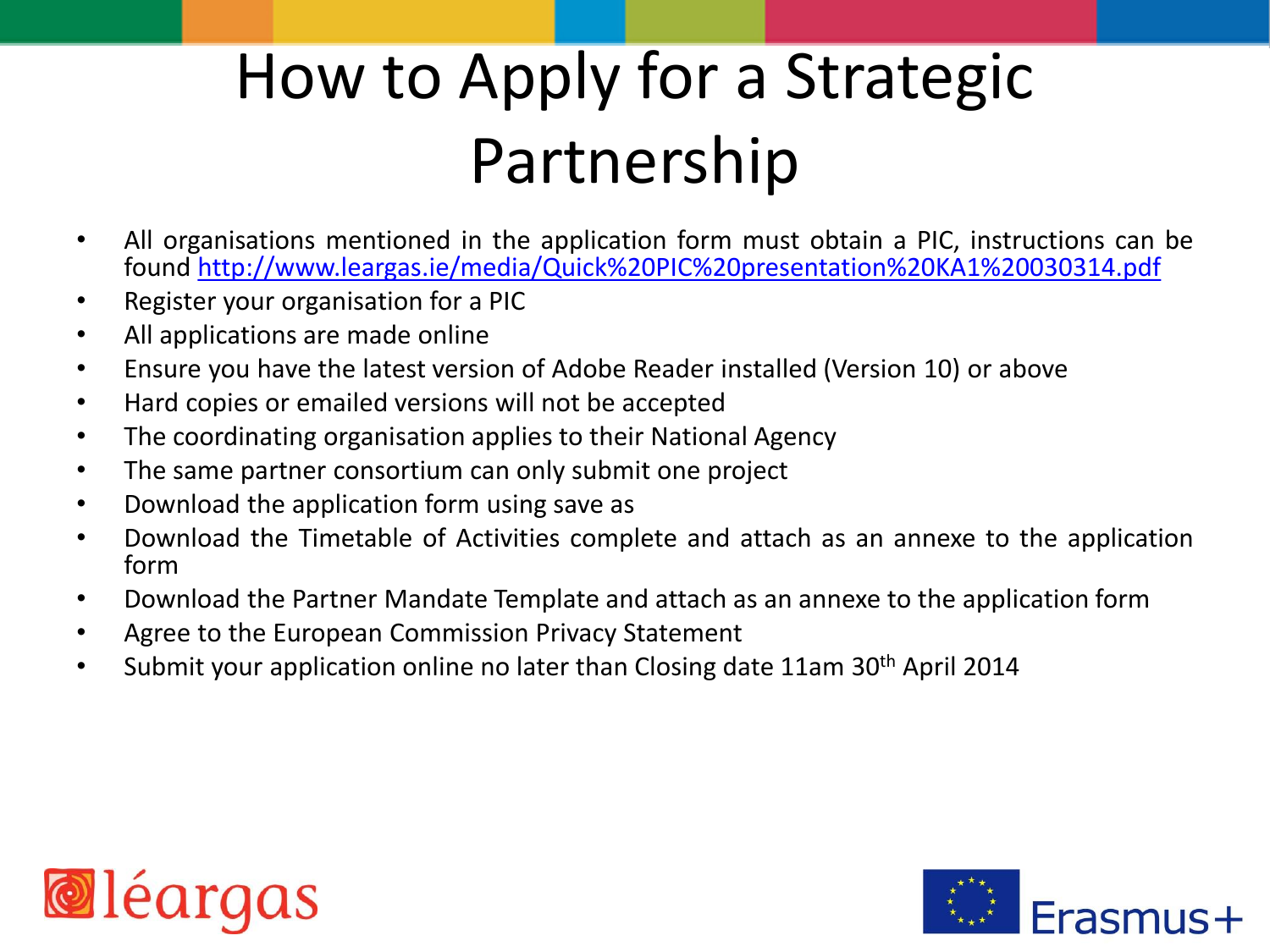#### **Award Criteria:**

- Relevance of the project (30 points)
- Quality of the project design and implementation (20 points)
- Quality of the project team and the cooperation agreements (20 points)
- Impact and dissemination (30 points)
- Proposals must score over 50% of the points in each criteria and at least 60 points overall to be considered for funding.
- All Strategic Partnerships will be evaluated using the same criteria and points system
- Proportionality: In order to ensure a fair assessment of all applications, experts shall take due account of the different nature and scope of projects proposed, considering the experience of the participating organisations. The quality of each application shall thus be assessed for all award criteria considering this proportionality principle.



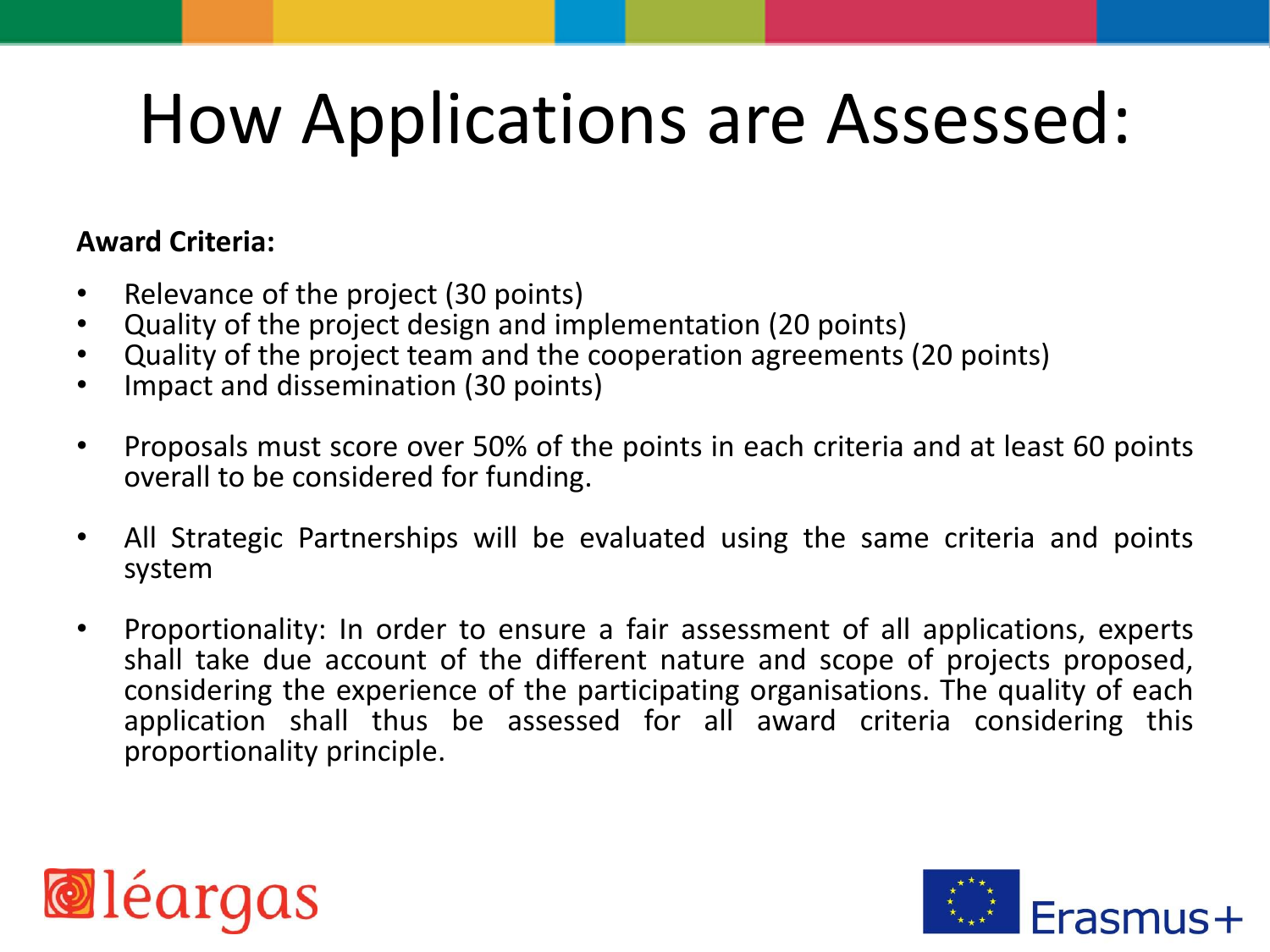**Relevance of the project (30 points)**

**The relevance of the proposal to:**

- The objectives of European policies relevant to one or more fields of education, training and youth
- The objectives and priorities of the action



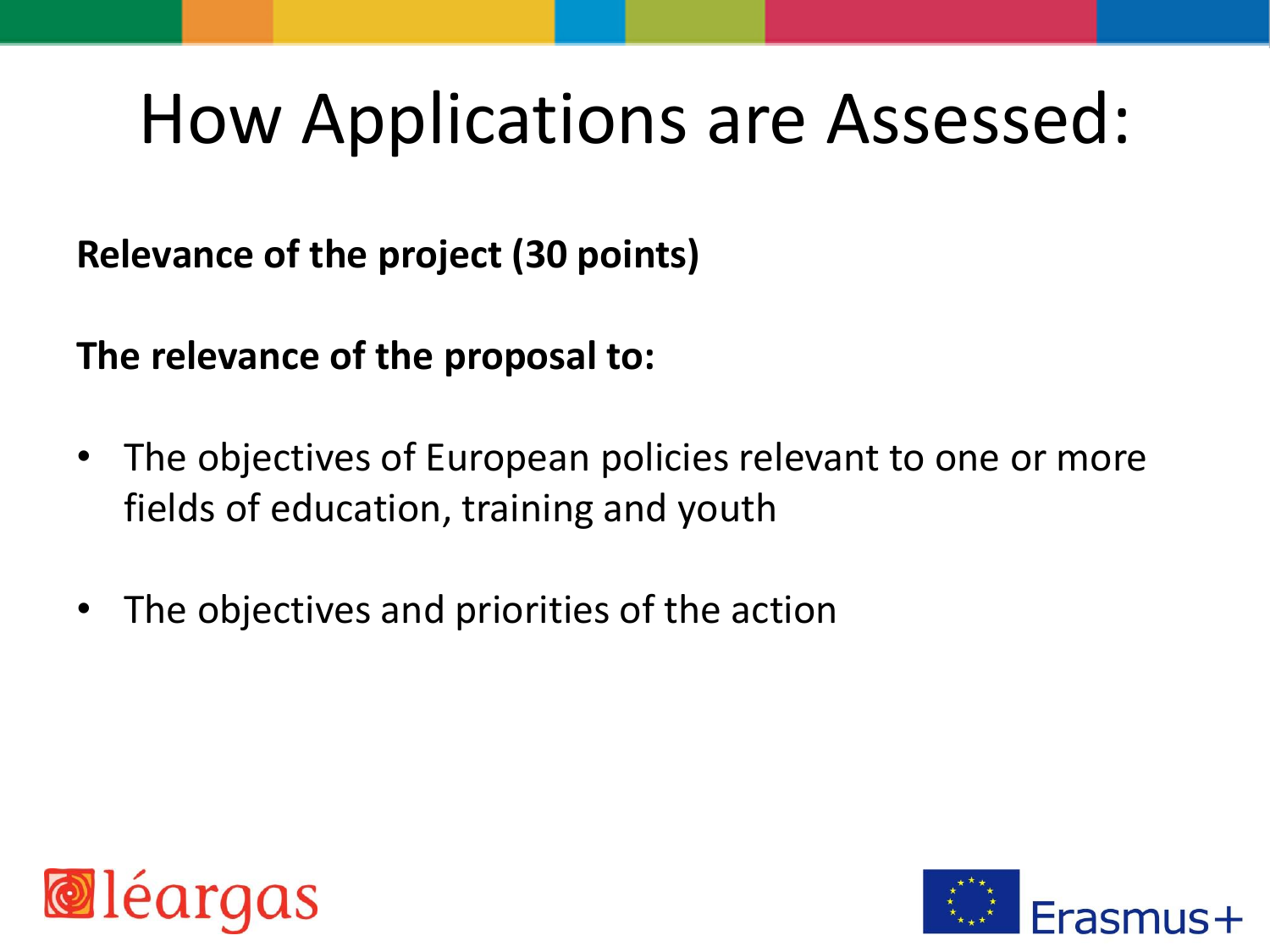#### **Relevance of the project (30 points) The extent to which:**

- the proposal is based on a genuine and adequate needs analysis
- the objectives are clearly defined, realistic and address issues relevant to the participating organisations and target groups
- the proposal is suitable of realising synergies between different fields of education, training and youth
- the proposal is innovative and/or complementary to other initiatives and projects already carried out by the participating organisations
- the proposal brings added value at EU level through results that would not be attained by activities carried out in a single country



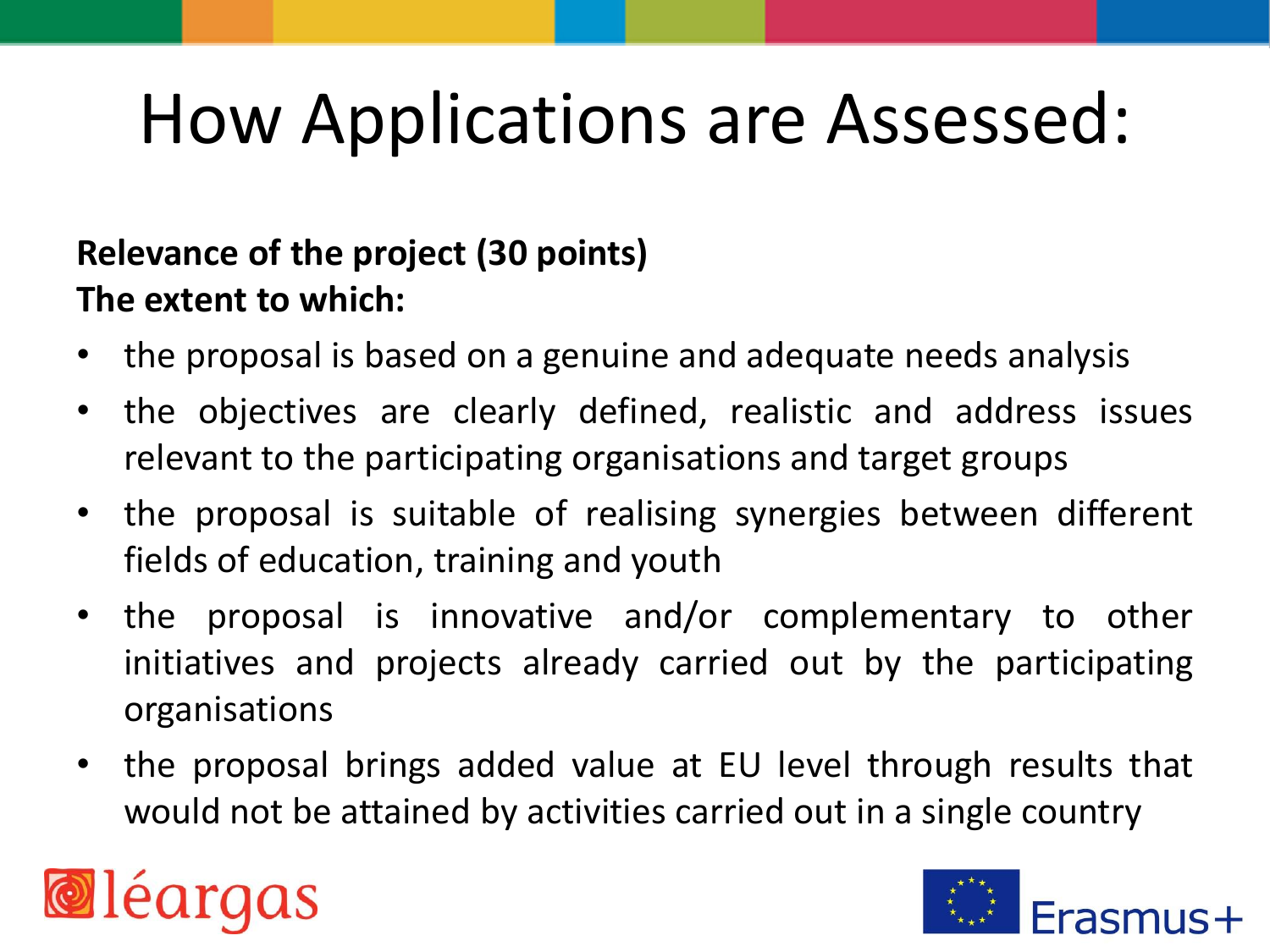#### **Quality of the Project Design and Implementation 20 Points:**

- The clarity, completeness and quality of the work programme, including appropriate phases for preparation, implementation, monitoring, evaluation and dissemination
- The consistency between project objectives and activities proposed
- The quality and feasibility of the methodology proposed
- The existence and relevance of quality control measures to ensure that the project implementation is of high quality, completed in time and on budget
- The extent to which the project is cost-effective and allocates appropriate resources to each activity

If the project plans training, teaching or learning activities:

- The extent to which these activities are appropriate to the project's aims and involve the appropriate number of participants
- The quality of arrangements for the recognition and validation of participants' learning outcomes, in line with European transparency



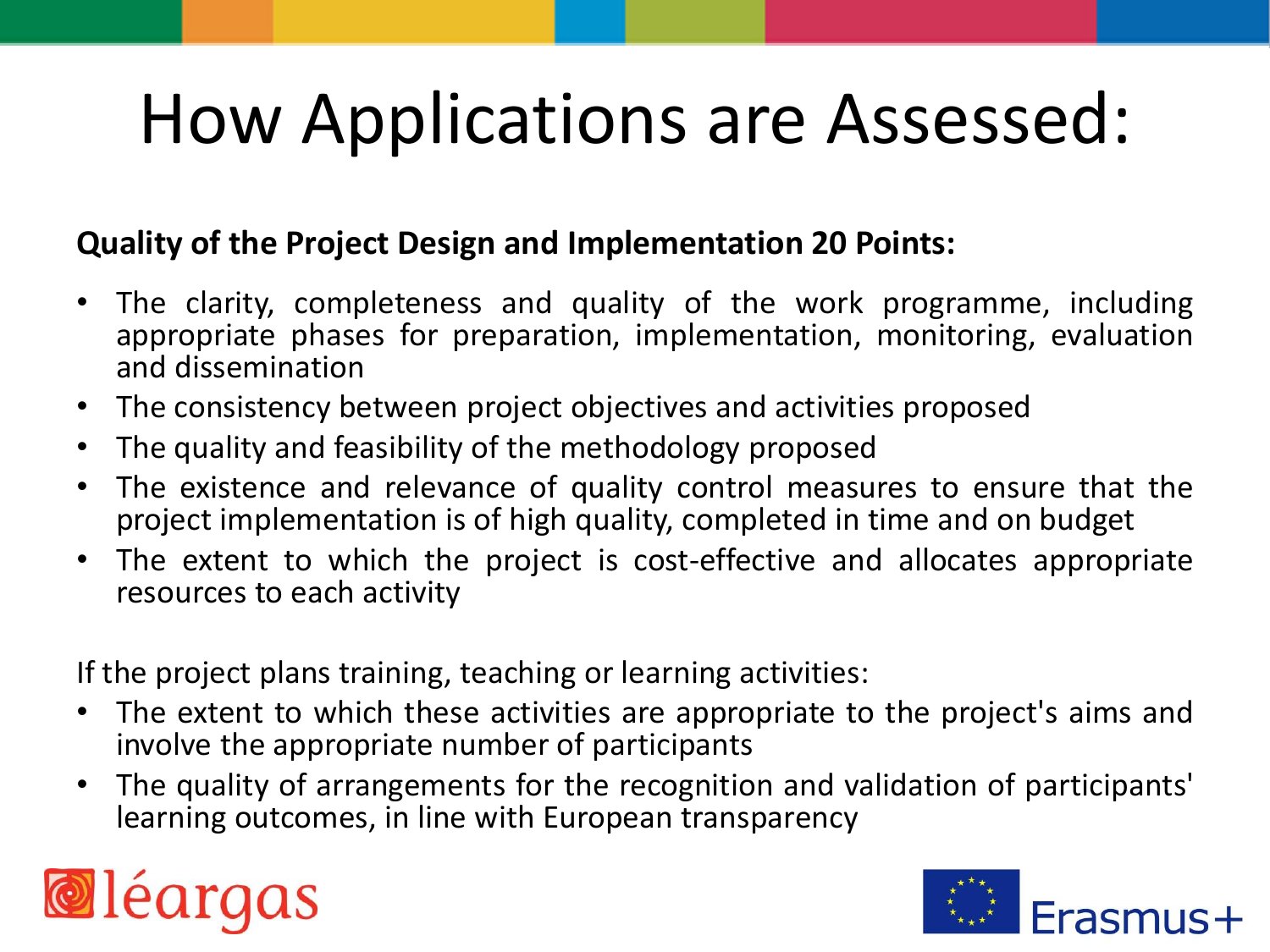#### **Quality of the Project Team and the Cooperation Arrangements 20 Points:**

The extent to which:

- the project involves an appropriate mix of complementary participating organisations with the necessary profile, experience and expertise to successfully deliver all aspects of the project
- the distribution of responsibilities and tasks demonstrates the commitment and active contribution of all participating organisations
- if relevant for the project type, the project involves participation of organisations from different fields of education, training, youth and other socio-economic sectors
- the project involves newcomers to the Action
- The existence of effective mechanisms for coordination and communication between the participating organisations, as well as with other relevant stakeholders
- If applicable, the extent to which the involvement of a participating organisation from a Partner Country brings an essential added value to the project (if this condition is not fulfilled the project will not be considered for selection)



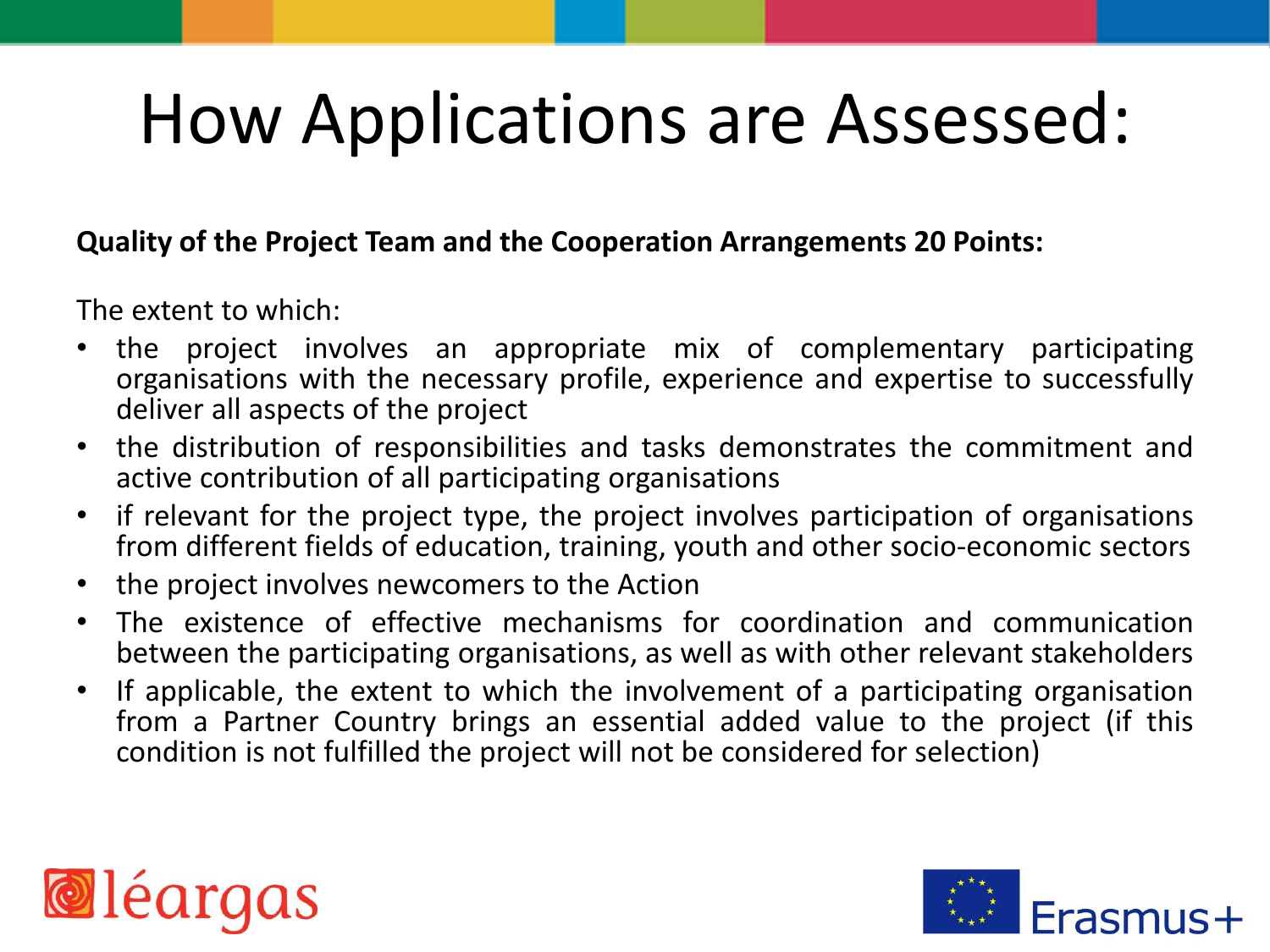#### **Impact and Dissemination 30 Points:**

- The quality of measures for evaluating the outcomes of the project
- The potential impact of the project:
- - on participants and participating organisations, during and after the project lifetime
- The outside the organisations and individuals directly participating in the example original participation or the project, at local, regional, national and/or Furopean project, at local, regional, national and/or European
- The quality of the dissemination plan: the appropriateness and quality of measures aimed at sharing the outcomes of the project within and outside the participating organisations
- If relevant, the extent to which the proposal describes how the materials, documents and media produced will be made freely available and promoted through open licences, and does not contain disproportionate limitations
- The quality of the plans for ensuring the sustainability of the project: its capacity to continue having an impact and producing results after the EU grant has been used up



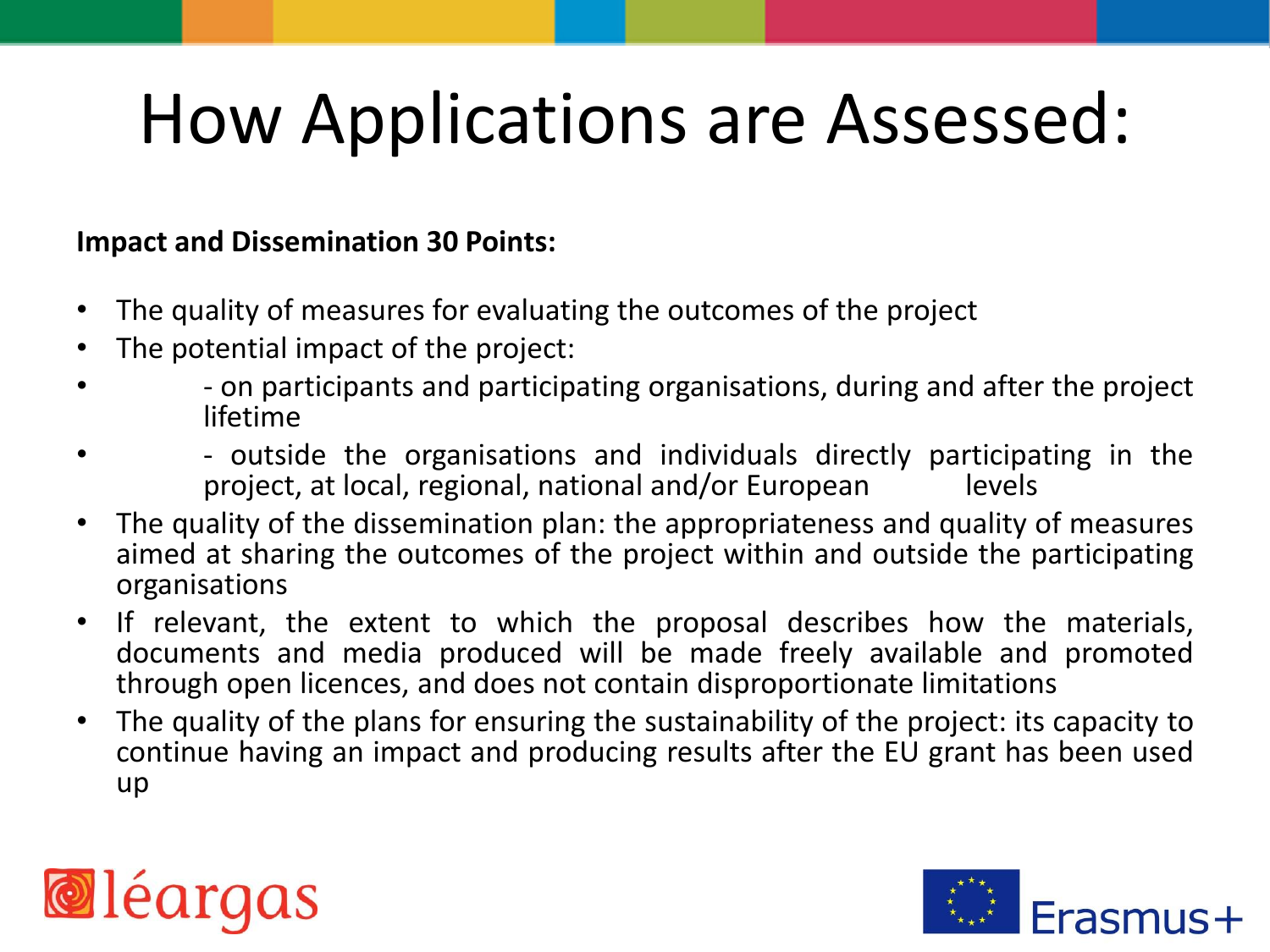- **General Information**
- **Context:**
	- Programme
	- Key Action
	-
	- Field for cross sectoral partnerships pick the field mostly represented - for local/regional authorities use the application form for schools and select **No** for the question is your partnership composed only of schools and select **Yes** for partnership between regions
- **Project Identification** Select 24 or 36 months for duration
- **Participating Organisations –** Using your PIC number some parts of this section will automatically complete
- **Profile –** Automatically complete based on PIC details
- **Background and Experience**  Explain why you are suitable to lead the project and how your participation gives added value, the skills and experience of the organisation and the people who will be involved in the project, the role of the organisation in the project



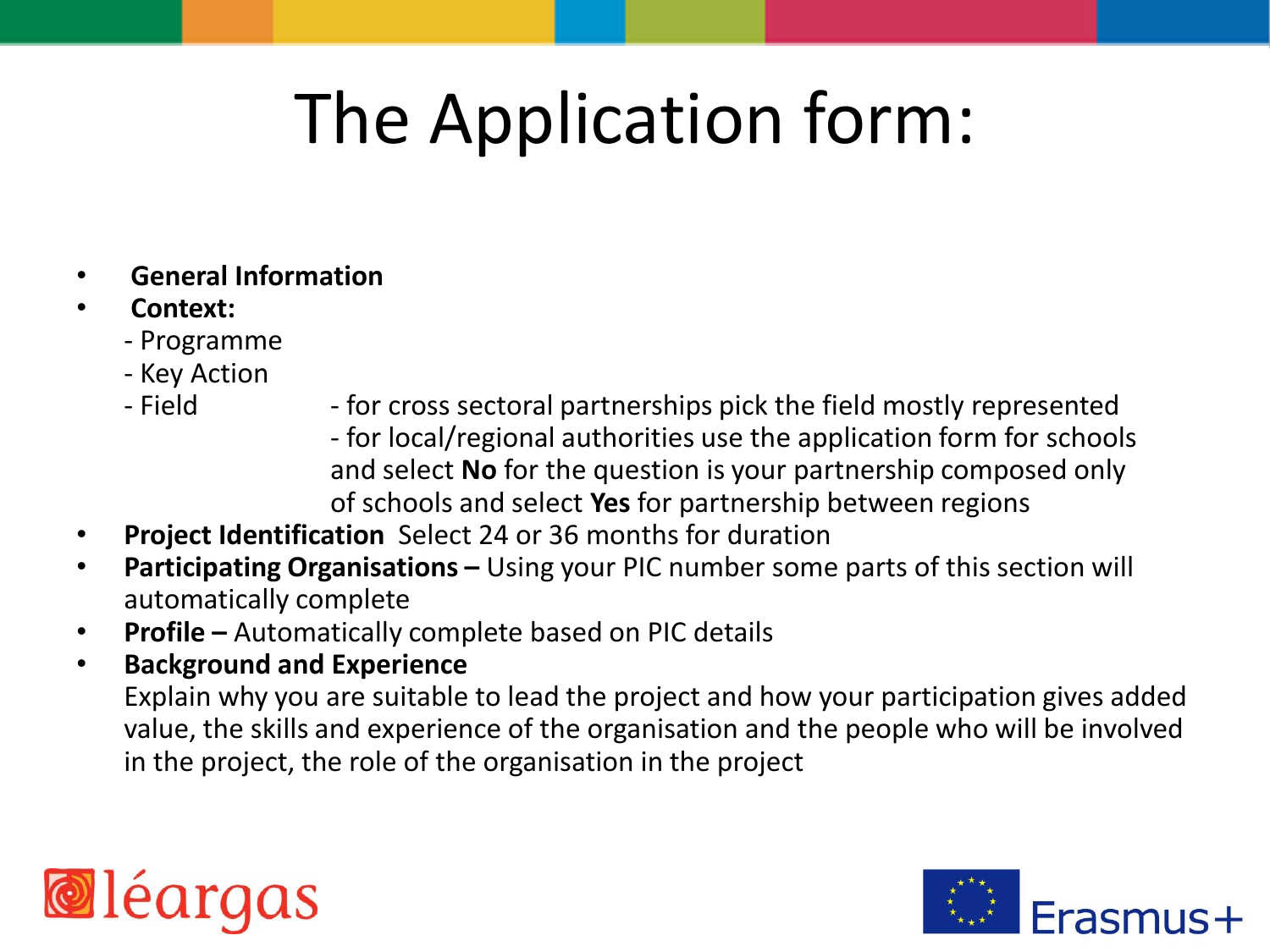- For local/regional authorities complete **associated partners** along with their PIC
- Legal Representative details of the person who is authorised to enter into a legally binding commitment i.e. Principal, CEO
- Contact Person
- Partner Organisation(s)
- **Description of the Project**

**Rationale:** Projects should demonstrate that they address a need, how was the need identified, the main aims and objectives should be included, how the project is relevant to the policy priorities of Erasmus + and the field. Include links to documents/reports/surveys supporting the need for the project and the link to policy, what is the target group of the project, what are the main outputs

**Innovative and complementary:** What is innovative about the project, how will it build on previous projects or experience of participating organisations, how does it address the needs, what new tools/methodologies/information/experiences will the partnership gain, how the project adds value to the organisations and the target group, what fields the project addresses, what will be the added value of results at national and EU levels, -



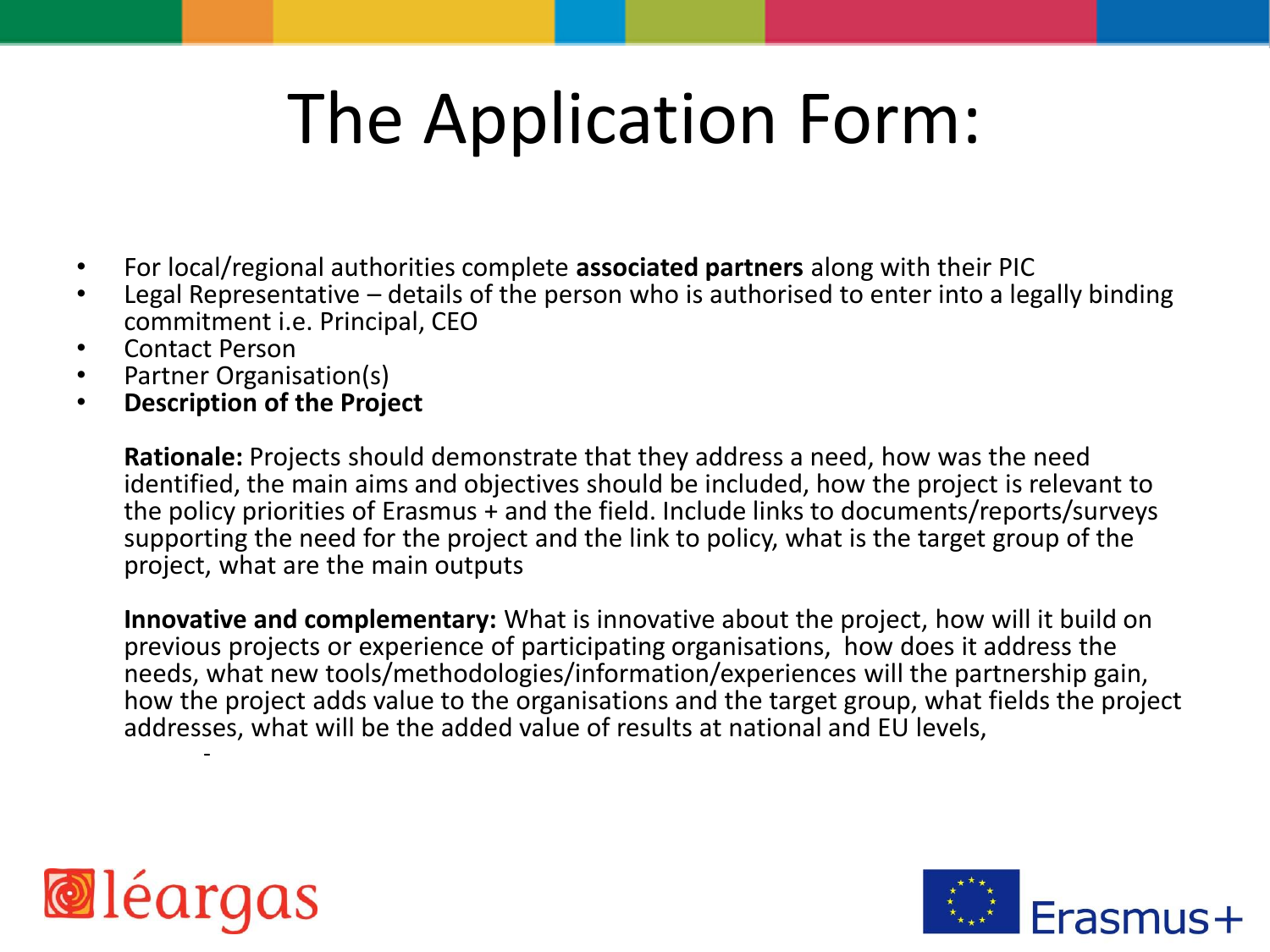#### • **Description of the Project**

**Partners:** Justify the presence of each partner, explain how the partnership was formed, detail the skills and competences of each partner in how they will contribute to the project, how these skills will be used, the links of each partner to the target groups, the added EU value of the partnership

The involvement of countries outside the programme countries must be justified including the added value and complimentary/innovative practices that will be shared.



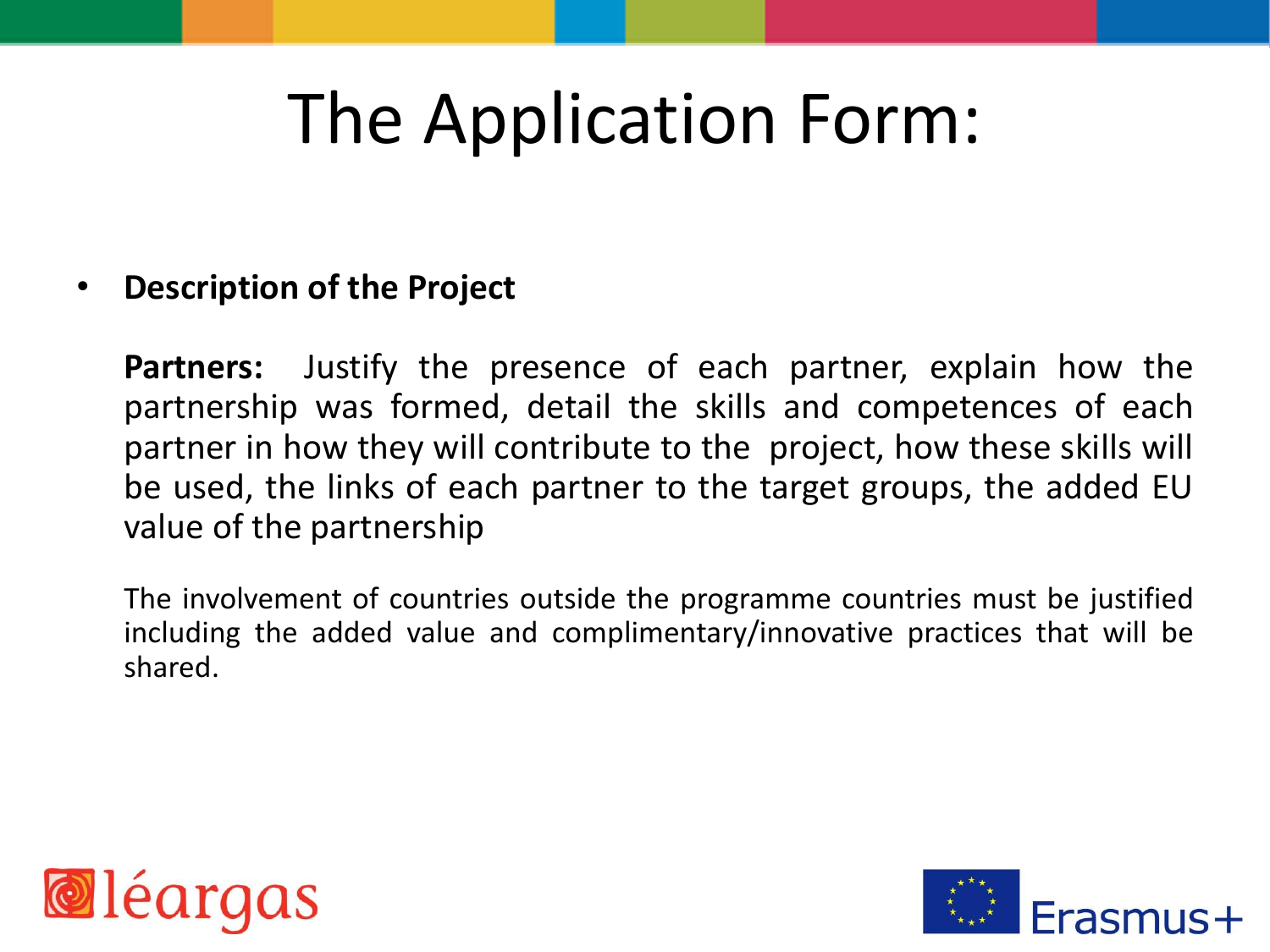#### • **Description of the Project**

**Cooperation and Communication:** Outline the communications strategy, include all partners in communication and cooperation, what tools will be used, the communication language, the transnational meetings and what will be conducted at these demonstrating the value for money of the mobility, how partners will work together on activities, how the partnership will communicate with other stakeholders,

**Priorities**: Select the most relevant form the dropdown menu

**Topics:** Pick a maximum of three

**Results:** Avoid overlap with intellectual outputs, include target group, impact and how they help achieve the aims of the project



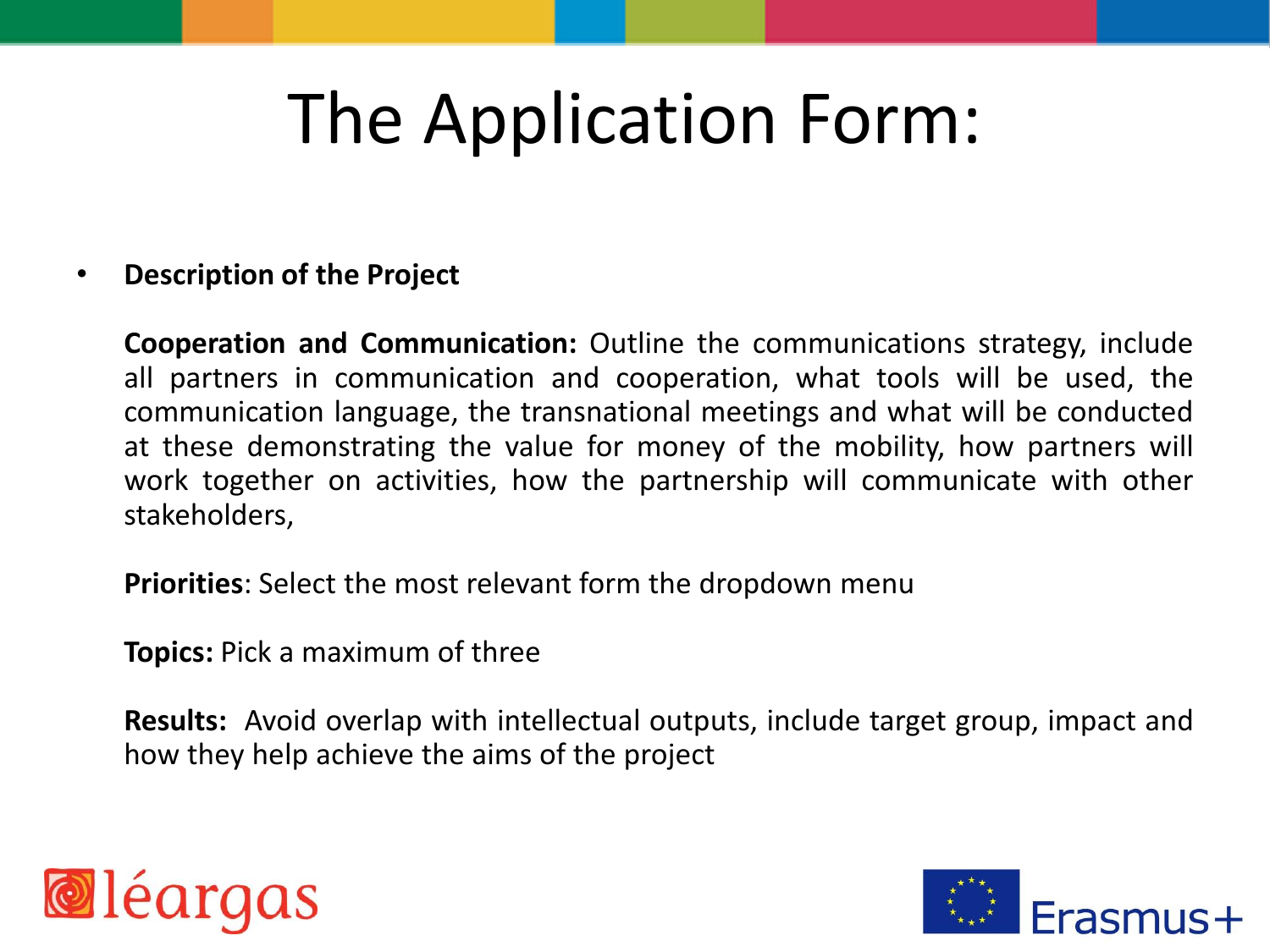#### • **Preparation**

The application should demonstrate that all phases of the project have been considered including preparation, clearly describe any activities and how they related to the project, e.g. needs analysis, selection of target group, research, etc

#### • **Project Management:**

**Budget and time management:** well planned realistic timetable, value for money, who will manage the project and how the project will be managed for each phase (preparation, implementation, evaluation and dissemination) how will the budget be managed, recorded and monitored,

#### **Note: A timeline template must also be attached to the application**



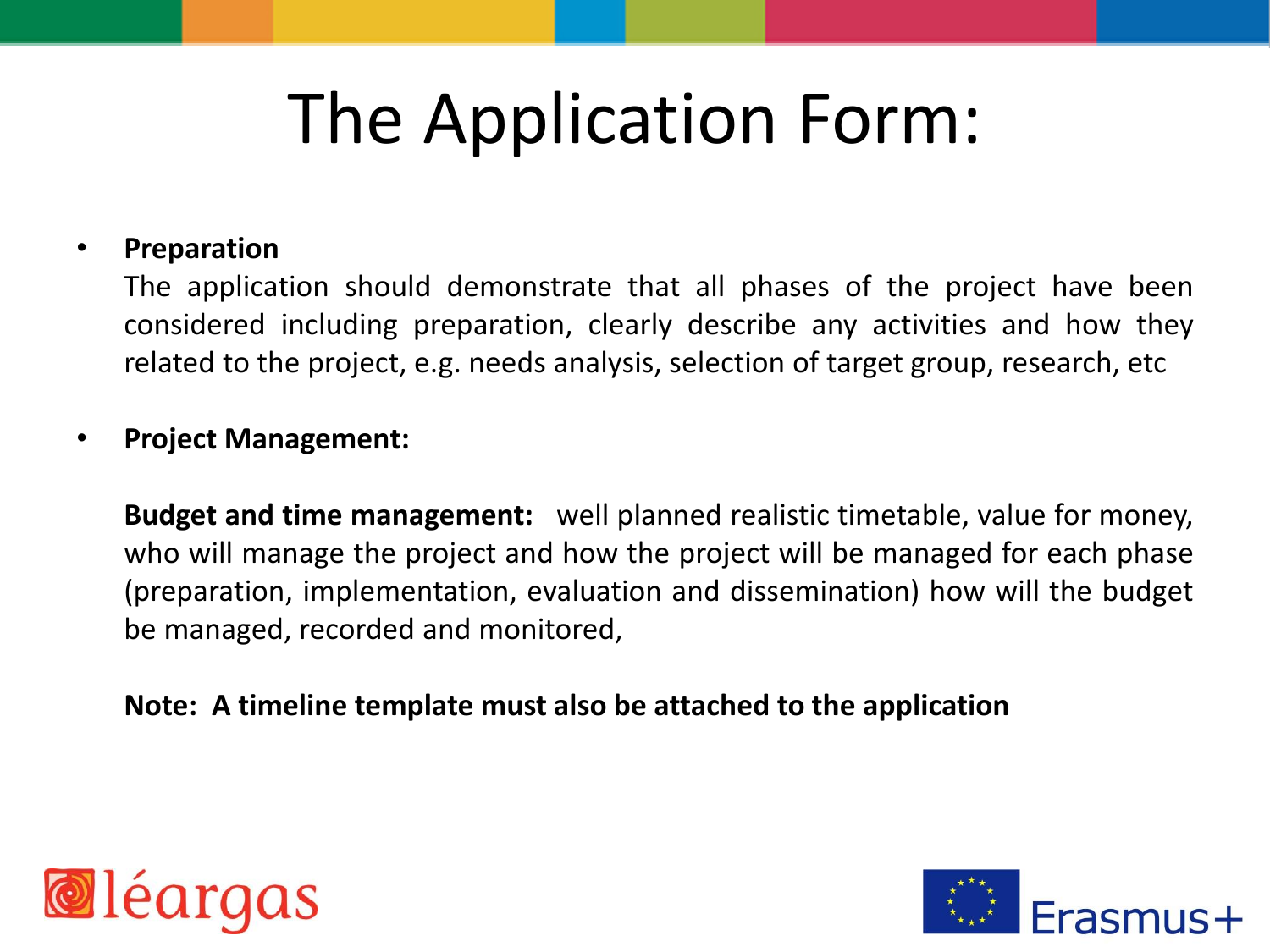#### • **Project Management:**

**Evaluation and monitoring:** who is responsible and their skills, what tools and methods will be used, how often and at what stages of the project, how this will contribute to the successful project delivery, how needs have been addressed, how outcomes and impact will be measured, piloting of activities

**Risks:** List risks related to context, activities, needs and measures put in place to address these risks e.g. codes of conduct, partnership agreements, conflict resolution etc

**Activities and indicators of achievement:** how will consistency between objectives, activities and results be measured? What indicators will be used?



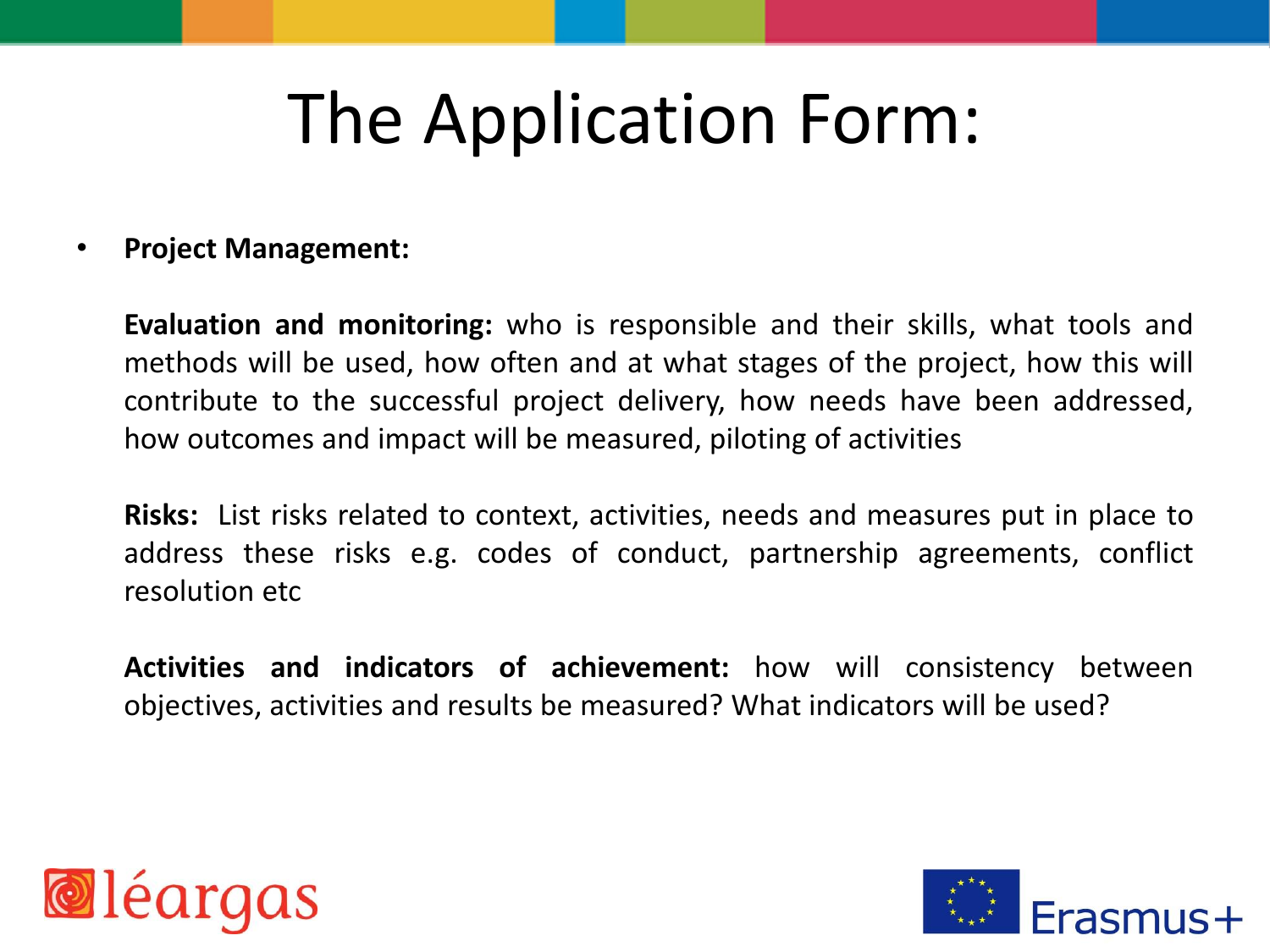#### • **Implementation**

**Activities:** demonstrate a methodology that is suitable to achieve your objectives and outputs, what activities will take place and who will manage and lead them

**Target Groups:** who is the target group for the project, how are they involved and at what stages e.g. testing, piloting material, needs analysis. This should related to the rationale and the needs the project is addressing.

**Fewer opportunities:** The programme aims to reach disadvantaged groups, if you click yes, indicate how you will support participants, what barriers are there, how you will address challenges, will additional funds be required to do this?



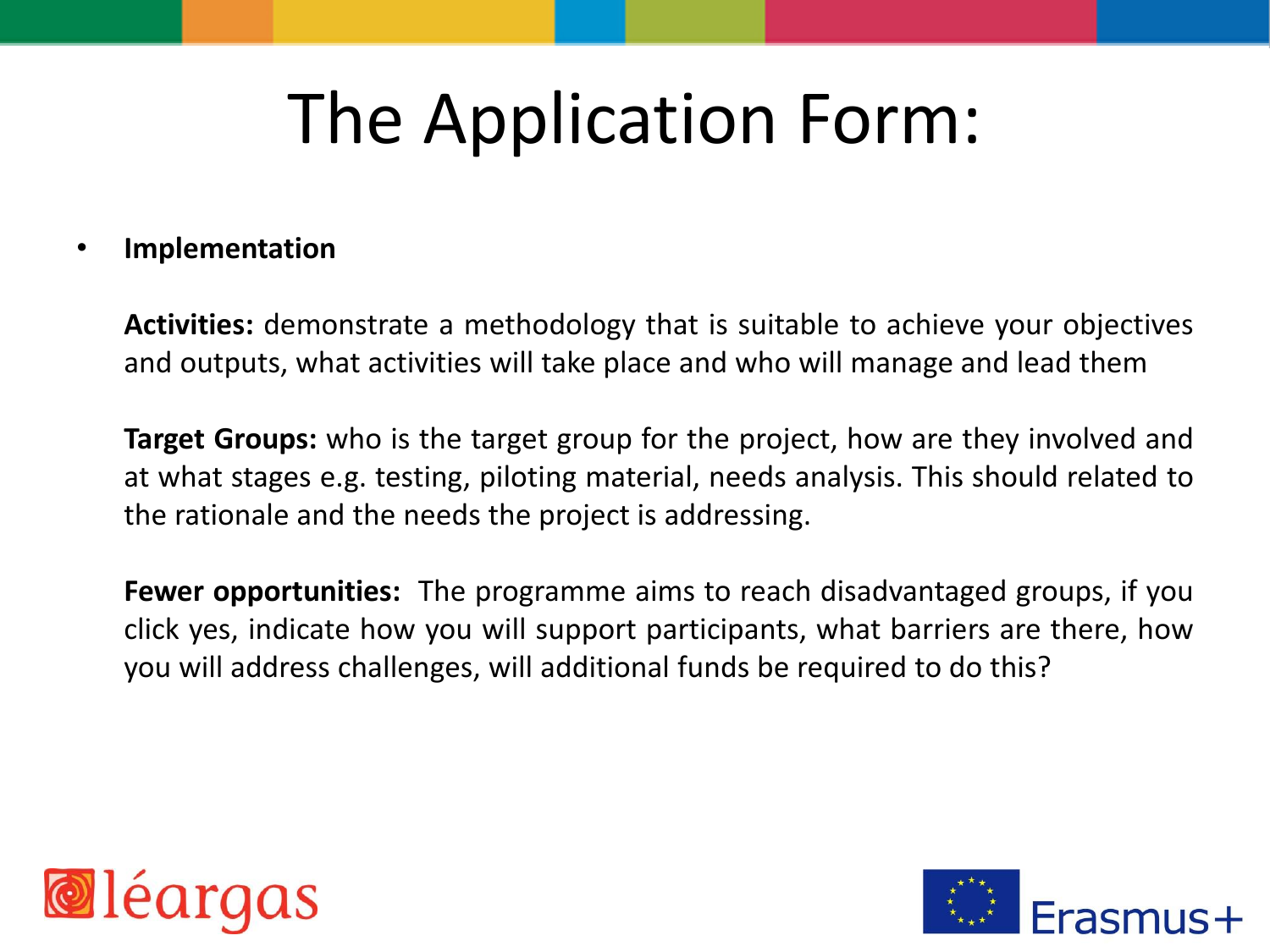• **Project Activities:**

**If you are not producing intellectual outputs that require additional funding you do not need to complete this section.**

**Intellectual outputs:** require staff input and are tangible outputs in terms of innovative, impact and transferability, e.g. course materials, training materials, handbooks, etc

Include the purpose of the output and how it is relevant to the target group and project

Include the aim and methodologies of the activity and tasks of each partner

**Multiplier events:** Conferences or seminars directly linked to intellectual outputs, the events should be to test, implement, disseminate the outputs to a wider audience outside the partnership at national or transnational levels



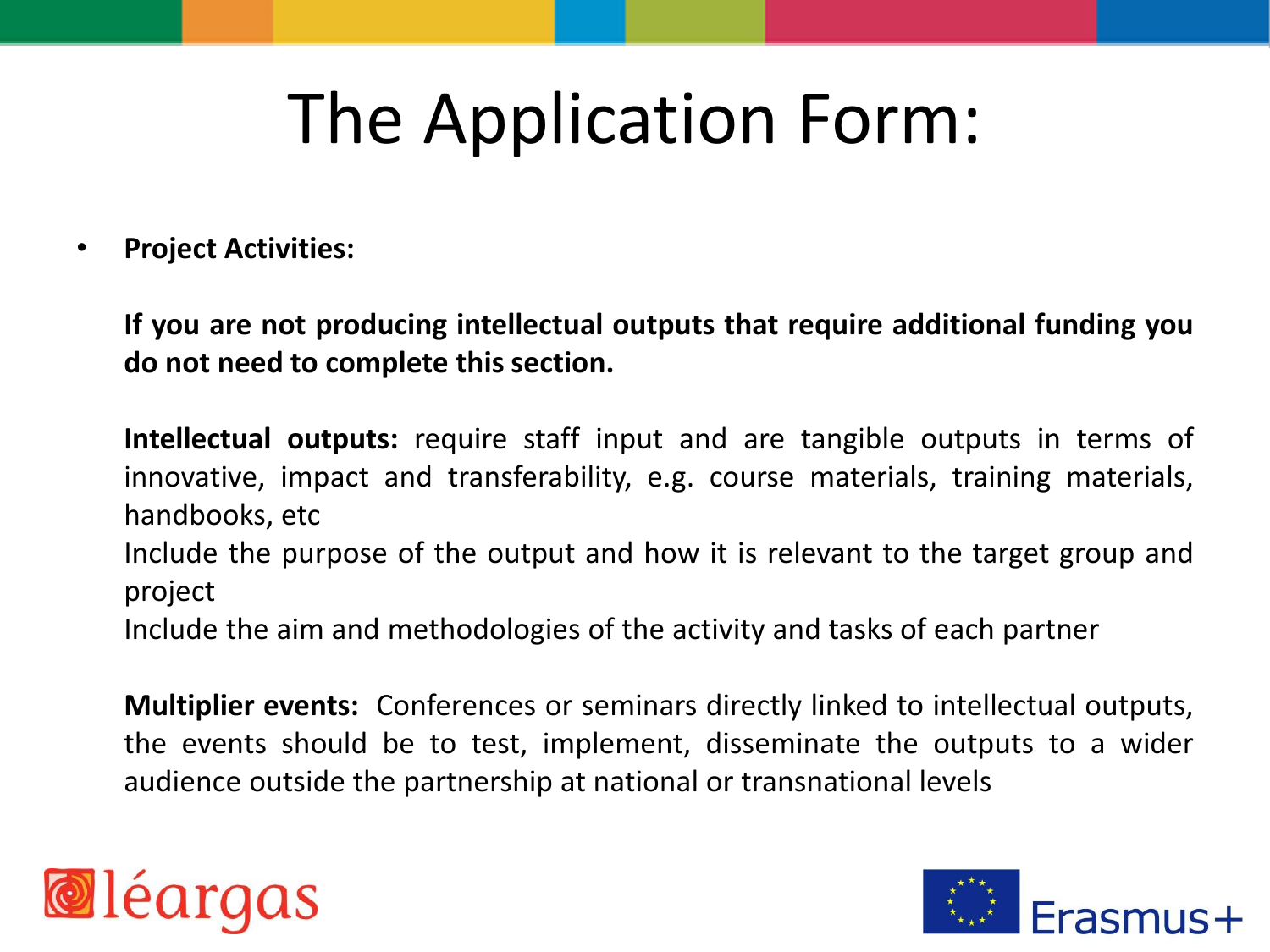• **Project Activities:**

**Learning/Teaching/Training Activities:** It needs to be clear how these activities contribute to the project outcomes, the added value, the impact on project results,

Short term activities: 5 days to 2 months

- blended mobility of learners combined with physical mobility
- joint project work of groups of school students
- Joint staff training events

Long term activities: 2 to 12 months

- Long term study mobility of students (14+ in full time education)
- Teaching and training assignments
- Mobility of Youth workers



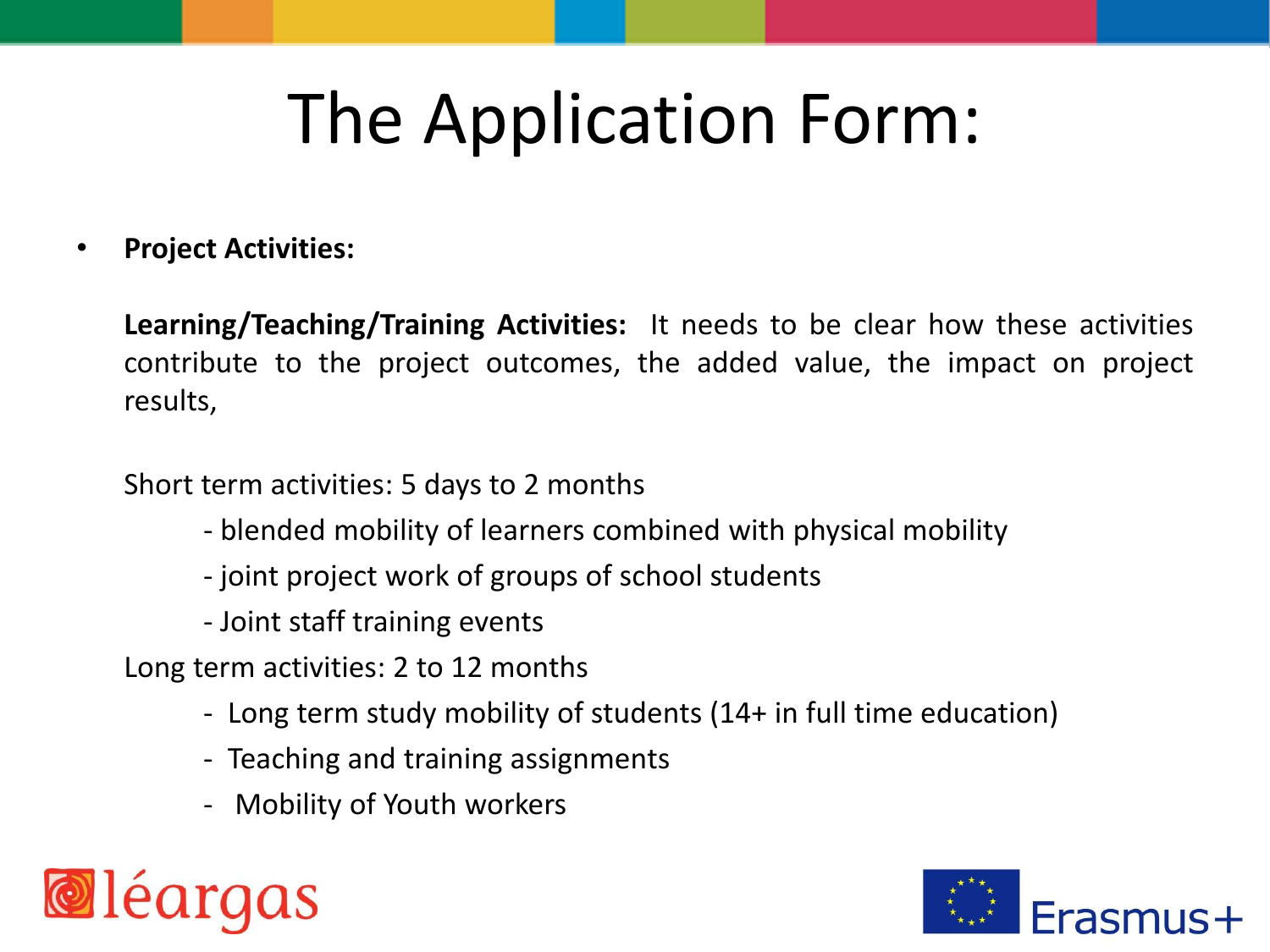• **Follow Up:**

**Impact:** Describe the impact on each of those listed in the question in both short term and long term, will the impact continue after the project, the impact on skills, the impact on policy

**Impact at local, regional, national European and/or international levels:** Consider the scope and explain the impact at each level, refer to the numbers reached, what is the impact, the innovative developments or changes

**Measure impacts:** methods used to gather data, what stages this will be collected at, how they will be assessed, how many people took part in impact measurement



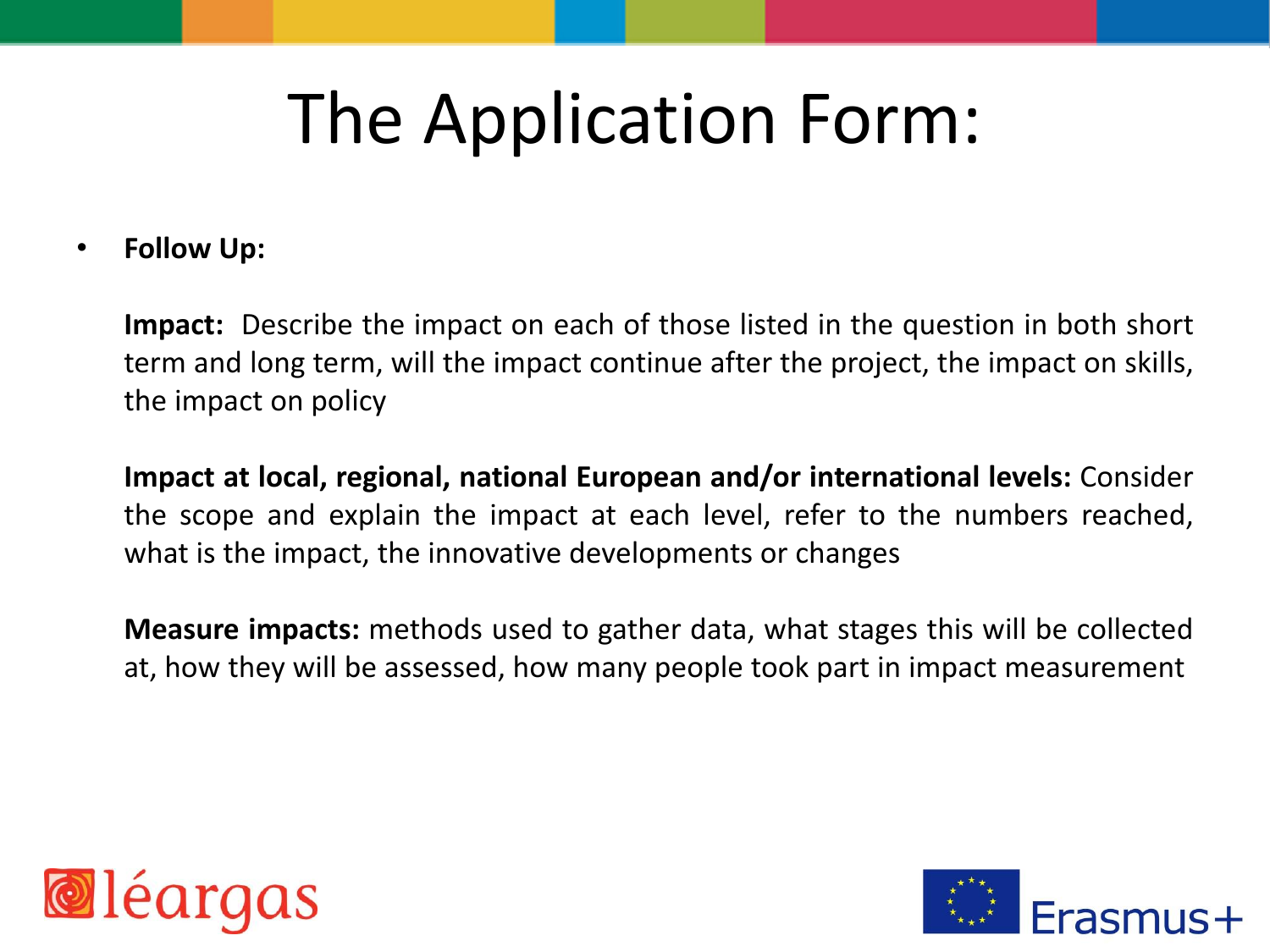#### • **Dissemination and Use of Project Results**

**To whom will you disseminate results:** dissemination inside and outside the organisation for each partner, justify the target audiences, how will this be achieved, events you will attend etc

**Who is responsible:** what expertise do they have, what resources are required to implement the dissemination plan (staff time and resources)

**Dissemination activities:** what will be carried out, ensure link with activities and outputs and how they are relevant, what tools will be used, how it will be monitored, draw up a timetable of dissemination activities and how this will be monitored

#### **Note: Erasmus + promotes open access for all material produced through projects**

**Results remain available and/or will be used by others:** How will results be available to others, through which channels, how will people access them



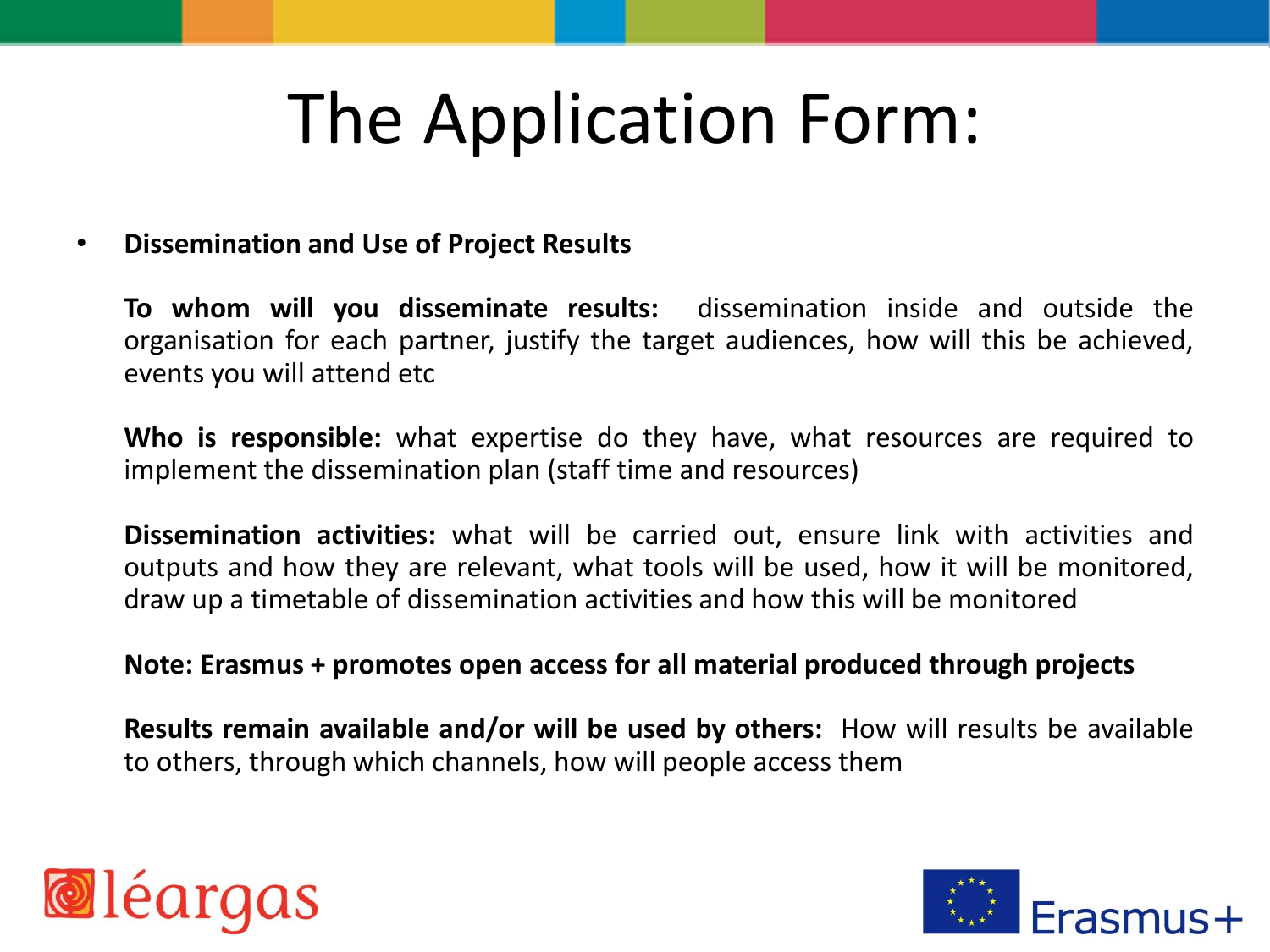#### • **Sustainability:**

The continuation of the project outcomes, impact and use after EU funding ends. What will continue after the funding ends, how will this be maintained, how will each partner use the results , the integration of results into the organisations and further afield, this should also link to your dissemination section



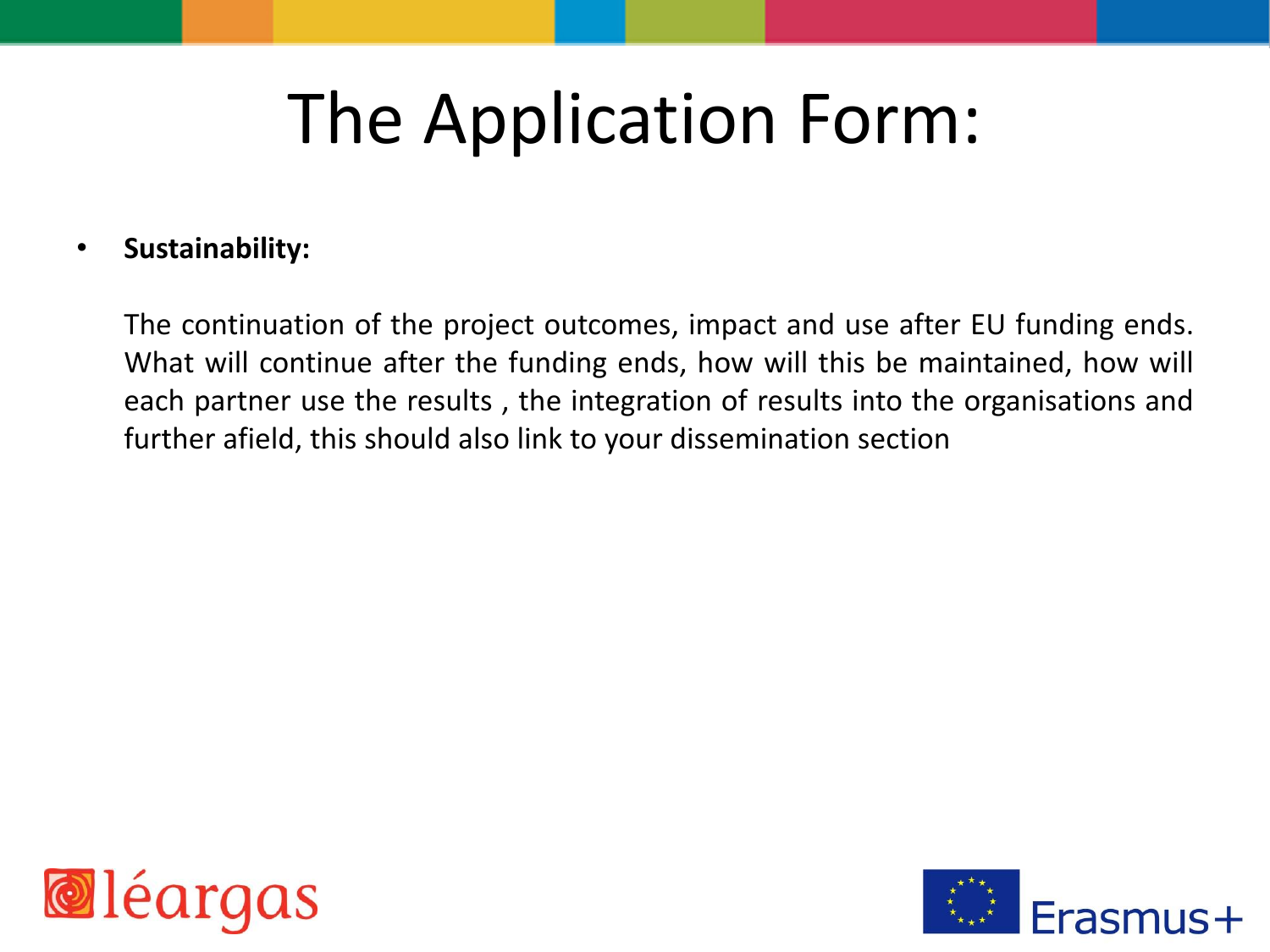# Financial Capacity

- All Erasmus+ projects are co-financed as the grant is intended to be a contribution towards the costs of project implementation and mobility activities.
- A formal financial capacity check does not apply to public bodies and international organisations, or where the total grant request is less than €60,000.
- In all other cases, applicants must demonstrate that they have suitable reserves or income to deliver the project successfully. Applicants must therefore provide a set of the previous year's accounts.
- Part of the registration process in the Participant Portal



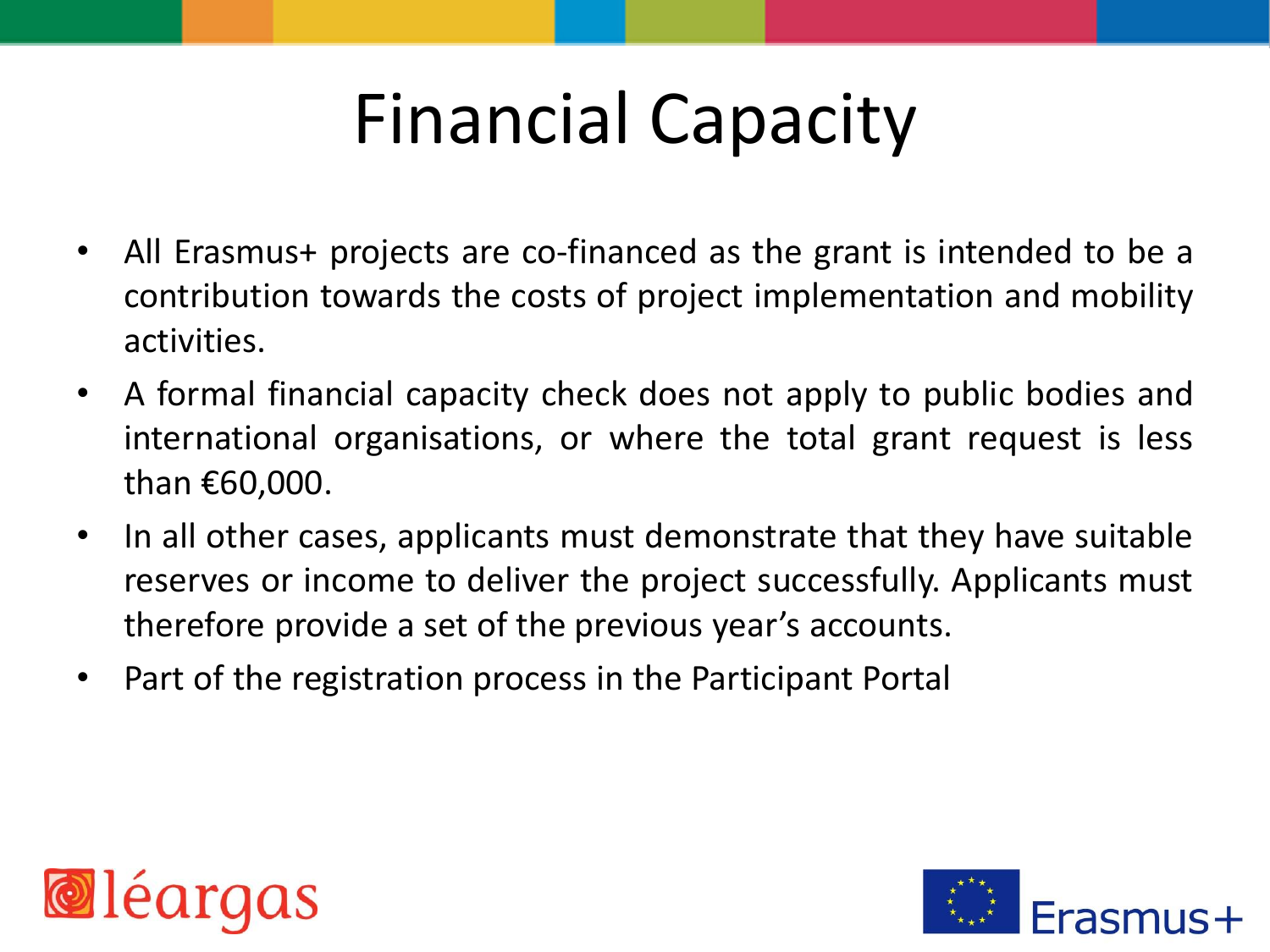- The maximum grant awarded for a Strategic Partnership: €150,000 per year  $(£12,500$  per month) this comprises of funding for all partners.
- There are different finance categories that a Strategic Partnership can apply for; the more complex a project is, the more likely it will choose more funding categories.
- The application form will assist with the calculations by auto-filling in the fields as they are selected.
- Detailed financial rules are explained from pg 102 of the Programme Guide
- In cross sectoral and cooperation between local/regional authorities strategic Partnerships, the budget will be managed by the coordinating institution
- **For local/regional authorities when completing the budget remember to include the budget for all associated partners as well as the regional authority**



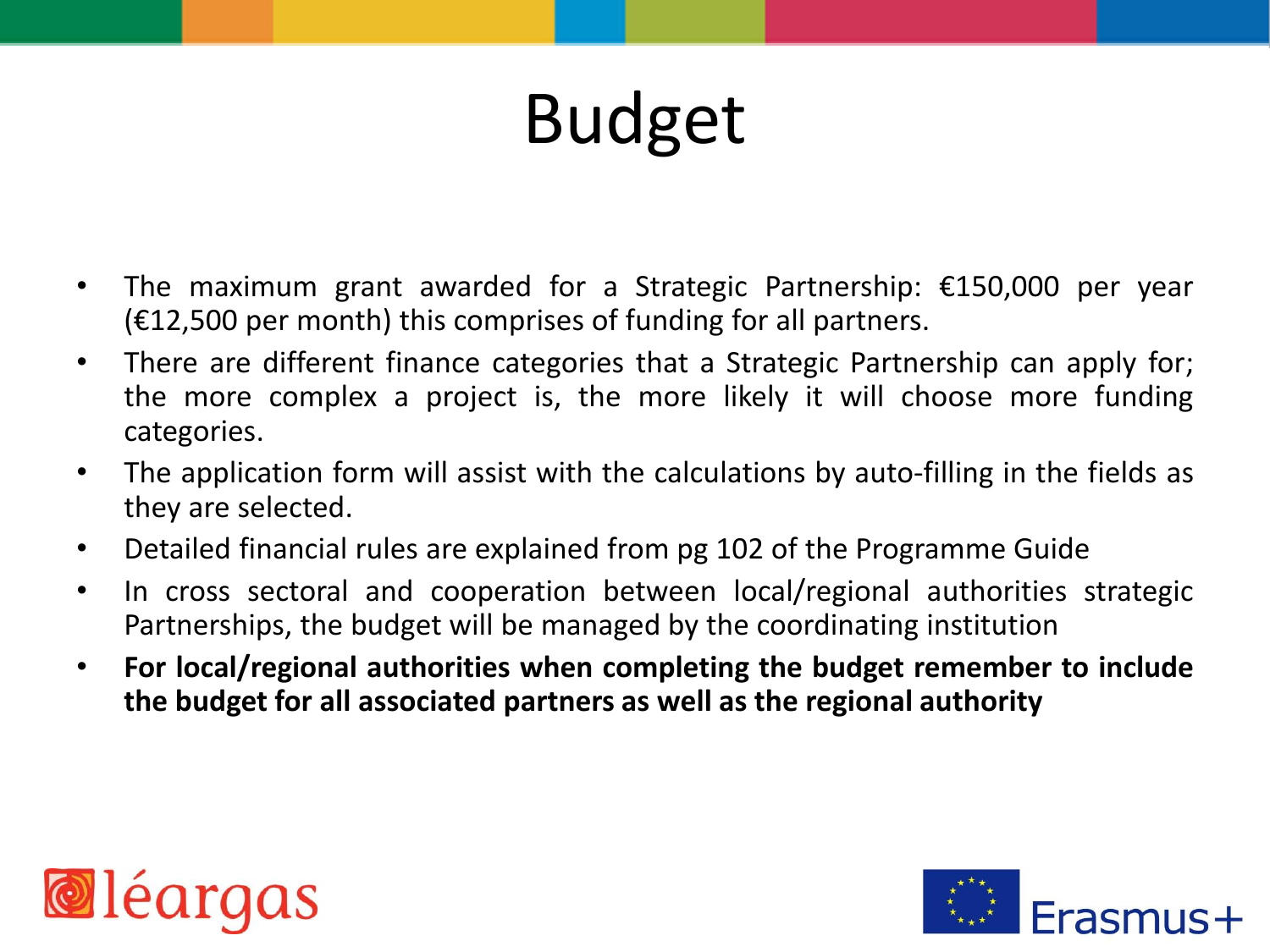- The budget should be appropriate to the activity of the project and demonstrate cost effective use of resources
- The budget is activity driven, therefore applicants should focus on activities, aims and objectives of the partnership not the size of the grant
- The budget is a contribution towards the costs of the project and is not intended to finance the project 100% as co-financing is expected
- Sections A-G of the application form must be complete before filling in the budget section



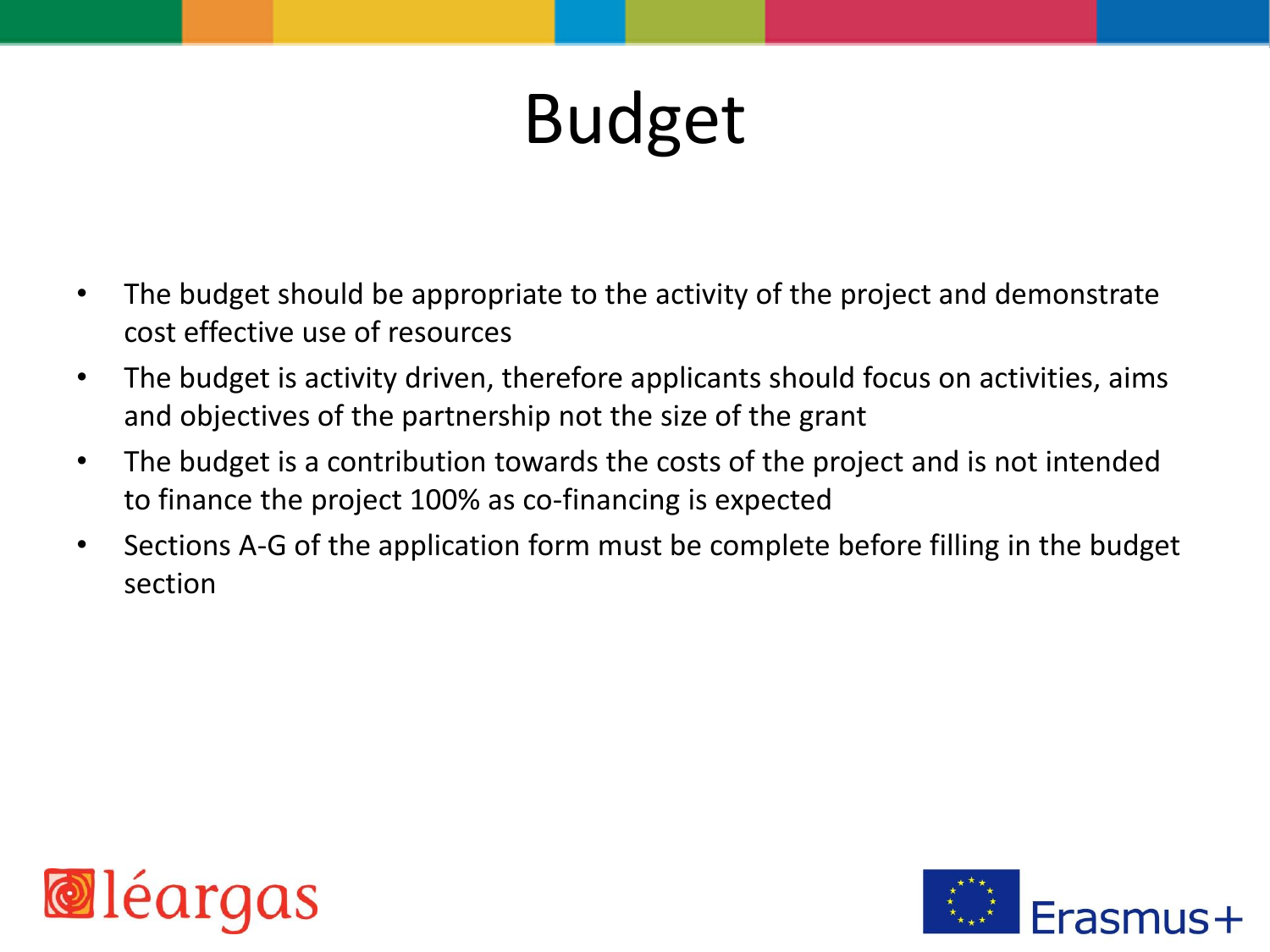#### • **Project Management and Implementation:**

- A unit cost is a set cost (i.e. not based on real costs)
- The Coordinator receives a higher amount per month for coordinating the partnership (€500 for coordinator and €250 for participating organisations)
- The maximum of €2750 per month for this category cannot be increased regardless of the size of the partnership
- Project management and implementation costs includes Project management (e.g. planning, finances, coordination and communication between partners, etc.); small scale learning/teaching/training materials, tools, approaches etc. Virtual cooperation and local project activities (e.g. class room project work with learners, youth work activities, organisation and mentoring of embedded learning/training activities, etc.); information, promotion and dissemination (e.g. brochures, leaflets, web information, etc.)
- This section automatically completes based on the information provided in the application



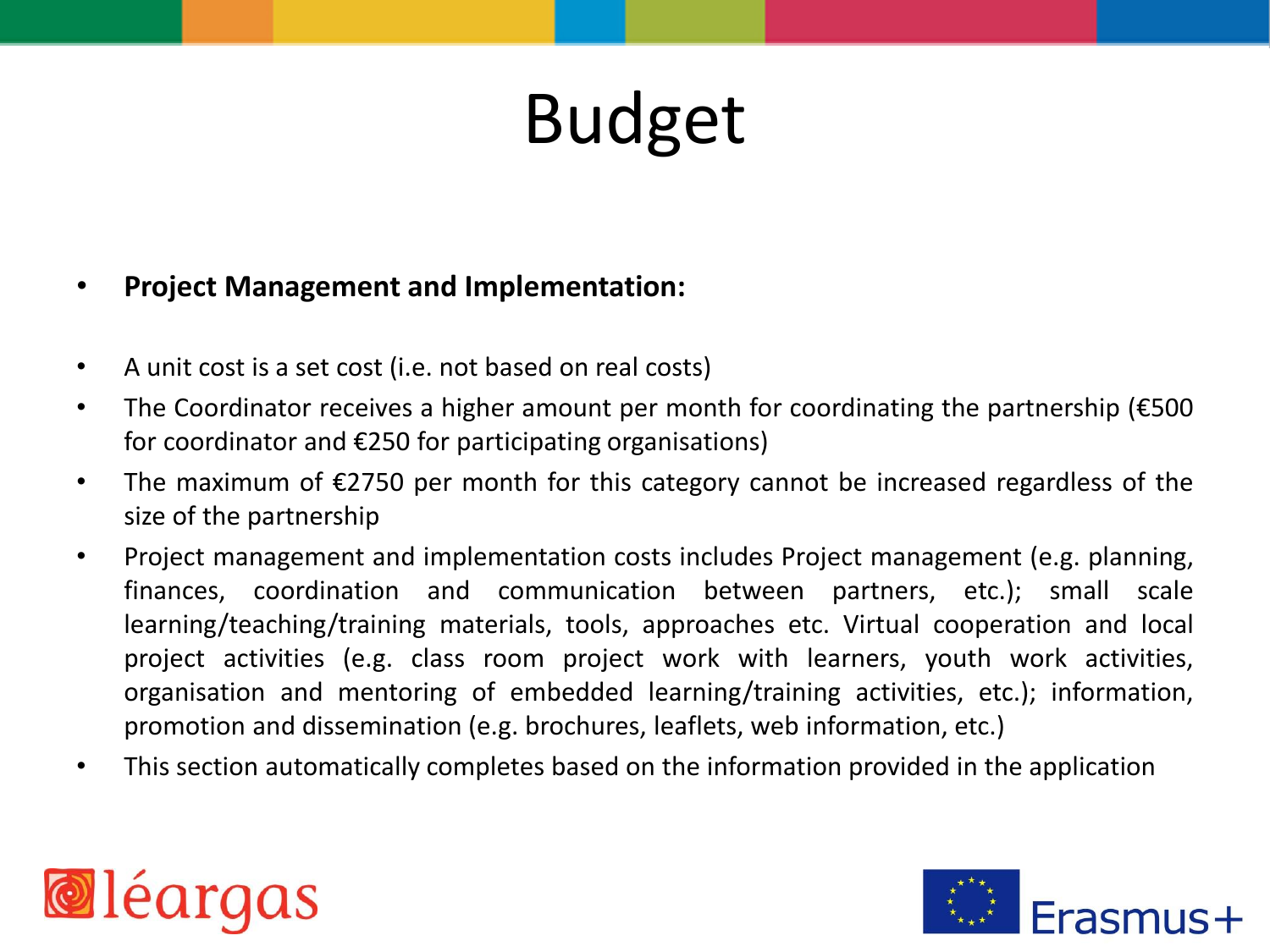#### **Transnational Project Meetings:**

- Participation in meetings between project partners and hosted by one of the participating organisations for implementation and coordination purposes.
- Contribution to travel and subsistence costs
- Travel distances are calculated by travel band. The Commission have a special calculator for this purpose: [http://ec.europa.eu/programmes/erasmus](http://ec.europa.eu/programmes/erasmus-plus/tools/distance_en.htm)[plus/tools/distance\\_en.htm](http://ec.europa.eu/programmes/erasmus-plus/tools/distance_en.htm)
- This category is 'conditional' i.e. must be clearly justified and linked to objectives of the partnership
- Max €23,000 per year per project
- You will need to refer back to the project plans and complete the number of meetings each organisation will attend, PIC for each sending organisation, the total number of participants against each distance band and the funding amounts automatically populate



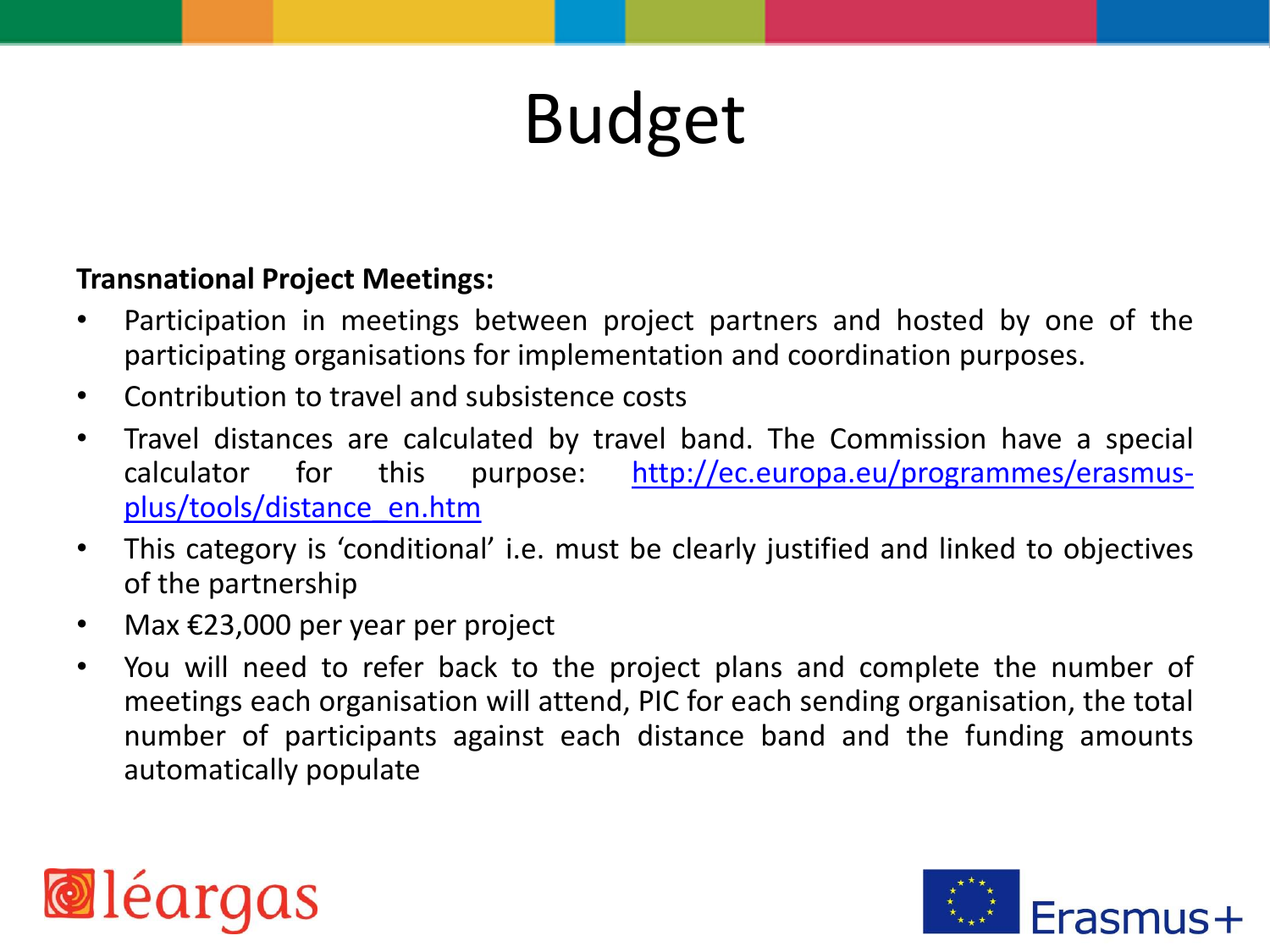#### **Intellectual Outputs:**

- Intellectual outputs/ tangible deliverables of the project (such as curricula, pedagogical and youth work materials, open educational resources (OER), IT tools, analyses, studies, peer-learning methods, etc.)
- Conditional: staff costs for managers and administrative staff are expected to be covered already under "Project management and implementation". To prevent potential overlap with such item, applicants will have to justify the type and volume of staff costs applied for in relation to each output proposed.
- The outputs should be substantial in quality and quantity to qualify for this type of grant support.
- Link back to intellectual outputs in the application form



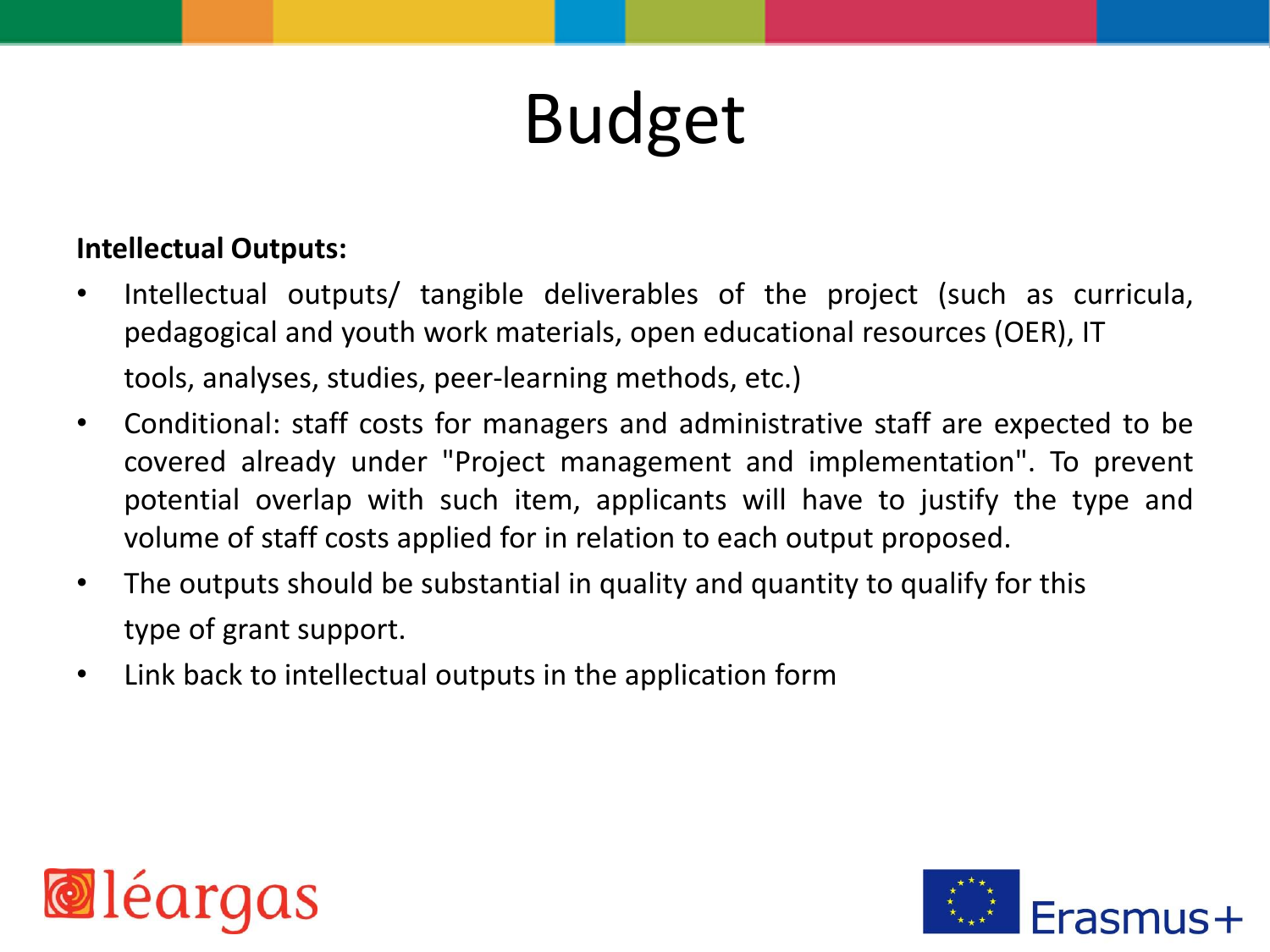#### **Multiplier Events:**

- Contribution to the costs linked to the organisation of national and transnational conferences/seminars/events aimed at sharing and disseminating the intellectual outputs realised by the project.
- Multiplier events taking place in a Partner Country (ie a country participating in the partnership that is not a member of the programme countries) are not eligible for funding
- Conditional: support for multiplier events is provided only if in direct relation to the intellectual outputs of the project.
- A project without grant support for intellectual outputs cannot receive support for organising multiplier events.
- $\epsilon$ 100 per host country participant and  $\epsilon$ 200 per participant from abroad
- Maximum €30,000 per project



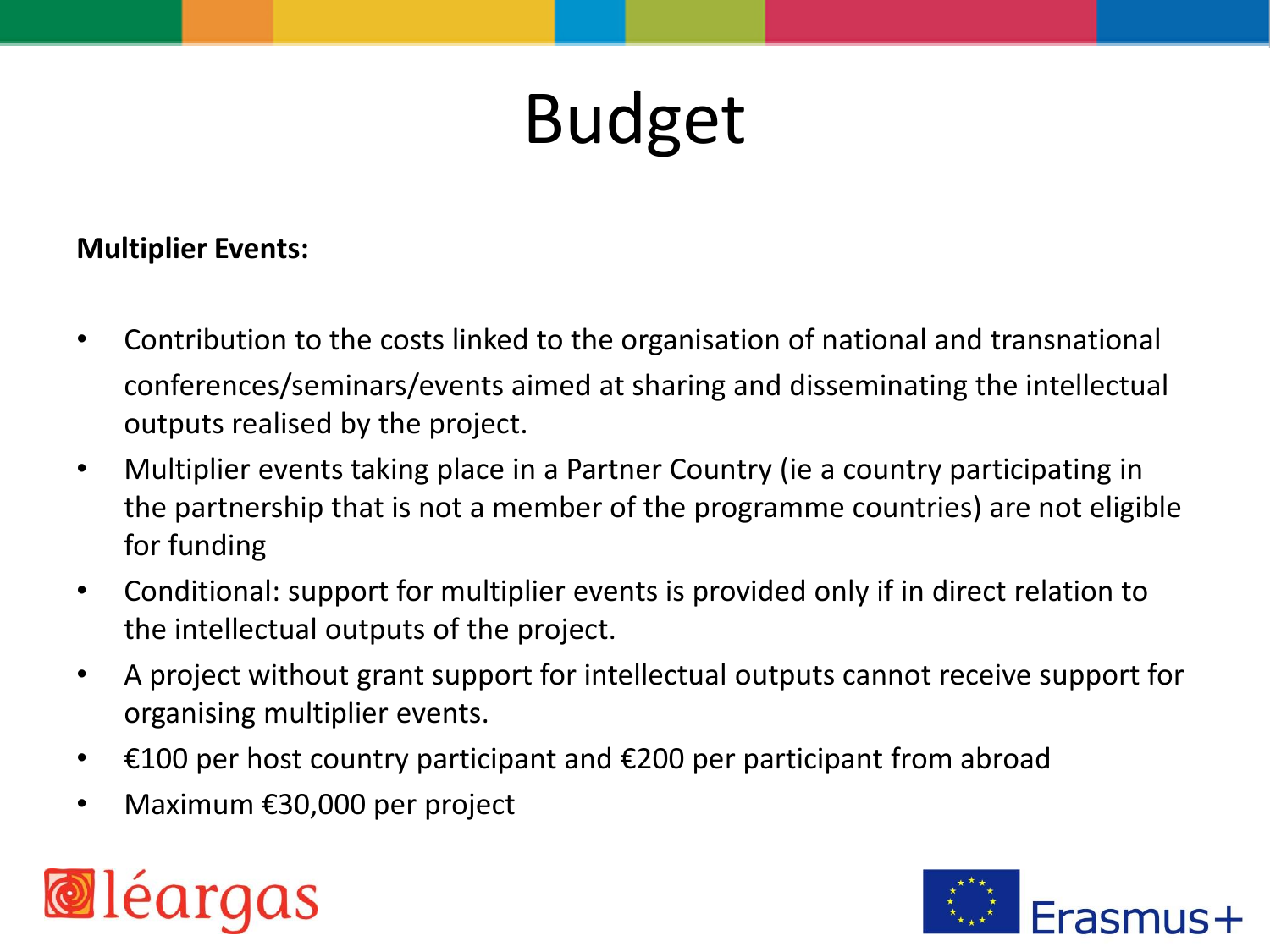**Learning/Teaching/Training Activities:**

#### **Travel:**

- Contribution to the travel costs of participants, including accompanying persons, from their place of origin to the venue of the activity and return
- The grant is for the sending organisation
- Conditional: applicants will have to justify that mobility activities are necessary to achieve the objectives and results of the project.
- The distance bands are:

100km-1999km €275 per participant 2000km and above €360 per participant

**@léarq** 

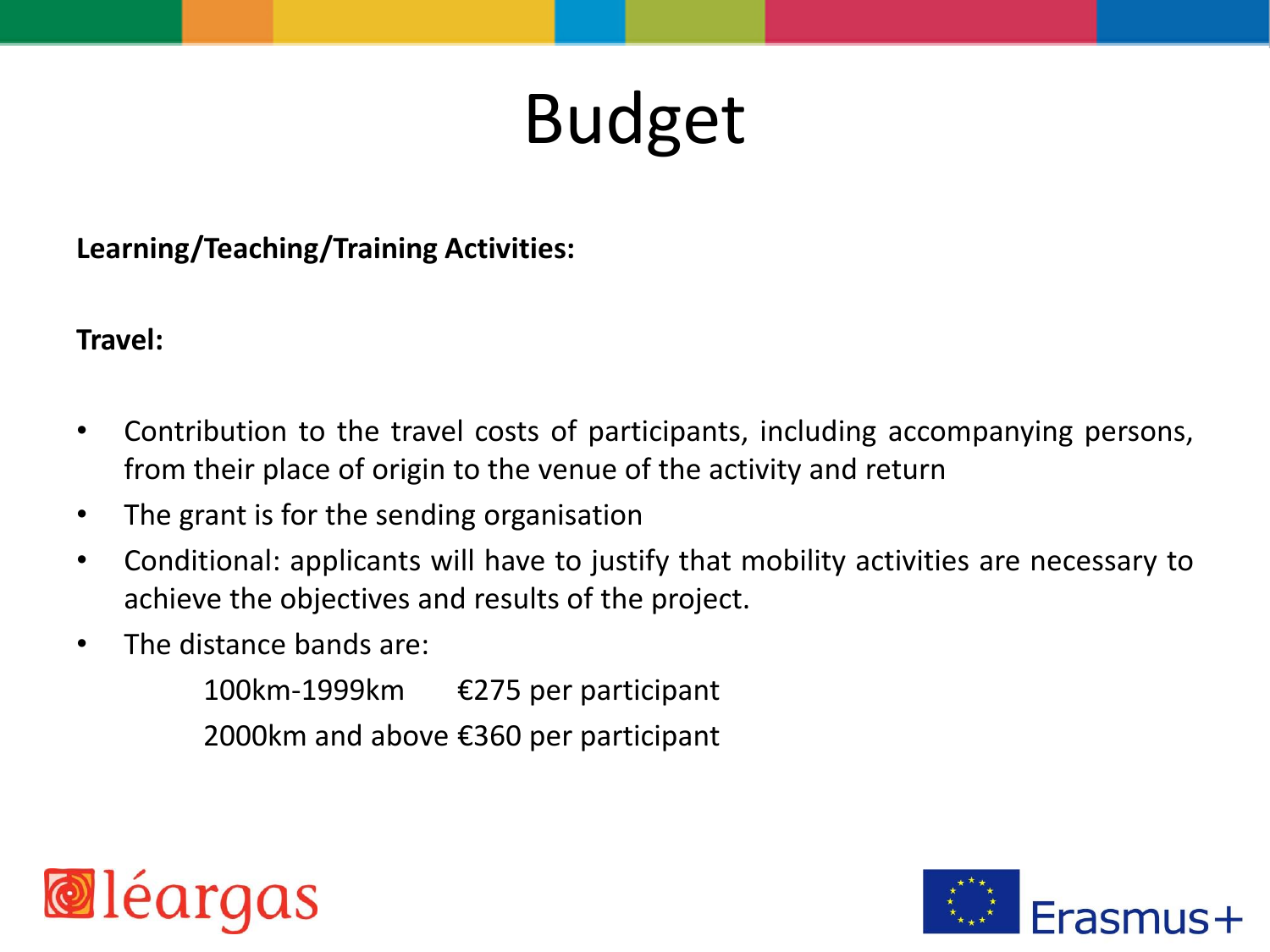**Learning/Teaching/Training Activities:**

#### **Subsistence:**

- Unit cost per day covering the subsistence of participants during the activity
- The amount depends on short term or long term activity Pg105 Programme Guide
- The grant is for the sending organisation



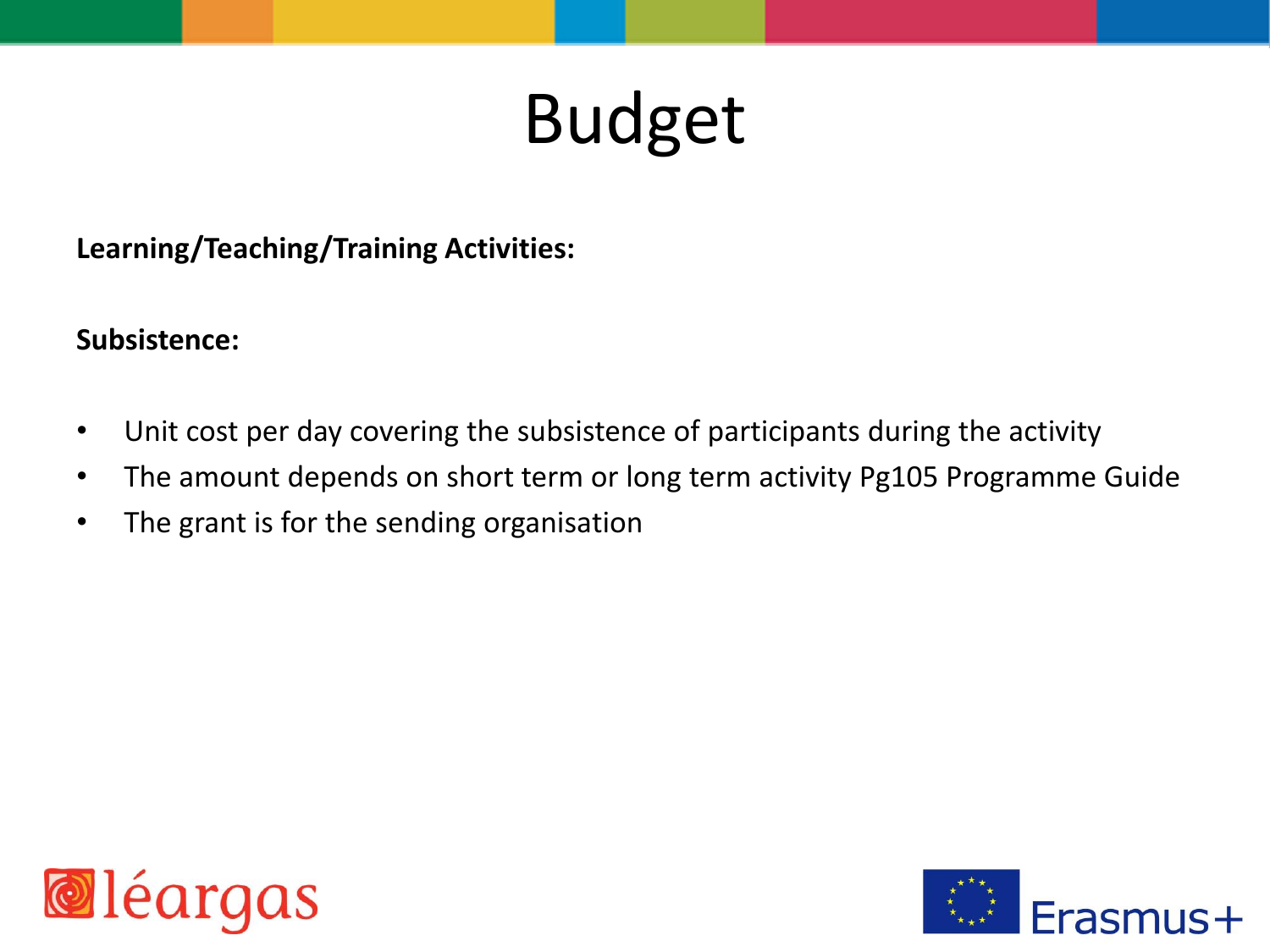#### **Linguistic Support:**

- Grant available only for participants on long-term activities
- Must be justified in the application
- Max €150 per participant needing linguistic support



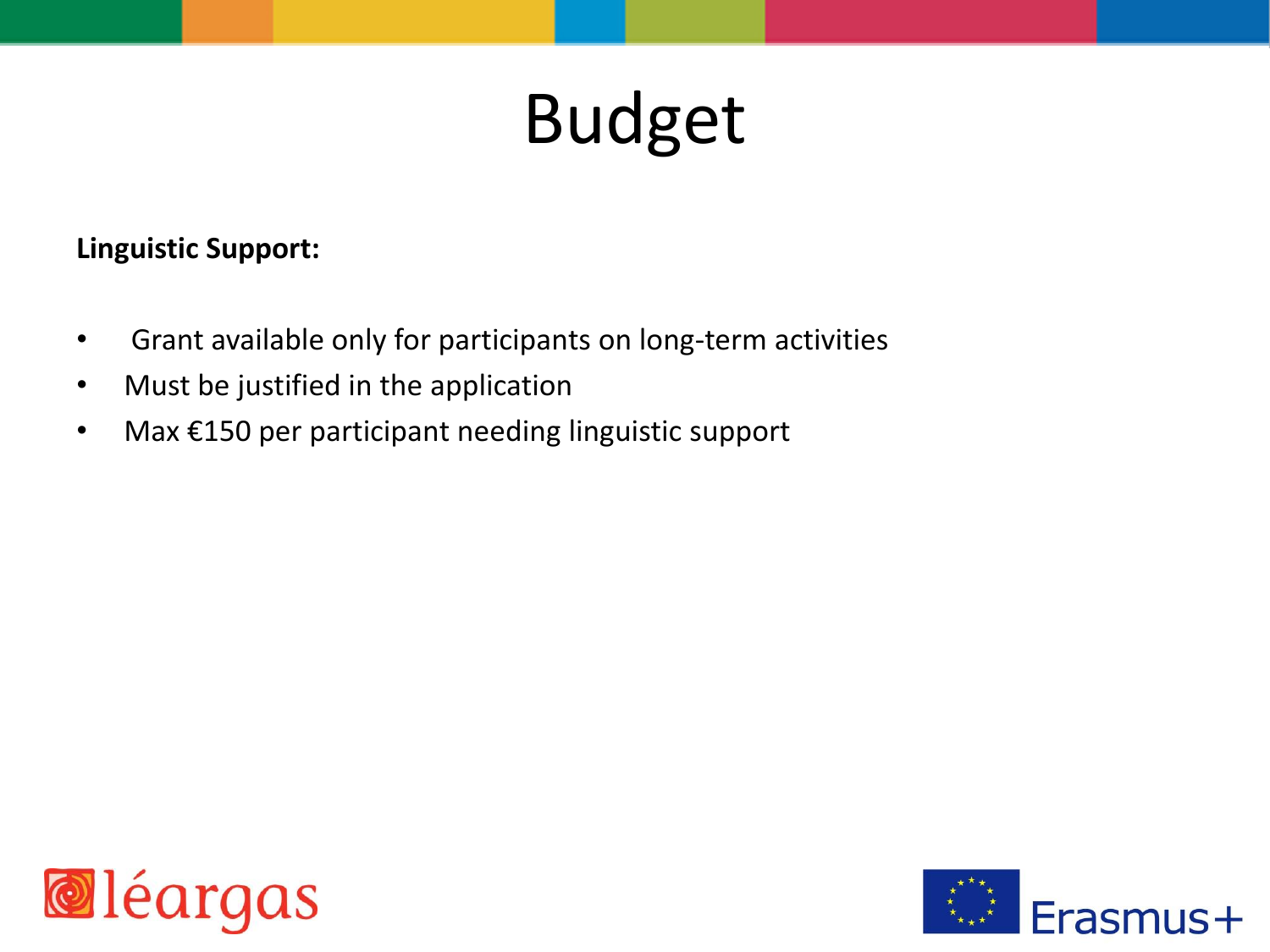#### **Special Needs:**

- Additional costs directly related to participants with disabilities
- Conditional: the request for these costs must be motivated in the application form.

#### **Exceptional Costs:**

- Contribution to real costs related to subcontracting or purchase of goods and services
- 75% of eligible costs Maximum of **50.000 EUR per project**
- Conditional: subcontracting has to be related to services that cannot be provided directly by the participating organisations for duly justified reasons.
- Equipment cannot concern normal office equipment or equipment normally used by the participating organisations



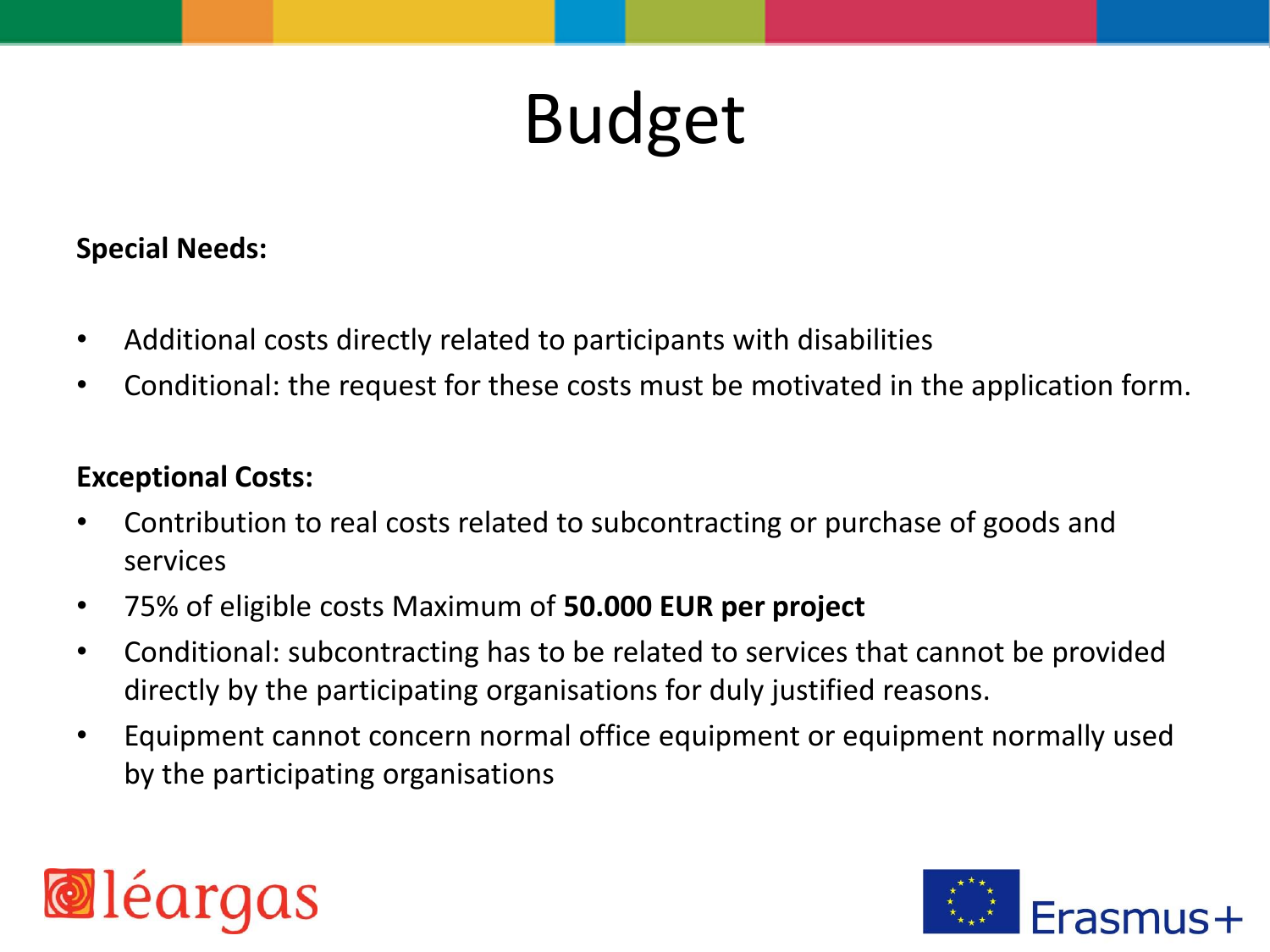### **Summary of the Application Process**

- Register in the Participant Portal and upload all required documents
- Check the compliance with the Programme criteria
- Check the financial conditions
- Carefully review the checklist in section J of the application form
- Attach relevant Annexes in section M of the application
- Submit no later than 11am 30<sup>th</sup> April 2014
- The application is made by the coordinating organisation to their National Agency
- If approved the grant will be transferred to the coordinating organisation
- Projects commence on 1<sup>st</sup> September 2014



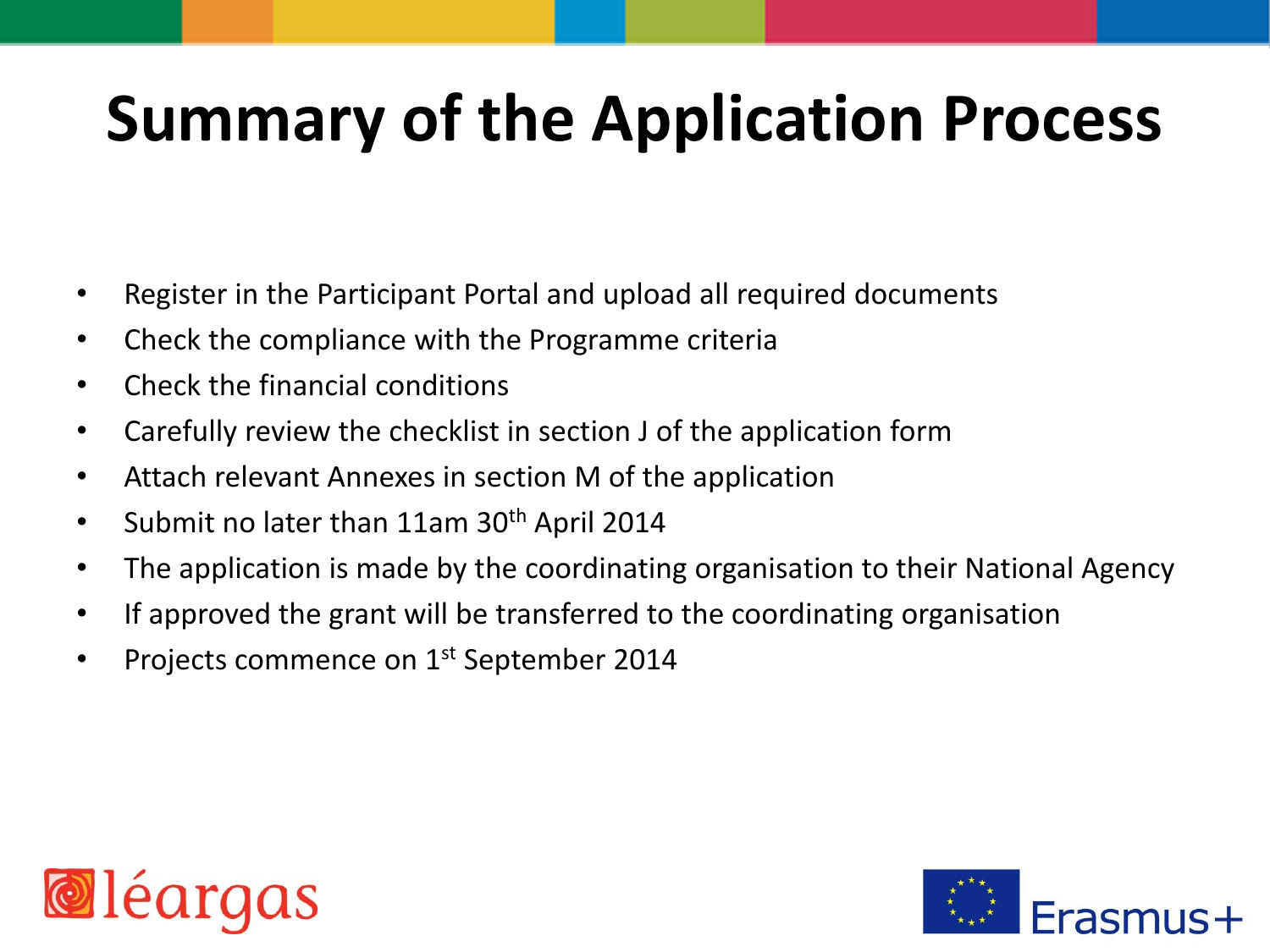### **Resources:**

#### • **Erasmus + Programme Guide:**

[http://ec.europa.eu/programmes/erasmus-plus/documents/erasmus-plus](http://ec.europa.eu/programmes/erasmus-plus/documents/erasmus-plus-programme-guide_en.pdf)[programme-guide\\_en.pdf](http://ec.europa.eu/programmes/erasmus-plus/documents/erasmus-plus-programme-guide_en.pdf)

Important Pages:

Programme Countries and Partner Countries page 24 Specific Objectives of Erasmus + Page 26 Priorities page 27

KA2 Strategic Partnerships Page 93-109 and 235-249 Information for Applicants Page 105-206 Dissemination and use of results Page252-256

• **Application Forms:** [http://www.leargas.ie/programme\\_resource.php?prog\\_code=7128](http://www.leargas.ie/programme_resource.php?prog_code=7128)